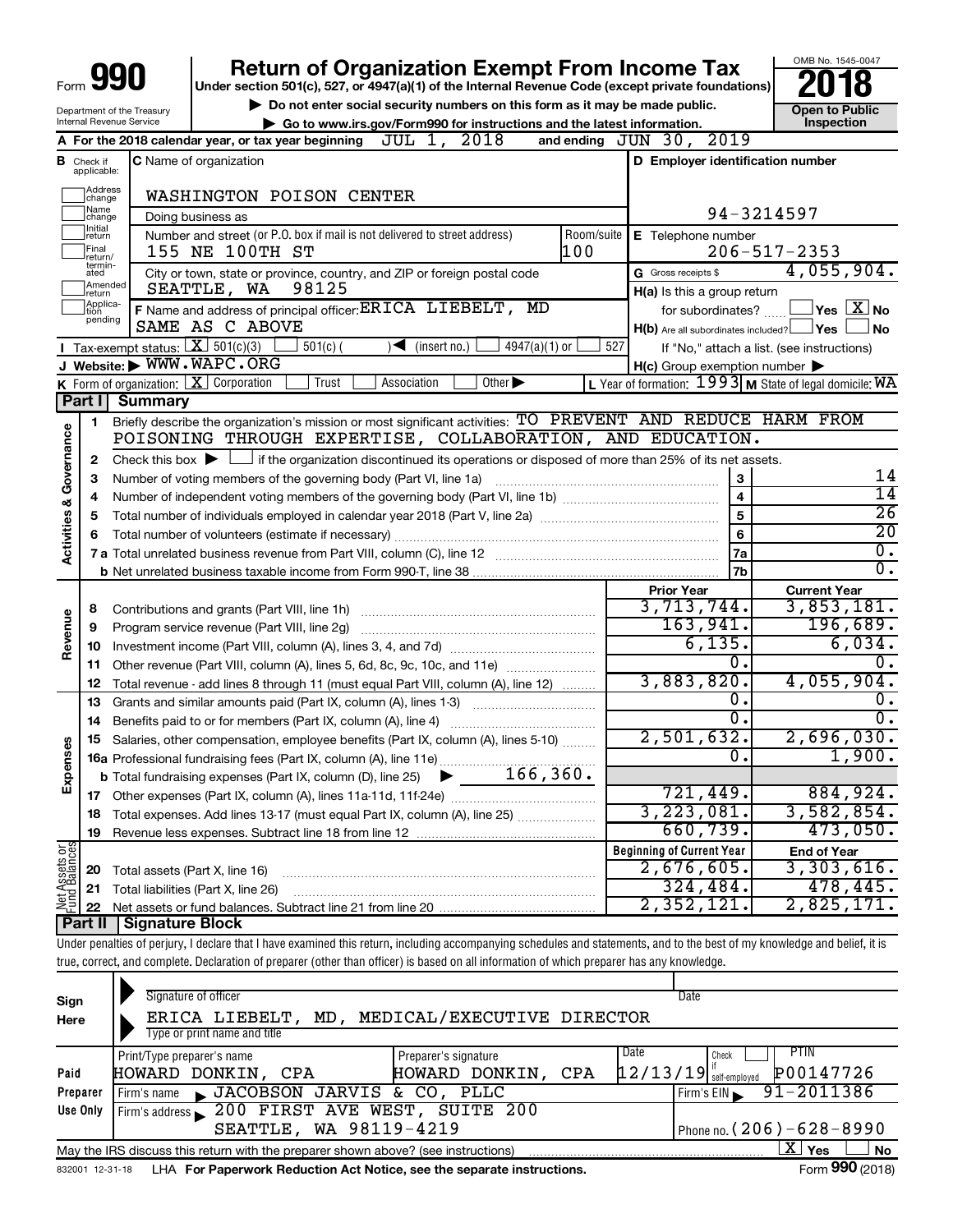| 2  | Did the organization undertake any significant program services during the year which were not listed on the                                        |
|----|-----------------------------------------------------------------------------------------------------------------------------------------------------|
|    | $\overline{\ }$ Yes $\overline{\rm X}$ No<br>prior Form 990 or 990-EZ?                                                                              |
|    | If "Yes," describe these new services on Schedule O.                                                                                                |
| З  | $\exists$ Yes $\boxed{\text{X}}$ No<br>Did the organization cease conducting, or make significant changes in how it conducts, any program services? |
|    | If "Yes," describe these changes on Schedule O.                                                                                                     |
| 4  | Describe the organization's program service accomplishments for each of its three largest program services, as measured by expenses.                |
|    | Section 501(c)(3) and 501(c)(4) organizations are required to report the amount of grants and allocations to others, the total expenses, and        |
|    | revenue, if any, for each program service reported.                                                                                                 |
| 4a | $3,090,925.$ including grants of \$<br>196,689.<br>(Code:<br>(Expenses \$<br>(Revenue \$                                                            |
|    | POISONING IS THE LEADING CAUSE OF UNINTENTIONAL DEATH IN THE U.S. OVER                                                                              |
|    | 122,000 CALLS COME INTO THE WASHINGTON POISON CENTER (WAPC) ANNUALLY.                                                                               |
|    | THE WAPC OPERATES 24/7/365, ALWAYS AWARE OF THE LATEST IN POISONING AND                                                                             |
|    | DRUG OVERDOSE. CALLS MADE TO 1-800-222-1222 ARE ANSWERED BY MEDICAL                                                                                 |
|    | EXPERTS - NURSES, PHARMACISTS, AND POISON SPECIALISTS WITH EXTENSIVE                                                                                |
|    | TRAINING AND NATIONAL CERTIFICATION. BOARD CERTIFIED MEDICAL                                                                                        |
|    | TOXICOLOGISTS ARE AVAILABLE FOR CONSULTATION, A UNIQUE SERVICE<br>PROVIDING EXPERTISE TO ANY HEALTHCARE PROVIDER REQUESTING ADDITIONAL              |
|    | INFORMATION AND RECOMMENDATION. LAST YEAR THE WAPC SAVED OVER 18                                                                                    |
|    | MILLION DOLLARS IN AVOIDABLE MEDICAL COSTS BY REDUCING UNNECESSARY                                                                                  |
|    | HOSPITAL VISITS. TO COMPLEMENT OUR EMERGENCY CALL CENTER SERVICES, WE                                                                               |
|    | PROVIDE EDUCATIONAL PROGRAMS TO HELP PREVENT POISON AND DRUG EXPOSURES:                                                                             |
| 4b | (Expenses \$<br>(Revenue \$<br>(Code:<br>including grants of \$                                                                                     |
|    | --POISON PREVENTION FOR PARENTS OF YOUNG CHILDREN:<br>HALF OF OUR CALLS                                                                             |
|    | CONCERN CHILDREN UNDER 6 YEARS OF AGE. OUR PROGRAM INTRODUCES PARENTS                                                                               |
|    | TO THE EMERGENCY SERVICES OF THE WASHINGTON POISON CENTER WHILE                                                                                     |
|    | TEACHING CHILDREN ABOUT MR. YUK AND THE IMPORTANCE OF ASKING AN ADULT                                                                               |
|    | BEFORE EATING, TASTING, OR TOUCHING ANY SUBSTANCES.<br>WE FOCUS ON THE                                                                              |
|    | DEVELOPMENTAL PROCESSES THAT MAKE YOUNG CHILDREN VULNERABLE TO                                                                                      |
|    | POISONING. WE PROVIDE YUK BOXES THAT ARE PLACED AROUND THE STATE WITH                                                                               |
|    | SAFETY EDUCATORS AT A VARIETY OF ORGANIZATIONS.<br>HEALTH AND<br>THESE                                                                              |
|    | PRESENTATION KITS ARE USED BY ORGANIZATIONS TO EDUCATE ON HARM                                                                                      |
|    | REDUCTION AND MEDICATION SAFETY AND CAN BE BORROWED BY THE PUBLIC TO<br>GIVE THEIR OWN PRESENTATIONS.                                               |
|    |                                                                                                                                                     |
|    |                                                                                                                                                     |
| 4c | ) (Expenses \$<br>(Revenue \$<br>(Code:<br>including grants of \$<br>--MEDICATION SAFETY IN OLDER ADULTS: GEARED TOWARDS<br>ADULTS 60+ AND          |
|    | THEIR CARETAKERS, THIS PROGRAM AND ITS EDUCATIONAL TOOLS PROMOTE POISON                                                                             |
|    | PREVENTION AND MEDICATION MANAGEMENT STRATEGIES FOR OUR ELDERLY                                                                                     |
|    | POPULATION. BUILDING ON THE MANTRA, "CALL BEFORE YOU POISON YOURSELF"                                                                               |
|    | IT USES CASE STUDIES TO HIGHLIGHT DANGERS WHEN ELDERS MAKE A MISTAKE IN                                                                             |
|    | THEIR MEDICATION ROUTINE.                                                                                                                           |
|    |                                                                                                                                                     |
|    | --NOT FOR KIDS: WAPC CREATED THE NEW "NOT FOR KIDS" LOGO WHICH VISUALLY                                                                             |
|    | WARNS CHILDREN TO STAY AWAY FROM THE PRODUCT IT IS PLACED ON AND GIVES                                                                              |
|    | THE NATIONAL POISON HELPLINE AS AN IMMEDIATE RESOURCE. THE WAPC PUBLIC                                                                              |
|    | EDUCATION TEAM IS CREATING A COMPREHENSIVE NOT FOR KIDS CAMPAIGN THAT<br>WILL EDUCATE PEOPLE ON EFFECTIVELY USING THE LOGO AS A SAFETY TOOL.        |
|    |                                                                                                                                                     |
|    | 4d Other program services (Describe in Schedule O.)                                                                                                 |
| 4е | (Expenses \$<br>(Revenue \$<br>including grants of \$<br>3,090,925.<br>Total program service expenses                                               |
|    | Form 990 (2018)                                                                                                                                     |
|    | 832002 12-31-18                                                                                                                                     |
|    | $\overline{a}$                                                                                                                                      |
|    |                                                                                                                                                     |

Check if Schedule O contains a response or note to any line in this Part III

TO PREVENT AND REDUCE HARM FROM POISONING THROUGH EXPERTISE,

**1**

Briefly describe the organization's mission:

**Part III Statement of Program Service Accomplishments**

COLLABORATION, AND EDUCATION.

 $\Box$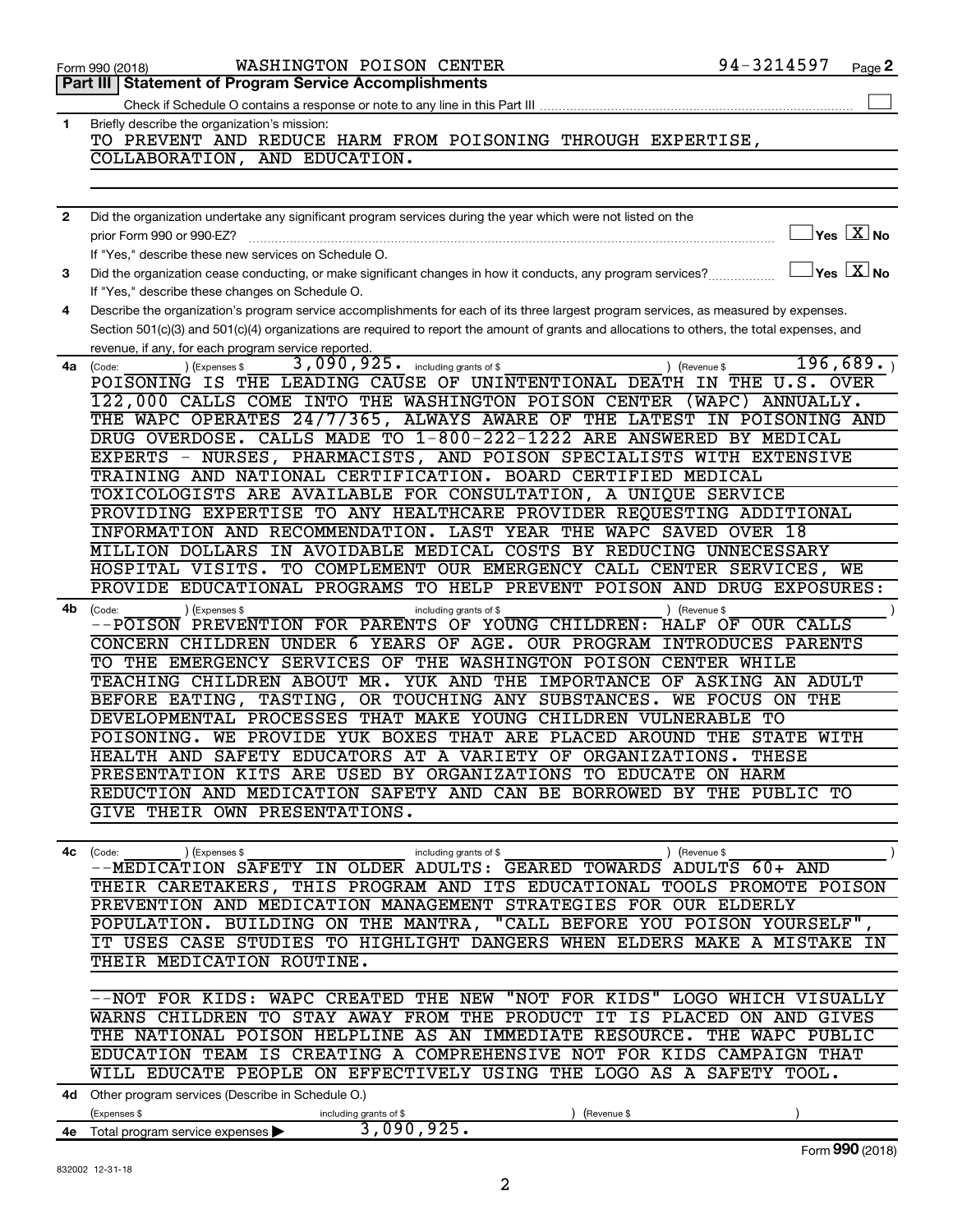| Form 990 (2018) |  |
|-----------------|--|

**Part IV Checklist of Required Schedules**

 $\frac{1}{4}$  Form 990 (2018) WASHINGTON POISON CENTER 94-3214597 Page WASHINGTON POISON CENTER 94-3214597

|    |                                                                                                                                                                                                                                                                                                                                                                     |                 | Yes | No                      |
|----|---------------------------------------------------------------------------------------------------------------------------------------------------------------------------------------------------------------------------------------------------------------------------------------------------------------------------------------------------------------------|-----------------|-----|-------------------------|
| 1. | Is the organization described in section $501(c)(3)$ or $4947(a)(1)$ (other than a private foundation)?<br>If "Yes," complete Schedule A                                                                                                                                                                                                                            | 1               | х   |                         |
| 2  | Is the organization required to complete Schedule B, Schedule of Contributors? [11] The organization required to complete Schedule B, Schedule of Contributors?                                                                                                                                                                                                     | $\overline{2}$  | x   |                         |
| 3  | Did the organization engage in direct or indirect political campaign activities on behalf of or in opposition to candidates for                                                                                                                                                                                                                                     |                 |     |                         |
|    | public office? If "Yes," complete Schedule C, Part I                                                                                                                                                                                                                                                                                                                | 3               |     | x                       |
| 4  | Section 501(c)(3) organizations. Did the organization engage in lobbying activities, or have a section 501(h) election in effect                                                                                                                                                                                                                                    | 4               | х   |                         |
| 5  | Is the organization a section 501(c)(4), 501(c)(5), or 501(c)(6) organization that receives membership dues, assessments, or                                                                                                                                                                                                                                        |                 |     |                         |
|    |                                                                                                                                                                                                                                                                                                                                                                     | 5               |     | x                       |
| 6  | Did the organization maintain any donor advised funds or any similar funds or accounts for which donors have the right to<br>provide advice on the distribution or investment of amounts in such funds or accounts? If "Yes," complete Schedule D, Part I                                                                                                           | 6               |     | х                       |
| 7  | Did the organization receive or hold a conservation easement, including easements to preserve open space,                                                                                                                                                                                                                                                           | $\overline{7}$  |     | х                       |
| 8  | Did the organization maintain collections of works of art, historical treasures, or other similar assets? If "Yes," complete<br>Schedule D, Part III <b>Process Constructs</b> Construction and Technical Construction and Technical Construction and Technical Construction and Technical Construction and Technical Construction and Technical Construction and T | 8               |     | x                       |
| 9  | Did the organization report an amount in Part X, line 21, for escrow or custodial account liability, serve as a custodian for                                                                                                                                                                                                                                       |                 |     |                         |
|    | amounts not listed in Part X; or provide credit counseling, debt management, credit repair, or debt negotiation services?<br>If "Yes," complete Schedule D, Part IV                                                                                                                                                                                                 | 9               |     | x                       |
| 10 | Did the organization, directly or through a related organization, hold assets in temporarily restricted endowments, permanent                                                                                                                                                                                                                                       | 10              |     | х                       |
| 11 | If the organization's answer to any of the following questions is "Yes," then complete Schedule D, Parts VI, VII, VIII, IX, or X<br>as applicable.                                                                                                                                                                                                                  |                 |     |                         |
|    | a Did the organization report an amount for land, buildings, and equipment in Part X, line 10? If "Yes," complete Schedule D,<br>Part VI                                                                                                                                                                                                                            | 11a             | x   |                         |
|    | <b>b</b> Did the organization report an amount for investments - other securities in Part X, line 12 that is 5% or more of its total                                                                                                                                                                                                                                | 11b             |     | x                       |
|    | c Did the organization report an amount for investments - program related in Part X, line 13 that is 5% or more of its total                                                                                                                                                                                                                                        |                 |     |                         |
|    |                                                                                                                                                                                                                                                                                                                                                                     | 11c             |     | х                       |
|    | d Did the organization report an amount for other assets in Part X, line 15 that is 5% or more of its total assets reported in                                                                                                                                                                                                                                      |                 |     |                         |
|    |                                                                                                                                                                                                                                                                                                                                                                     | 11d             |     | х                       |
|    |                                                                                                                                                                                                                                                                                                                                                                     | 11e             | х   |                         |
| f  | Did the organization's separate or consolidated financial statements for the tax year include a footnote that addresses<br>the organization's liability for uncertain tax positions under FIN 48 (ASC 740)? If "Yes," complete Schedule D, Part X                                                                                                                   |                 |     | x                       |
|    | 12a Did the organization obtain separate, independent audited financial statements for the tax year? If "Yes," complete<br>Schedule D, Parts XI and XII                                                                                                                                                                                                             | 11f<br>12a      | x   |                         |
|    | <b>b</b> Was the organization included in consolidated, independent audited financial statements for the tax year?                                                                                                                                                                                                                                                  |                 |     |                         |
|    | If "Yes," and if the organization answered "No" to line 12a, then completing Schedule D, Parts XI and XII is optional                                                                                                                                                                                                                                               | 12 <sub>b</sub> |     | х                       |
| 13 |                                                                                                                                                                                                                                                                                                                                                                     | 13              |     | $\overline{\texttt{x}}$ |
|    |                                                                                                                                                                                                                                                                                                                                                                     | 14a             |     | x                       |
|    | <b>b</b> Did the organization have aggregate revenues or expenses of more than \$10,000 from grantmaking, fundraising, business,                                                                                                                                                                                                                                    |                 |     |                         |
|    | investment, and program service activities outside the United States, or aggregate foreign investments valued at \$100,000                                                                                                                                                                                                                                          | 14b             |     | x                       |
| 15 | Did the organization report on Part IX, column (A), line 3, more than \$5,000 of grants or other assistance to or for any                                                                                                                                                                                                                                           |                 |     |                         |
|    |                                                                                                                                                                                                                                                                                                                                                                     | 15              |     | x                       |
| 16 | Did the organization report on Part IX, column (A), line 3, more than \$5,000 of aggregate grants or other assistance to                                                                                                                                                                                                                                            | 16              |     | x                       |
| 17 | Did the organization report a total of more than \$15,000 of expenses for professional fundraising services on Part IX,                                                                                                                                                                                                                                             |                 |     |                         |
|    |                                                                                                                                                                                                                                                                                                                                                                     | 17              |     | x                       |
| 18 | Did the organization report more than \$15,000 total of fundraising event gross income and contributions on Part VIII, lines                                                                                                                                                                                                                                        |                 |     | x                       |
|    | Did the organization report more than \$15,000 of gross income from gaming activities on Part VIII, line 9a? If "Yes,"                                                                                                                                                                                                                                              | 18              |     |                         |
| 19 |                                                                                                                                                                                                                                                                                                                                                                     | 19              |     | х                       |
|    |                                                                                                                                                                                                                                                                                                                                                                     | 20a             |     | x                       |
|    |                                                                                                                                                                                                                                                                                                                                                                     | 20 <sub>b</sub> |     |                         |
| 21 | Did the organization report more than \$5,000 of grants or other assistance to any domestic organization or                                                                                                                                                                                                                                                         |                 |     |                         |
|    |                                                                                                                                                                                                                                                                                                                                                                     | 21              |     | х                       |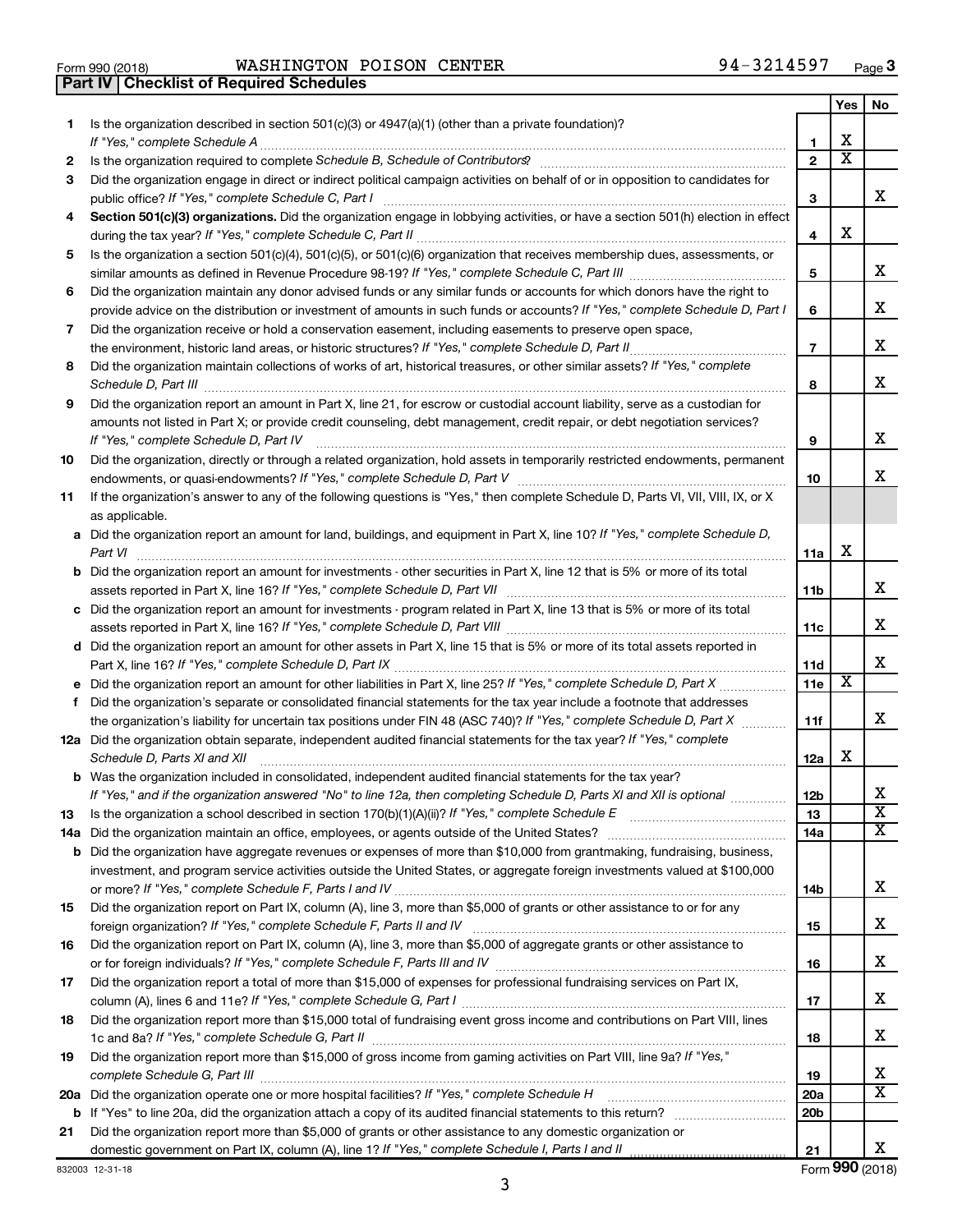|  | Form 990 (2018) |
|--|-----------------|
|  |                 |

*(continued)* **Part IV Checklist of Required Schedules**

|               |                                                                                                                                                                                                                                                                                                                                                                                                                |                 | Yes | No                      |
|---------------|----------------------------------------------------------------------------------------------------------------------------------------------------------------------------------------------------------------------------------------------------------------------------------------------------------------------------------------------------------------------------------------------------------------|-----------------|-----|-------------------------|
| 22            | Did the organization report more than \$5,000 of grants or other assistance to or for domestic individuals on                                                                                                                                                                                                                                                                                                  |                 |     |                         |
|               |                                                                                                                                                                                                                                                                                                                                                                                                                | 22              |     | x                       |
| 23            | Did the organization answer "Yes" to Part VII, Section A, line 3, 4, or 5 about compensation of the organization's current                                                                                                                                                                                                                                                                                     |                 |     |                         |
|               | and former officers, directors, trustees, key employees, and highest compensated employees? If "Yes," complete                                                                                                                                                                                                                                                                                                 |                 |     |                         |
|               | $\textit{Schedule J} \label{eq:1} \vspace{-0.1cm} \vspace{-0.1cm} \vspace{-0.1cm} \vspace{-0.1cm} \vspace{-0.1cm} \vspace{-0.1cm} \vspace{-0.1cm} \vspace{-0.1cm} \vspace{-0.1cm} \vspace{-0.1cm} \vspace{-0.1cm} \vspace{-0.1cm} \vspace{-0.1cm} \vspace{-0.1cm} \vspace{-0.1cm} \vspace{-0.1cm} \vspace{-0.1cm} \vspace{-0.1cm} \vspace{-0.1cm} \vspace{-0.1cm} \vspace{-0.1cm} \vspace{-0.1cm} \vspace{-0.$ | 23              | х   |                         |
|               | 24a Did the organization have a tax-exempt bond issue with an outstanding principal amount of more than \$100,000 as of the                                                                                                                                                                                                                                                                                    |                 |     |                         |
|               | last day of the year, that was issued after December 31, 2002? If "Yes," answer lines 24b through 24d and complete                                                                                                                                                                                                                                                                                             |                 |     |                         |
|               | Schedule K. If "No," go to line 25a                                                                                                                                                                                                                                                                                                                                                                            | 24a             |     | x                       |
|               |                                                                                                                                                                                                                                                                                                                                                                                                                | 24 <sub>b</sub> |     |                         |
|               | c Did the organization maintain an escrow account other than a refunding escrow at any time during the year to defease                                                                                                                                                                                                                                                                                         |                 |     |                         |
|               |                                                                                                                                                                                                                                                                                                                                                                                                                | 24c             |     |                         |
|               |                                                                                                                                                                                                                                                                                                                                                                                                                | 24d             |     |                         |
|               | 25a Section 501(c)(3), 501(c)(4), and 501(c)(29) organizations. Did the organization engage in an excess benefit                                                                                                                                                                                                                                                                                               |                 |     | x                       |
|               |                                                                                                                                                                                                                                                                                                                                                                                                                | 25a             |     |                         |
|               | b Is the organization aware that it engaged in an excess benefit transaction with a disqualified person in a prior year, and                                                                                                                                                                                                                                                                                   |                 |     |                         |
|               | that the transaction has not been reported on any of the organization's prior Forms 990 or 990-EZ? If "Yes," complete                                                                                                                                                                                                                                                                                          |                 |     | х                       |
|               | Schedule L, Part I<br>Did the organization report any amount on Part X, line 5, 6, or 22 for receivables from or payables to any current or                                                                                                                                                                                                                                                                    | 25b             |     |                         |
| 26            | former officers, directors, trustees, key employees, highest compensated employees, or disqualified persons? If "Yes,"                                                                                                                                                                                                                                                                                         |                 |     |                         |
|               | complete Schedule L, Part II                                                                                                                                                                                                                                                                                                                                                                                   | 26              |     | х                       |
| 27            | Did the organization provide a grant or other assistance to an officer, director, trustee, key employee, substantial                                                                                                                                                                                                                                                                                           |                 |     |                         |
|               | contributor or employee thereof, a grant selection committee member, or to a 35% controlled entity or family member                                                                                                                                                                                                                                                                                            |                 |     |                         |
|               |                                                                                                                                                                                                                                                                                                                                                                                                                | 27              |     | x                       |
| 28            | Was the organization a party to a business transaction with one of the following parties (see Schedule L, Part IV                                                                                                                                                                                                                                                                                              |                 |     |                         |
|               | instructions for applicable filing thresholds, conditions, and exceptions):                                                                                                                                                                                                                                                                                                                                    |                 |     |                         |
|               | a A current or former officer, director, trustee, or key employee? If "Yes," complete Schedule L, Part IV                                                                                                                                                                                                                                                                                                      | 28a             |     | х                       |
| b             | A family member of a current or former officer, director, trustee, or key employee? If "Yes," complete Schedule L, Part IV                                                                                                                                                                                                                                                                                     | 28 <sub>b</sub> |     | $\overline{\texttt{x}}$ |
|               | c An entity of which a current or former officer, director, trustee, or key employee (or a family member thereof) was an officer,                                                                                                                                                                                                                                                                              |                 |     |                         |
|               |                                                                                                                                                                                                                                                                                                                                                                                                                | 28c             |     | х                       |
| 29            |                                                                                                                                                                                                                                                                                                                                                                                                                | 29              | X   |                         |
| 30            | Did the organization receive contributions of art, historical treasures, or other similar assets, or qualified conservation                                                                                                                                                                                                                                                                                    |                 |     |                         |
|               |                                                                                                                                                                                                                                                                                                                                                                                                                | 30              |     | x                       |
| 31            | Did the organization liquidate, terminate, or dissolve and cease operations?                                                                                                                                                                                                                                                                                                                                   |                 |     |                         |
|               | If "Yes," complete Schedule N, Part I                                                                                                                                                                                                                                                                                                                                                                          | 31              |     | x                       |
| 32            | Did the organization sell, exchange, dispose of, or transfer more than 25% of its net assets? If "Yes," complete                                                                                                                                                                                                                                                                                               |                 |     |                         |
|               | Schedule N, Part II                                                                                                                                                                                                                                                                                                                                                                                            | 32              |     | х                       |
| 33            | Did the organization own 100% of an entity disregarded as separate from the organization under Regulations                                                                                                                                                                                                                                                                                                     |                 |     |                         |
|               |                                                                                                                                                                                                                                                                                                                                                                                                                | 33              |     | х                       |
| 34            | Was the organization related to any tax-exempt or taxable entity? If "Yes," complete Schedule R, Part II, III, or IV, and                                                                                                                                                                                                                                                                                      |                 |     |                         |
|               | Part V, line 1                                                                                                                                                                                                                                                                                                                                                                                                 | 34              |     | х                       |
|               |                                                                                                                                                                                                                                                                                                                                                                                                                | 35a             |     | $\overline{\text{X}}$   |
|               | b If "Yes" to line 35a, did the organization receive any payment from or engage in any transaction with a controlled entity                                                                                                                                                                                                                                                                                    |                 |     |                         |
|               |                                                                                                                                                                                                                                                                                                                                                                                                                | 35 <sub>b</sub> |     |                         |
| 36            | Section 501(c)(3) organizations. Did the organization make any transfers to an exempt non-charitable related organization?                                                                                                                                                                                                                                                                                     |                 |     | х                       |
| 37            | Did the organization conduct more than 5% of its activities through an entity that is not a related organization                                                                                                                                                                                                                                                                                               | 36              |     |                         |
|               | and that is treated as a partnership for federal income tax purposes? If "Yes," complete Schedule R, Part VI                                                                                                                                                                                                                                                                                                   | 37              |     | x                       |
| 38            | Did the organization complete Schedule O and provide explanations in Schedule O for Part VI, lines 11b and 19?                                                                                                                                                                                                                                                                                                 |                 |     |                         |
|               |                                                                                                                                                                                                                                                                                                                                                                                                                | 38              | х   |                         |
| <b>Part V</b> | <b>Statements Regarding Other IRS Filings and Tax Compliance</b>                                                                                                                                                                                                                                                                                                                                               |                 |     |                         |
|               | Check if Schedule O contains a response or note to any line in this Part V                                                                                                                                                                                                                                                                                                                                     |                 |     |                         |
|               |                                                                                                                                                                                                                                                                                                                                                                                                                |                 | Yes | No                      |
|               | 1a                                                                                                                                                                                                                                                                                                                                                                                                             |                 |     |                         |
|               | 1b                                                                                                                                                                                                                                                                                                                                                                                                             |                 |     |                         |
|               | c Did the organization comply with backup withholding rules for reportable payments to vendors and reportable gaming                                                                                                                                                                                                                                                                                           |                 |     |                         |
|               |                                                                                                                                                                                                                                                                                                                                                                                                                | 1c              | х   |                         |
|               |                                                                                                                                                                                                                                                                                                                                                                                                                |                 |     |                         |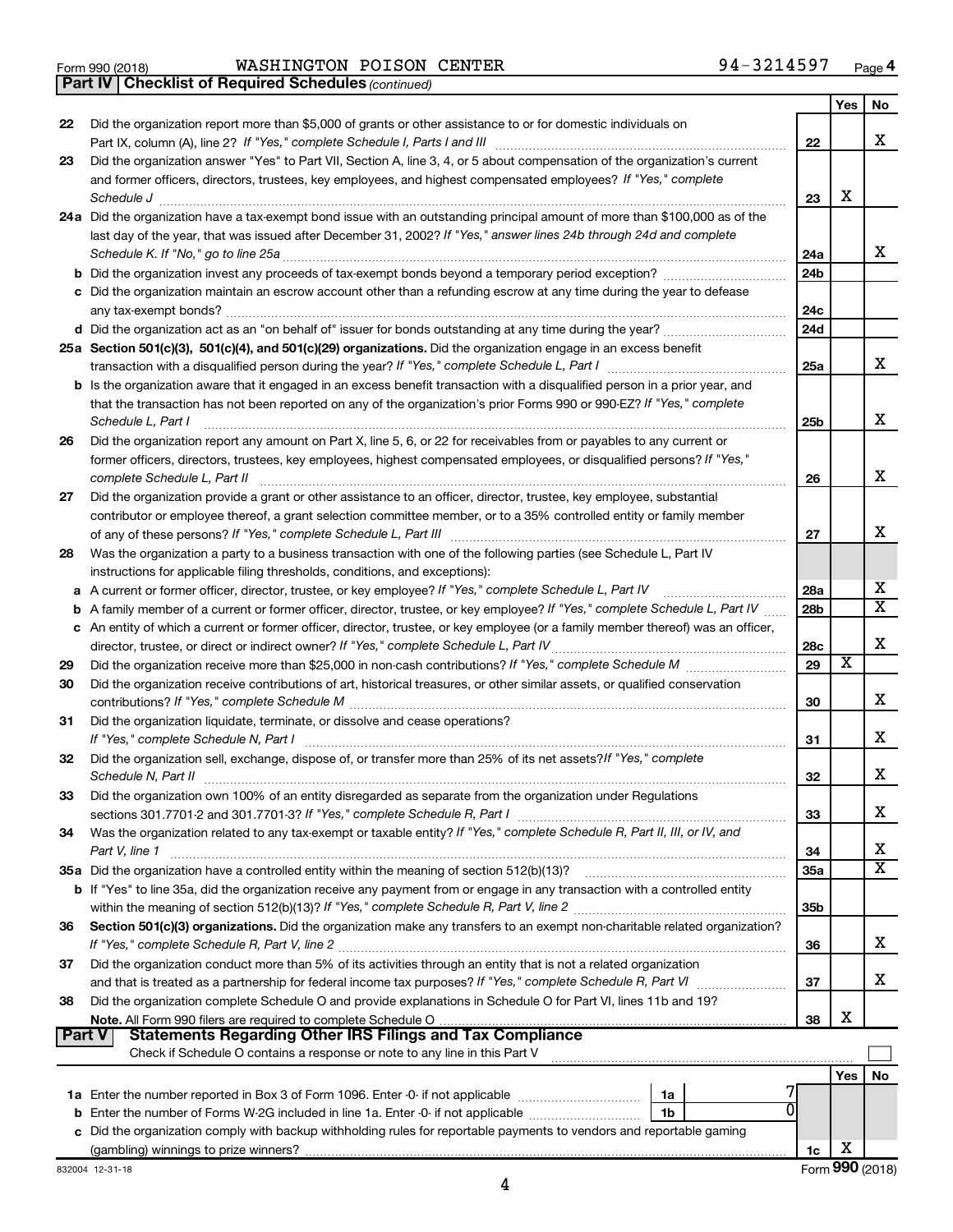| Form 990 (2018) | WASHINGTON POISON CENTER | 94-3214597<br>Page |
|-----------------|--------------------------|--------------------|
|                 |                          |                    |

**Part V Statements Regarding Other IRS Filings and Tax Compliance**

*(continued)*

|    |                                                                                                                                                            |                | <b>Yes</b> | No               |
|----|------------------------------------------------------------------------------------------------------------------------------------------------------------|----------------|------------|------------------|
|    | 2a Enter the number of employees reported on Form W-3, Transmittal of Wage and Tax Statements,                                                             |                |            |                  |
|    | 26<br>filed for the calendar year ending with or within the year covered by this return <i>manumumumum</i><br>2a                                           |                |            |                  |
|    |                                                                                                                                                            | 2 <sub>b</sub> | X          |                  |
|    |                                                                                                                                                            |                |            |                  |
|    | 3a Did the organization have unrelated business gross income of \$1,000 or more during the year?                                                           | За             |            | х                |
|    | <b>b</b> If "Yes," has it filed a Form 990-T for this year? If "No" to line 3b, provide an explanation in Schedule O manumum                               | 3b             |            |                  |
|    | 4a At any time during the calendar year, did the organization have an interest in, or a signature or other authority over, a                               |                |            |                  |
|    | financial account in a foreign country (such as a bank account, securities account, or other financial account)?                                           | 4a             |            | х                |
|    | <b>b</b> If "Yes," enter the name of the foreign country:                                                                                                  |                |            |                  |
|    | See instructions for filing requirements for FinCEN Form 114, Report of Foreign Bank and Financial Accounts (FBAR).                                        |                |            |                  |
|    |                                                                                                                                                            | 5a             |            | х<br>$\mathbf x$ |
| b  |                                                                                                                                                            | 5b             |            |                  |
|    |                                                                                                                                                            | 5 <sub>c</sub> |            |                  |
|    | 6a Does the organization have annual gross receipts that are normally greater than \$100,000, and did the organization solicit                             |                |            | х                |
|    | any contributions that were not tax deductible as charitable contributions?                                                                                | 6a             |            |                  |
|    | b If "Yes," did the organization include with every solicitation an express statement that such contributions or gifts<br>were not tax deductible?         |                |            |                  |
| 7  | Organizations that may receive deductible contributions under section 170(c).                                                                              | 6b             |            |                  |
| a  | Did the organization receive a payment in excess of \$75 made partly as a contribution and partly for goods and services provided to the payor?            | 7a             |            | x                |
|    |                                                                                                                                                            | 7b             |            |                  |
| c  | Did the organization sell, exchange, or otherwise dispose of tangible personal property for which it was required                                          |                |            |                  |
|    | to file Form 8282?                                                                                                                                         | 7c             |            | x                |
| d  | 7d                                                                                                                                                         |                |            |                  |
|    |                                                                                                                                                            | 7e             |            | х                |
|    |                                                                                                                                                            | 7f             |            | $\mathbf x$      |
| g  | If the organization received a contribution of qualified intellectual property, did the organization file Form 8899 as required?                           | 7g             |            |                  |
| h  | If the organization received a contribution of cars, boats, airplanes, or other vehicles, did the organization file a Form 1098-C?                         | 7h             |            |                  |
| 8  | Sponsoring organizations maintaining donor advised funds. Did a donor advised fund maintained by the                                                       |                |            |                  |
|    | sponsoring organization have excess business holdings at any time during the year?                                                                         | 8              |            |                  |
| 9  | Sponsoring organizations maintaining donor advised funds.                                                                                                  |                |            |                  |
| а  | Did the sponsoring organization make any taxable distributions under section 4966?                                                                         | 9а             |            |                  |
| b  |                                                                                                                                                            | 9b             |            |                  |
| 10 | Section 501(c)(7) organizations. Enter:                                                                                                                    |                |            |                  |
| а  | 10a                                                                                                                                                        |                |            |                  |
| b  | 10 <sub>b</sub><br>Gross receipts, included on Form 990, Part VIII, line 12, for public use of club facilities                                             |                |            |                  |
| 11 | Section 501(c)(12) organizations. Enter:                                                                                                                   |                |            |                  |
|    | 11a                                                                                                                                                        |                |            |                  |
|    | b Gross income from other sources (Do not net amounts due or paid to other sources against                                                                 |                |            |                  |
|    | amounts due or received from them.)<br>11b                                                                                                                 |                |            |                  |
|    | 12a Section 4947(a)(1) non-exempt charitable trusts. Is the organization filing Form 990 in lieu of Form 1041?                                             | 12a            |            |                  |
|    | b If "Yes," enter the amount of tax-exempt interest received or accrued during the year<br>12b                                                             |                |            |                  |
| 13 | Section 501(c)(29) qualified nonprofit health insurance issuers.<br>a Is the organization licensed to issue qualified health plans in more than one state? | 1За            |            |                  |
|    | Note. See the instructions for additional information the organization must report on Schedule O.                                                          |                |            |                  |
|    | <b>b</b> Enter the amount of reserves the organization is required to maintain by the states in which the                                                  |                |            |                  |
|    | 13 <sub>b</sub>                                                                                                                                            |                |            |                  |
|    | 13c                                                                                                                                                        |                |            |                  |
|    | 14a Did the organization receive any payments for indoor tanning services during the tax year?                                                             | 14a            |            | x                |
|    |                                                                                                                                                            | 14b            |            |                  |
| 15 | Is the organization subject to the section 4960 tax on payment(s) of more than \$1,000,000 in remuneration or                                              |                |            |                  |
|    |                                                                                                                                                            | 15             |            | x                |
|    | If "Yes," see instructions and file Form 4720, Schedule N.                                                                                                 |                |            |                  |
| 16 | Is the organization an educational institution subject to the section 4968 excise tax on net investment income?<br>.                                       | 16             |            | x                |
|    | If "Yes," complete Form 4720, Schedule O.                                                                                                                  |                |            |                  |

Form (2018) **990**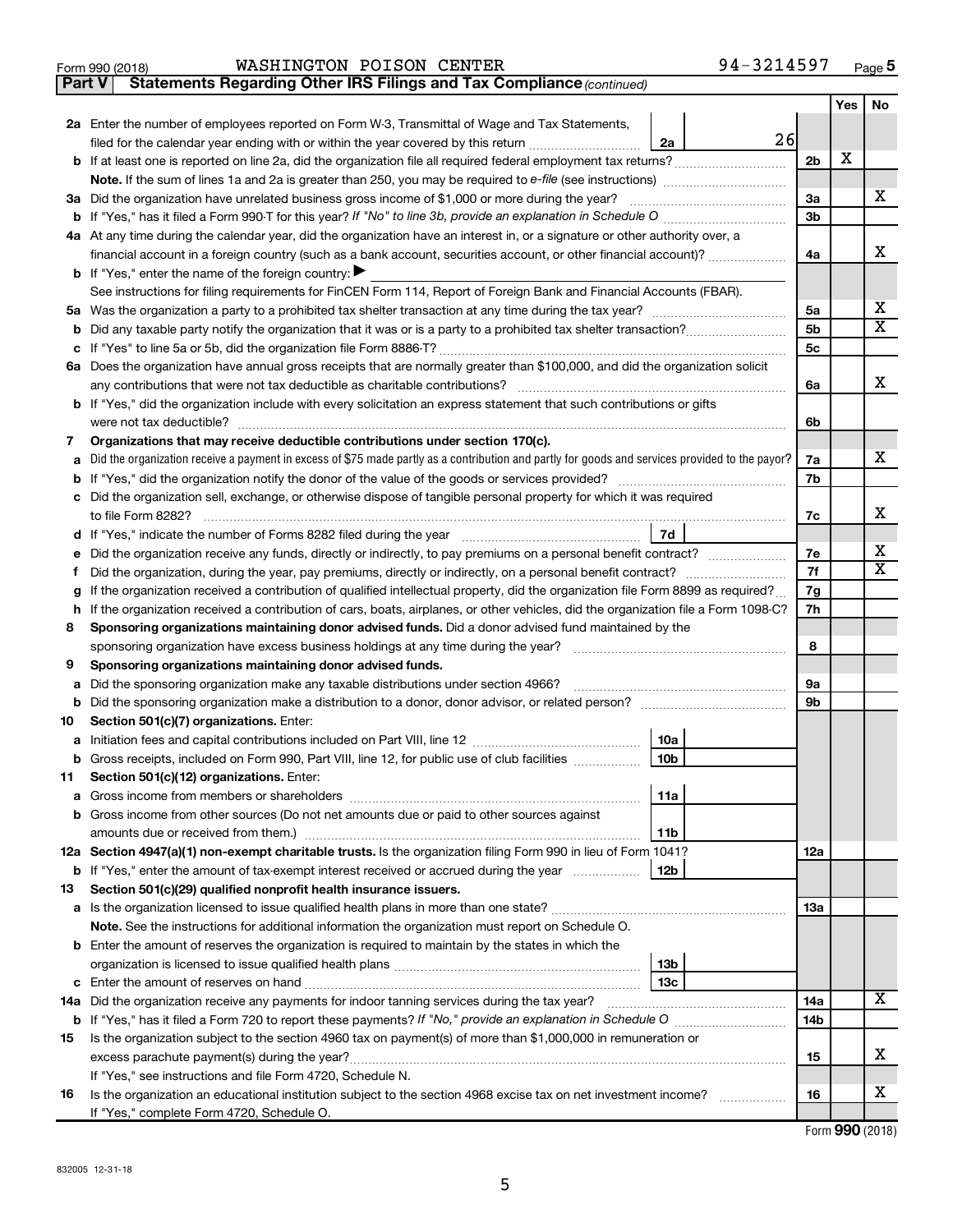| Form 990 (2018 |
|----------------|
|----------------|

#### Form 990 (2018) **Example 3 Reserve WASHINGTON POISON CENTER** Regular to the set of  $94-3214597$  Page

**Part VI** Governance, Management, and Disclosure For each "Yes" response to lines 2 through 7b below, and for a "No" response *to line 8a, 8b, or 10b below, describe the circumstances, processes, or changes in Schedule O. See instructions.*

|    |                                                                                                                                                                                                                               |                 |                         | $\mathbf{X}$            |
|----|-------------------------------------------------------------------------------------------------------------------------------------------------------------------------------------------------------------------------------|-----------------|-------------------------|-------------------------|
|    | <b>Section A. Governing Body and Management</b>                                                                                                                                                                               |                 |                         |                         |
|    |                                                                                                                                                                                                                               |                 | Yes                     | No                      |
|    | 14<br><b>1a</b> Enter the number of voting members of the governing body at the end of the tax year<br>1a                                                                                                                     |                 |                         |                         |
|    | If there are material differences in voting rights among members of the governing body, or if the governing                                                                                                                   |                 |                         |                         |
|    | body delegated broad authority to an executive committee or similar committee, explain in Schedule O.                                                                                                                         |                 |                         |                         |
|    | 14<br><b>b</b> Enter the number of voting members included in line 1a, above, who are independent<br>1b                                                                                                                       |                 |                         |                         |
| 2  | Did any officer, director, trustee, or key employee have a family relationship or a business relationship with any other                                                                                                      |                 |                         |                         |
|    | officer, director, trustee, or key employee?                                                                                                                                                                                  | 2               |                         | х                       |
| З  | Did the organization delegate control over management duties customarily performed by or under the direct supervision                                                                                                         |                 |                         |                         |
|    |                                                                                                                                                                                                                               | З               |                         | x                       |
| 4  | Did the organization make any significant changes to its governing documents since the prior Form 990 was filed?                                                                                                              | 4               |                         | $\overline{\mathbf{X}}$ |
| 5  |                                                                                                                                                                                                                               | 5               |                         | $\overline{\mathbf{X}}$ |
| 6  |                                                                                                                                                                                                                               | 6               |                         | $\overline{\mathbf{X}}$ |
|    | 7a Did the organization have members, stockholders, or other persons who had the power to elect or appoint one or                                                                                                             |                 |                         |                         |
|    |                                                                                                                                                                                                                               | 7a              |                         | Х                       |
|    | <b>b</b> Are any governance decisions of the organization reserved to (or subject to approval by) members, stockholders, or                                                                                                   |                 |                         |                         |
|    |                                                                                                                                                                                                                               | 7b              |                         | x                       |
| 8  | Did the organization contemporaneously document the meetings held or written actions undertaken during the year by the following:                                                                                             |                 |                         |                         |
|    |                                                                                                                                                                                                                               | 8а              | х                       |                         |
| b  |                                                                                                                                                                                                                               | 8b              | $\overline{\textbf{x}}$ |                         |
| 9  | Is there any officer, director, trustee, or key employee listed in Part VII, Section A, who cannot be reached at the                                                                                                          |                 |                         |                         |
|    |                                                                                                                                                                                                                               | 9               |                         | x                       |
|    | <b>Section B. Policies</b> (This Section B requests information about policies not required by the Internal Revenue Code.)                                                                                                    |                 |                         |                         |
|    |                                                                                                                                                                                                                               |                 | Yes                     | No                      |
|    |                                                                                                                                                                                                                               | 10a             |                         | x                       |
|    | b If "Yes," did the organization have written policies and procedures governing the activities of such chapters, affiliates,                                                                                                  |                 |                         |                         |
|    |                                                                                                                                                                                                                               | 10 <sub>b</sub> |                         |                         |
|    | 11a Has the organization provided a complete copy of this Form 990 to all members of its governing body before filing the form?                                                                                               | 11a             | X                       |                         |
|    | <b>b</b> Describe in Schedule O the process, if any, used by the organization to review this Form 990.                                                                                                                        |                 |                         |                         |
|    | 12a Did the organization have a written conflict of interest policy? If "No," go to line 13                                                                                                                                   | 12a             | х                       |                         |
|    | <b>b</b> Were officers, directors, or trustees, and key employees required to disclose annually interests that could give rise to conflicts?                                                                                  | 12 <sub>b</sub> | х                       |                         |
|    | c Did the organization regularly and consistently monitor and enforce compliance with the policy? If "Yes," describe                                                                                                          |                 |                         |                         |
|    | in Schedule O how this was done manufactured and the state of the state of the state of the state of the state of the state of the state of the state of the state of the state of the state of the state of the state of the | 12c             | X                       |                         |
| 13 |                                                                                                                                                                                                                               | 13              | X                       |                         |
| 14 |                                                                                                                                                                                                                               | 14              | $\overline{\textbf{x}}$ |                         |
| 15 | Did the process for determining compensation of the following persons include a review and approval by independent                                                                                                            |                 |                         |                         |
|    | persons, comparability data, and contemporaneous substantiation of the deliberation and decision?                                                                                                                             |                 |                         |                         |
|    |                                                                                                                                                                                                                               | 15a             | х                       |                         |
|    |                                                                                                                                                                                                                               | 15b             |                         | х                       |
|    | If "Yes" to line 15a or 15b, describe the process in Schedule O (see instructions).                                                                                                                                           |                 |                         |                         |
|    | 16a Did the organization invest in, contribute assets to, or participate in a joint venture or similar arrangement with a                                                                                                     |                 |                         |                         |
|    | taxable entity during the year?                                                                                                                                                                                               | 16a             |                         | x                       |
|    | b If "Yes," did the organization follow a written policy or procedure requiring the organization to evaluate its participation                                                                                                |                 |                         |                         |
|    | in joint venture arrangements under applicable federal tax law, and take steps to safeguard the organization's                                                                                                                |                 |                         |                         |
|    | exempt status with respect to such arrangements?                                                                                                                                                                              | 16b             |                         |                         |
|    | <b>Section C. Disclosure</b>                                                                                                                                                                                                  |                 |                         |                         |
| 17 | List the states with which a copy of this Form 990 is required to be filed $\blacktriangleright\text{WA}$                                                                                                                     |                 |                         |                         |
| 18 | Section 6104 requires an organization to make its Forms 1023 (1024 or 1024 A if applicable), 990, and 990 T (Section 501(c)(3)s only) available                                                                               |                 |                         |                         |
|    | for public inspection. Indicate how you made these available. Check all that apply.                                                                                                                                           |                 |                         |                         |
|    | $\lfloor \underline{X} \rfloor$ Upon request<br>Own website<br>Another's website<br>Other (explain in Schedule O)                                                                                                             |                 |                         |                         |
| 19 | Describe in Schedule O whether (and if so, how) the organization made its governing documents, conflict of interest policy, and financial                                                                                     |                 |                         |                         |
|    | statements available to the public during the tax year.                                                                                                                                                                       |                 |                         |                         |
| 20 | State the name, address, and telephone number of the person who possesses the organization's books and records                                                                                                                |                 |                         |                         |
|    | SIERRA RANIER - 206-517-2353                                                                                                                                                                                                  |                 |                         |                         |
|    | 155 NE 100TH ST, NO. 100, SEATTLE, WA<br>98125                                                                                                                                                                                |                 |                         |                         |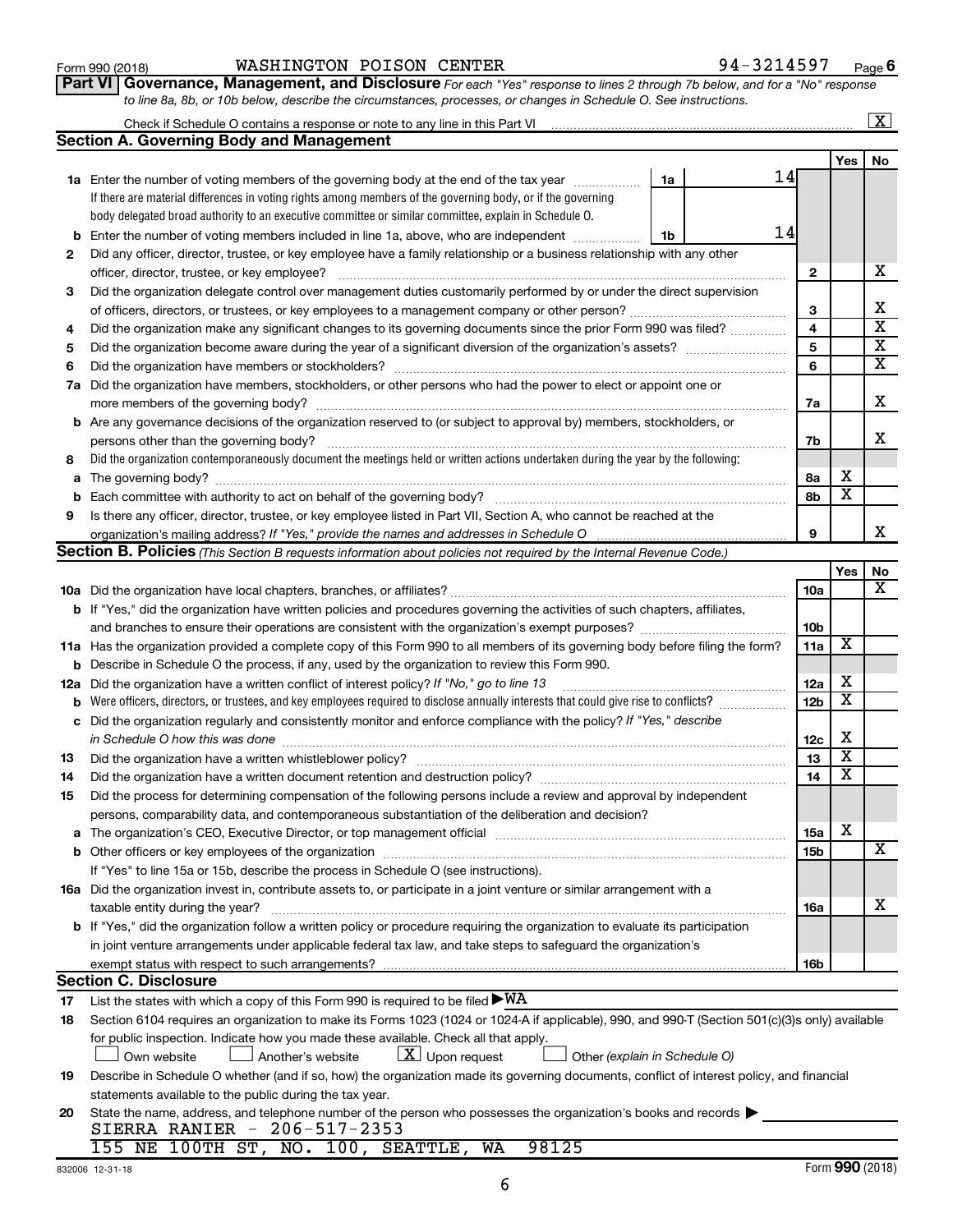$\Box$ 

| Part VII Compensation of Officers, Directors, Trustees, Key Employees, Highest Compensated |  |  |  |
|--------------------------------------------------------------------------------------------|--|--|--|
| <b>Employees, and Independent Contractors</b>                                              |  |  |  |

Check if Schedule O contains a response or note to any line in this Part VII

**Section A. Officers, Directors, Trustees, Key Employees, and Highest Compensated Employees**

**1a**  Complete this table for all persons required to be listed. Report compensation for the calendar year ending with or within the organization's tax year.

**•** List all of the organization's current officers, directors, trustees (whether individuals or organizations), regardless of amount of compensation.

**•** List all of the organization's **current** key employees, if any. See instructions for definition of "key employee." Enter -0- in columns  $(D)$ ,  $(E)$ , and  $(F)$  if no compensation was paid.

**•** List the organization's five current highest compensated employees (other than an officer, director, trustee, or key employee) who received reportable compensation (Box 5 of Form W-2 and/or Box 7 of Form 1099-MISC) of more than \$100,000 from the organization and any related organizations.

**•** List all of the organization's former officers, key employees, and highest compensated employees who received more than \$100,000 of reportable compensation from the organization and any related organizations.

**•** List all of the organization's former directors or trustees that received, in the capacity as a former director or trustee of the organization, more than \$10,000 of reportable compensation from the organization and any related organizations.

List persons in the following order: individual trustees or directors; institutional trustees; officers; key employees; highest compensated employees; and former such persons.

Check this box if neither the organization nor any related organization compensated any current officer, director, or trustee.  $\Box$ 

| (A)                          | (B)                    |                               |                                                                  | (C)      |              |                                 |        | (D)                 | (E)                              | (F)                      |
|------------------------------|------------------------|-------------------------------|------------------------------------------------------------------|----------|--------------|---------------------------------|--------|---------------------|----------------------------------|--------------------------|
| Name and Title               | Average                |                               | (do not check more than one                                      | Position |              |                                 |        | Reportable          | Reportable                       | Estimated                |
|                              | hours per              |                               | box, unless person is both an<br>officer and a director/trustee) |          |              |                                 |        | compensation        | compensation                     | amount of                |
|                              | week                   |                               |                                                                  |          |              |                                 |        | from                | from related                     | other                    |
|                              | (list any<br>hours for |                               |                                                                  |          |              |                                 |        | the<br>organization | organizations<br>(W-2/1099-MISC) | compensation<br>from the |
|                              | related                |                               |                                                                  |          |              |                                 |        | (W-2/1099-MISC)     |                                  | organization             |
|                              | organizations          |                               |                                                                  |          |              |                                 |        |                     |                                  | and related              |
|                              | below                  | ndividual trustee or director | Institutional trustee                                            |          | Key employee | Highest compensated<br>employee |        |                     |                                  | organizations            |
|                              | line)                  |                               |                                                                  | Officer  |              |                                 | Former |                     |                                  |                          |
| RYAN KEAY<br>(1)             | 1.00                   |                               |                                                                  |          |              |                                 |        |                     |                                  |                          |
| PRESIDENT                    |                        |                               |                                                                  | $\rm X$  |              |                                 |        | $\mathbf 0$         | $\mathbf 0$ .                    | $\mathbf 0$ .            |
| (2)<br><b>JANE HUTCHESON</b> | 1.00                   |                               |                                                                  |          |              |                                 |        |                     |                                  |                          |
| PAST PRESIDENT               |                        |                               |                                                                  | X        |              |                                 |        | $\mathbf 0$         | 0.                               | $\boldsymbol{0}$ .       |
| STEVE BURGON<br>(3)          | 1.00                   |                               |                                                                  |          |              |                                 |        |                     |                                  |                          |
| VICE PRESIDENT               |                        |                               |                                                                  | X        |              |                                 |        | $\mathbf 0$         | $\mathbf 0$                      | $\mathbf 0$ .            |
| ANITA MIRES<br>(4)           | 1.00                   |                               |                                                                  |          |              |                                 |        |                     |                                  |                          |
| SECRETARY (NEW)              |                        |                               |                                                                  | X        |              |                                 |        | $\mathbf 0$ .       | $\mathbf 0$ .                    | $\mathbf 0$ .            |
| MELISSA VASILLIADES<br>(5)   | 1.00                   |                               |                                                                  |          |              |                                 |        |                     |                                  |                          |
| SECRETARY (EXITING)          |                        |                               |                                                                  | X        |              |                                 |        | 0.                  | $\mathbf 0$ .                    | $\mathbf 0$ .            |
| ERIKA ALLEN<br>(6)           | 1.00                   |                               |                                                                  |          |              |                                 |        |                     |                                  |                          |
| TREASURER (NEW)              |                        |                               |                                                                  | X        |              |                                 |        | $\mathbf 0$ .       | $\mathbf 0$ .                    | $\boldsymbol{0}$ .       |
| APRIL HENDERSON<br>(7)       | 1.00                   |                               |                                                                  |          |              |                                 |        |                     |                                  |                          |
| TREASURER (EXITING)          |                        |                               |                                                                  | $\rm X$  |              |                                 |        | $\mathbf 0$ .       | $\mathbf 0$ .                    | $\mathbf 0$ .            |
| <b>MARK MARTZEN</b><br>(8)   | 1.00                   |                               |                                                                  |          |              |                                 |        |                     |                                  |                          |
| <b>DIRECTOR</b>              |                        | $\rm X$                       |                                                                  |          |              |                                 |        | 0.                  | $\mathbf 0$ .                    | $\mathbf 0$ .            |
| (9)<br><b>JUNE SPECTOR</b>   | 1.00                   |                               |                                                                  |          |              |                                 |        |                     |                                  |                          |
| <b>DIRECTOR</b>              |                        | $\rm X$                       |                                                                  |          |              |                                 |        | 0.                  | $\mathbf 0$ .                    | $\mathbf 0$ .            |
| (10) CARRIE ULVESTAD         | 1.00                   |                               |                                                                  |          |              |                                 |        |                     |                                  |                          |
| <b>DIRECTOR</b>              |                        | X                             |                                                                  |          |              |                                 |        | $\mathbf 0$ .       | $\mathbf 0$ .                    | $0$ .                    |
| (11) STACY TARANGO           | 1.00                   |                               |                                                                  |          |              |                                 |        |                     |                                  |                          |
| <b>DIRECTOR</b>              |                        | $\mathbf X$                   |                                                                  |          |              |                                 |        | 0.                  | $\mathbf 0$ .                    | $0$ .                    |
| (12) ERIKA HENRY             | 1.00                   |                               |                                                                  |          |              |                                 |        |                     |                                  |                          |
| <b>DIRECTOR</b>              |                        | X                             |                                                                  |          |              |                                 |        | 0.                  | $\mathbf 0$ .                    | $\mathbf 0$ .            |
| (13) SUE STERN               | 1.00                   |                               |                                                                  |          |              |                                 |        |                     |                                  |                          |
| <b>DIRECTOR</b>              |                        | $\mathbf X$                   |                                                                  |          |              |                                 |        | 0.                  | $\mathbf 0$ .                    | $\mathbf 0$ .            |
| (14) SCOTT HOGAN             | 1.00                   |                               |                                                                  |          |              |                                 |        |                     |                                  |                          |
| <b>DIRECTOR</b>              |                        | X                             |                                                                  |          |              |                                 |        | $\mathbf 0$ .       | $\mathbf 0$ .                    | $\mathbf 0$ .            |
| (15) NATHAN WEED             | 1.00                   |                               |                                                                  |          |              |                                 |        |                     |                                  |                          |
| <b>DIRECTOR</b>              |                        | X                             |                                                                  |          |              |                                 |        | 0.                  | $\mathbf 0$ .                    | $\mathbf 0$ .            |
| (16) ANDREW CHEUNG           | 1.00                   |                               |                                                                  |          |              |                                 |        |                     |                                  |                          |
| <b>DIRECTOR</b>              |                        | X                             |                                                                  |          |              |                                 |        | $\mathbf 0$ .       | $\mathbf 0$ .                    | 0.                       |
| (17) JEAN CHOY               | 1.00                   |                               |                                                                  |          |              |                                 |        |                     |                                  |                          |
| <b>DIRECTOR</b>              |                        | $\mathbf X$                   |                                                                  |          |              |                                 |        | 0.                  | $\mathbf 0$ .                    | $\mathbf 0$ .            |

832007 12-31-18

Form (2018) **990**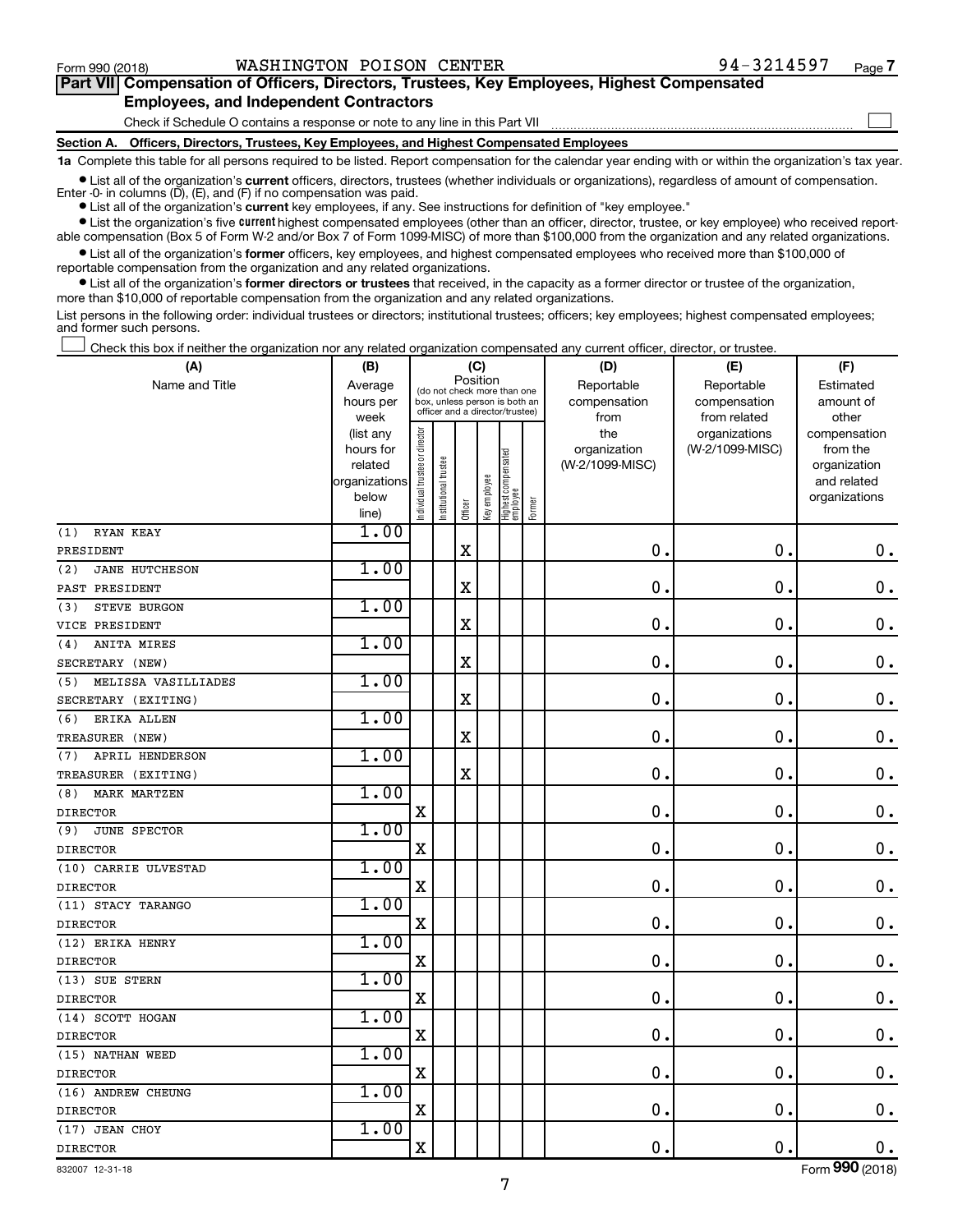| Form 990 (2018 |  |  |
|----------------|--|--|

| Part VII Section A. Officers, Directors, Trustees, Key Employees, and Highest Compensated Employees (continued)                                                                                                                                             |                        |                                |                                                              |         |              |                                 |        |                         |                  |   |               |        |
|-------------------------------------------------------------------------------------------------------------------------------------------------------------------------------------------------------------------------------------------------------------|------------------------|--------------------------------|--------------------------------------------------------------|---------|--------------|---------------------------------|--------|-------------------------|------------------|---|---------------|--------|
| (A)                                                                                                                                                                                                                                                         | (B)                    |                                |                                                              |         | (C)          |                                 |        | (D)                     | (E)              |   | (F)           |        |
| Name and title                                                                                                                                                                                                                                              | Average                |                                |                                                              |         | Position     |                                 |        | Reportable              | Reportable       |   | Estimated     |        |
|                                                                                                                                                                                                                                                             | hours per              |                                | (do not check more than one<br>box, unless person is both an |         |              |                                 |        | compensation            | compensation     |   | amount of     |        |
|                                                                                                                                                                                                                                                             | week                   |                                | officer and a director/trustee)                              |         |              |                                 |        | from                    | from related     |   | other         |        |
|                                                                                                                                                                                                                                                             | (list any              |                                |                                                              |         |              |                                 |        | the                     | organizations    |   | compensation  |        |
|                                                                                                                                                                                                                                                             | hours for              |                                |                                                              |         |              |                                 |        | organization            | (W-2/1099-MISC)  |   | from the      |        |
|                                                                                                                                                                                                                                                             | related                |                                |                                                              |         |              |                                 |        | (W-2/1099-MISC)         |                  |   | organization  |        |
|                                                                                                                                                                                                                                                             | organizations<br>below |                                |                                                              |         |              |                                 |        |                         |                  |   | and related   |        |
|                                                                                                                                                                                                                                                             | line)                  | Individual trustee or director | Institutional trustee                                        | Officer | Key employee | Highest compensated<br>employee | Former |                         |                  |   | organizations |        |
| (18) KATHRYN HOBBS                                                                                                                                                                                                                                          | 1.00                   |                                |                                                              |         |              |                                 |        |                         |                  |   |               |        |
| <b>DIRECTOR</b>                                                                                                                                                                                                                                             |                        | X                              |                                                              |         |              |                                 |        | О.                      | 0.               |   |               | 0.     |
| (19) KATHY WILLIAMS                                                                                                                                                                                                                                         | 1.00                   |                                |                                                              |         |              |                                 |        |                         |                  |   |               |        |
| <b>DIRECTOR</b>                                                                                                                                                                                                                                             |                        | X                              |                                                              |         |              |                                 |        | О.                      | $\mathbf 0$ .    |   |               | 0.     |
| (20) ERICA LIEBELT                                                                                                                                                                                                                                          | 40.00                  |                                |                                                              |         |              |                                 |        |                         |                  |   |               |        |
| MEDICAL/EXECUTIVE DIRECTOR                                                                                                                                                                                                                                  |                        |                                |                                                              | X       |              |                                 |        | 284,049.                | 0.               |   | 20,945.       |        |
| (21) KATIE VON DERAU                                                                                                                                                                                                                                        | 40.00                  |                                |                                                              |         |              |                                 |        |                         |                  |   |               |        |
| MANAGING DIRECTOR                                                                                                                                                                                                                                           |                        |                                |                                                              |         |              | X                               |        | 111,080.                | 0.               |   | 15,072.       |        |
| (22) MICHAEL LETSKY                                                                                                                                                                                                                                         | 40.00                  |                                |                                                              |         |              |                                 |        |                         |                  |   |               |        |
| CERTIFIED POISON INFORMATION SPECIAL                                                                                                                                                                                                                        |                        |                                |                                                              |         |              | X                               |        | 112,035.                | $\mathbf 0$ .    |   |               | 0.     |
| (23) MARLO MURRAY                                                                                                                                                                                                                                           | 40.00                  |                                |                                                              |         |              |                                 |        |                         |                  |   |               |        |
| CERTIFIED POISON INFORMATION SPECIAL                                                                                                                                                                                                                        |                        |                                |                                                              |         |              | X                               |        | 108,287.                | 0.               |   |               | 6,958. |
| (24) RICHARD COLE                                                                                                                                                                                                                                           | 40.00                  |                                |                                                              |         |              |                                 |        |                         |                  |   |               |        |
| CERTIFIED POISON INFORMATION SPECIAL                                                                                                                                                                                                                        | 40.00                  |                                |                                                              |         |              | X                               |        | 105, 500.               | 0.               |   |               | 9,839. |
| (25) DANIEL MORROW                                                                                                                                                                                                                                          |                        |                                |                                                              |         |              | X                               |        | 102,372.                | 0.               |   | 12,989.       |        |
| CERTIFIED POISON INFORMATION SPECIAL                                                                                                                                                                                                                        |                        |                                |                                                              |         |              |                                 |        |                         |                  |   |               |        |
|                                                                                                                                                                                                                                                             |                        |                                |                                                              |         |              |                                 |        |                         |                  |   |               |        |
|                                                                                                                                                                                                                                                             |                        |                                |                                                              |         |              |                                 |        | 823, 323.               | σ.               |   | 65,803.       |        |
| c Total from continuation sheets to Part VII, Section A [111] [12] [13] Continuum Continuum D                                                                                                                                                               |                        |                                |                                                              |         |              |                                 |        | О.                      | σ.               |   |               | 0.     |
|                                                                                                                                                                                                                                                             |                        |                                |                                                              |         |              |                                 |        | 823, 323.               | $\overline{0}$ . |   | 65,803.       |        |
| Total number of individuals (including but not limited to those listed above) who received more than \$100,000 of reportable<br>2                                                                                                                           |                        |                                |                                                              |         |              |                                 |        |                         |                  |   |               |        |
| compensation from the organization $\blacktriangleright$                                                                                                                                                                                                    |                        |                                |                                                              |         |              |                                 |        |                         |                  |   |               | 6      |
|                                                                                                                                                                                                                                                             |                        |                                |                                                              |         |              |                                 |        |                         |                  |   | Yes           | No     |
| Did the organization list any former officer, director, or trustee, key employee, or highest compensated employee on<br>3                                                                                                                                   |                        |                                |                                                              |         |              |                                 |        |                         |                  |   |               |        |
|                                                                                                                                                                                                                                                             |                        |                                |                                                              |         |              |                                 |        |                         |                  | 3 |               | х      |
| For any individual listed on line 1a, is the sum of reportable compensation and other compensation from the organization<br>4                                                                                                                               |                        |                                |                                                              |         |              |                                 |        |                         |                  |   |               |        |
| and related organizations greater than \$150,000? If "Yes," complete Schedule J for such individual                                                                                                                                                         |                        |                                |                                                              |         |              |                                 |        |                         |                  | 4 | X             |        |
| Did any person listed on line 1a receive or accrue compensation from any unrelated organization or individual for services<br>5                                                                                                                             |                        |                                |                                                              |         |              |                                 |        |                         |                  |   |               |        |
| rendered to the organization? If "Yes," complete Schedule J for such person.                                                                                                                                                                                |                        |                                |                                                              |         |              |                                 |        |                         |                  | 5 |               | x      |
| <b>Section B. Independent Contractors</b>                                                                                                                                                                                                                   |                        |                                |                                                              |         |              |                                 |        |                         |                  |   |               |        |
| Complete this table for your five highest compensated independent contractors that received more than \$100,000 of compensation from<br>1<br>the organization. Report compensation for the calendar year ending with or within the organization's tax year. |                        |                                |                                                              |         |              |                                 |        |                         |                  |   |               |        |
| (A)                                                                                                                                                                                                                                                         |                        |                                |                                                              |         |              |                                 |        | (B)                     |                  |   | (C)           |        |
| Name and business address                                                                                                                                                                                                                                   |                        |                                | <b>NONE</b>                                                  |         |              |                                 |        | Description of services |                  |   | Compensation  |        |
|                                                                                                                                                                                                                                                             |                        |                                |                                                              |         |              |                                 |        |                         |                  |   |               |        |
|                                                                                                                                                                                                                                                             |                        |                                |                                                              |         |              |                                 |        |                         |                  |   |               |        |
|                                                                                                                                                                                                                                                             |                        |                                |                                                              |         |              |                                 |        |                         |                  |   |               |        |
|                                                                                                                                                                                                                                                             |                        |                                |                                                              |         |              |                                 |        |                         |                  |   |               |        |
|                                                                                                                                                                                                                                                             |                        |                                |                                                              |         |              |                                 |        |                         |                  |   |               |        |
|                                                                                                                                                                                                                                                             |                        |                                |                                                              |         |              |                                 |        |                         |                  |   |               |        |
|                                                                                                                                                                                                                                                             |                        |                                |                                                              |         |              |                                 |        |                         |                  |   |               |        |
|                                                                                                                                                                                                                                                             |                        |                                |                                                              |         |              |                                 |        |                         |                  |   |               |        |

**2** Total number of independent contractors (including but not limited to those listed above) who received more than \$100,000 of compensation from the organization 0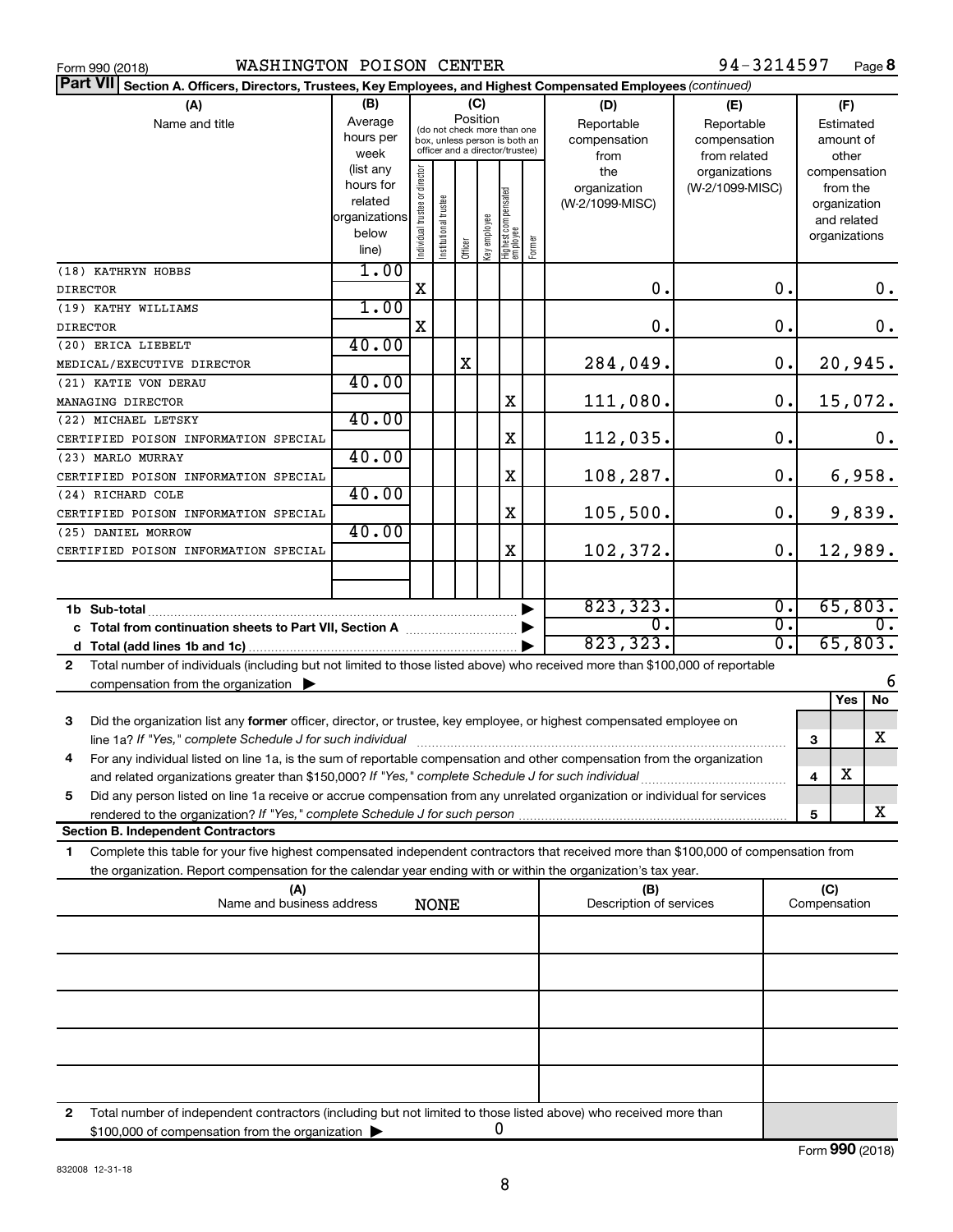|                                                           | Form 990 (2018)  |                                                                                                                                                                                                    |                | WASHINGTON POISON CENTER |                             |                                          | 94-3214597                       | Page 9                                                                      |
|-----------------------------------------------------------|------------------|----------------------------------------------------------------------------------------------------------------------------------------------------------------------------------------------------|----------------|--------------------------|-----------------------------|------------------------------------------|----------------------------------|-----------------------------------------------------------------------------|
|                                                           | <b>Part VIII</b> | <b>Statement of Revenue</b>                                                                                                                                                                        |                |                          |                             |                                          |                                  |                                                                             |
|                                                           |                  |                                                                                                                                                                                                    |                |                          | (A)                         | (B)                                      | $\overline{C}$                   |                                                                             |
|                                                           |                  |                                                                                                                                                                                                    |                |                          | Total revenue               | Related or<br>exempt function<br>revenue | Unrelated<br>business<br>revenue | (D)<br>Revenue excluded<br>from tax under<br>$sec$<br>sections<br>512 - 514 |
|                                                           |                  | 1 a Federated campaigns                                                                                                                                                                            | 1a             |                          |                             |                                          |                                  |                                                                             |
| Contributions, Gifts, Grants<br>and Other Similar Amounts |                  |                                                                                                                                                                                                    | 1 <sub>b</sub> |                          |                             |                                          |                                  |                                                                             |
|                                                           |                  | c Fundraising events                                                                                                                                                                               | 1 <sub>c</sub> |                          |                             |                                          |                                  |                                                                             |
|                                                           |                  | d Related organizations                                                                                                                                                                            | 1 <sub>d</sub> |                          |                             |                                          |                                  |                                                                             |
|                                                           |                  | e Government grants (contributions)                                                                                                                                                                |                | $1e$ 3, 270, 237.        |                             |                                          |                                  |                                                                             |
|                                                           |                  | f All other contributions, gifts, grants, and                                                                                                                                                      |                |                          |                             |                                          |                                  |                                                                             |
|                                                           |                  | similar amounts not included above                                                                                                                                                                 | 1f             | 582,944.<br>29,869.      |                             |                                          |                                  |                                                                             |
|                                                           |                  | <b>g</b> Noncash contributions included in lines 1a-1f: \$                                                                                                                                         |                |                          | $\triangleright$ 3,853,181. |                                          |                                  |                                                                             |
|                                                           |                  |                                                                                                                                                                                                    |                | <b>Business Code</b>     |                             |                                          |                                  |                                                                             |
|                                                           |                  | 2 a STUDIES AND DATA SALES                                                                                                                                                                         |                | 900099                   | 196,689.                    | 196,689.                                 |                                  |                                                                             |
| Program Service<br>Revenue                                | b                |                                                                                                                                                                                                    |                |                          |                             |                                          |                                  |                                                                             |
|                                                           | с                | the control of the control of the control of the control of the control of                                                                                                                         |                |                          |                             |                                          |                                  |                                                                             |
|                                                           | d                | <u> 1989 - Johann Stein, marwolaethau a bhann an t-Amhain an t-Amhain an t-Amhain an t-Amhain an t-Amhain an t-A</u>                                                                               |                |                          |                             |                                          |                                  |                                                                             |
|                                                           | е                | <u> 1989 - Johann Stein, marwolaethau a bhann an t-Albann an t-Albann an t-Albann an t-Albann an t-Albann an t-Alb</u>                                                                             |                |                          |                             |                                          |                                  |                                                                             |
|                                                           | f                | All other program service revenue                                                                                                                                                                  |                |                          |                             |                                          |                                  |                                                                             |
|                                                           |                  |                                                                                                                                                                                                    |                |                          | 196,689.                    |                                          |                                  |                                                                             |
|                                                           | 3                | Investment income (including dividends, interest, and                                                                                                                                              |                |                          |                             |                                          |                                  |                                                                             |
|                                                           |                  |                                                                                                                                                                                                    |                | ▶                        | 6,034.                      |                                          |                                  | 6,034.                                                                      |
|                                                           | 4                | Income from investment of tax-exempt bond proceeds                                                                                                                                                 |                | ▶                        |                             |                                          |                                  |                                                                             |
|                                                           | 5                |                                                                                                                                                                                                    |                |                          |                             |                                          |                                  |                                                                             |
|                                                           |                  |                                                                                                                                                                                                    | (i) Real       | (ii) Personal            |                             |                                          |                                  |                                                                             |
|                                                           |                  | 6 a Gross rents                                                                                                                                                                                    |                |                          |                             |                                          |                                  |                                                                             |
|                                                           | b                | Less: rental expenses                                                                                                                                                                              |                |                          |                             |                                          |                                  |                                                                             |
|                                                           | с                | Rental income or (loss)                                                                                                                                                                            |                |                          |                             |                                          |                                  |                                                                             |
|                                                           |                  | d Net rental income or (loss)                                                                                                                                                                      |                |                          |                             |                                          |                                  |                                                                             |
|                                                           |                  | 7 a Gross amount from sales of                                                                                                                                                                     | (i) Securities | (ii) Other               |                             |                                          |                                  |                                                                             |
|                                                           |                  | assets other than inventory                                                                                                                                                                        |                |                          |                             |                                          |                                  |                                                                             |
|                                                           |                  | <b>b</b> Less: cost or other basis<br>and sales expenses                                                                                                                                           |                |                          |                             |                                          |                                  |                                                                             |
|                                                           |                  | c Gain or (loss)                                                                                                                                                                                   |                |                          |                             |                                          |                                  |                                                                             |
|                                                           |                  |                                                                                                                                                                                                    |                |                          |                             |                                          |                                  |                                                                             |
|                                                           |                  | 8 a Gross income from fundraising events (not                                                                                                                                                      |                |                          |                             |                                          |                                  |                                                                             |
|                                                           |                  | including \$<br>$\overline{\phantom{a}}$ of                                                                                                                                                        |                |                          |                             |                                          |                                  |                                                                             |
|                                                           |                  | contributions reported on line 1c). See                                                                                                                                                            |                |                          |                             |                                          |                                  |                                                                             |
|                                                           |                  |                                                                                                                                                                                                    |                |                          |                             |                                          |                                  |                                                                             |
| <b>Other Revenue</b>                                      |                  |                                                                                                                                                                                                    |                |                          |                             |                                          |                                  |                                                                             |
|                                                           |                  | c Net income or (loss) from fundraising events                                                                                                                                                     |                |                          |                             |                                          |                                  |                                                                             |
|                                                           |                  | 9 a Gross income from gaming activities. See                                                                                                                                                       |                |                          |                             |                                          |                                  |                                                                             |
|                                                           |                  |                                                                                                                                                                                                    |                |                          |                             |                                          |                                  |                                                                             |
|                                                           |                  |                                                                                                                                                                                                    | b              |                          |                             |                                          |                                  |                                                                             |
|                                                           |                  | c Net income or (loss) from gaming activities                                                                                                                                                      |                |                          |                             |                                          |                                  |                                                                             |
|                                                           |                  | <b>10 a</b> Gross sales of inventory, less returns                                                                                                                                                 |                |                          |                             |                                          |                                  |                                                                             |
|                                                           |                  |                                                                                                                                                                                                    | $\mathbf{b}$   |                          |                             |                                          |                                  |                                                                             |
|                                                           |                  | c Net income or (loss) from sales of inventory                                                                                                                                                     |                |                          |                             |                                          |                                  |                                                                             |
|                                                           |                  | Miscellaneous Revenue                                                                                                                                                                              |                | <b>Business Code</b>     |                             |                                          |                                  |                                                                             |
|                                                           | 11a              |                                                                                                                                                                                                    |                |                          |                             |                                          |                                  |                                                                             |
|                                                           | b                | the control of the control of the control of the control of the control of<br><u> 1989 - Johann John Stein, markin fan it ferstjer fan de ferstjer fan it ferstjer fan it ferstjer fan it fers</u> |                |                          |                             |                                          |                                  |                                                                             |
|                                                           | c                |                                                                                                                                                                                                    |                |                          |                             |                                          |                                  |                                                                             |
|                                                           | d                |                                                                                                                                                                                                    |                |                          |                             |                                          |                                  |                                                                             |
|                                                           | е                |                                                                                                                                                                                                    |                |                          |                             |                                          |                                  |                                                                             |
|                                                           | 12               |                                                                                                                                                                                                    |                |                          |                             |                                          | $0$ .                            | 6,034.                                                                      |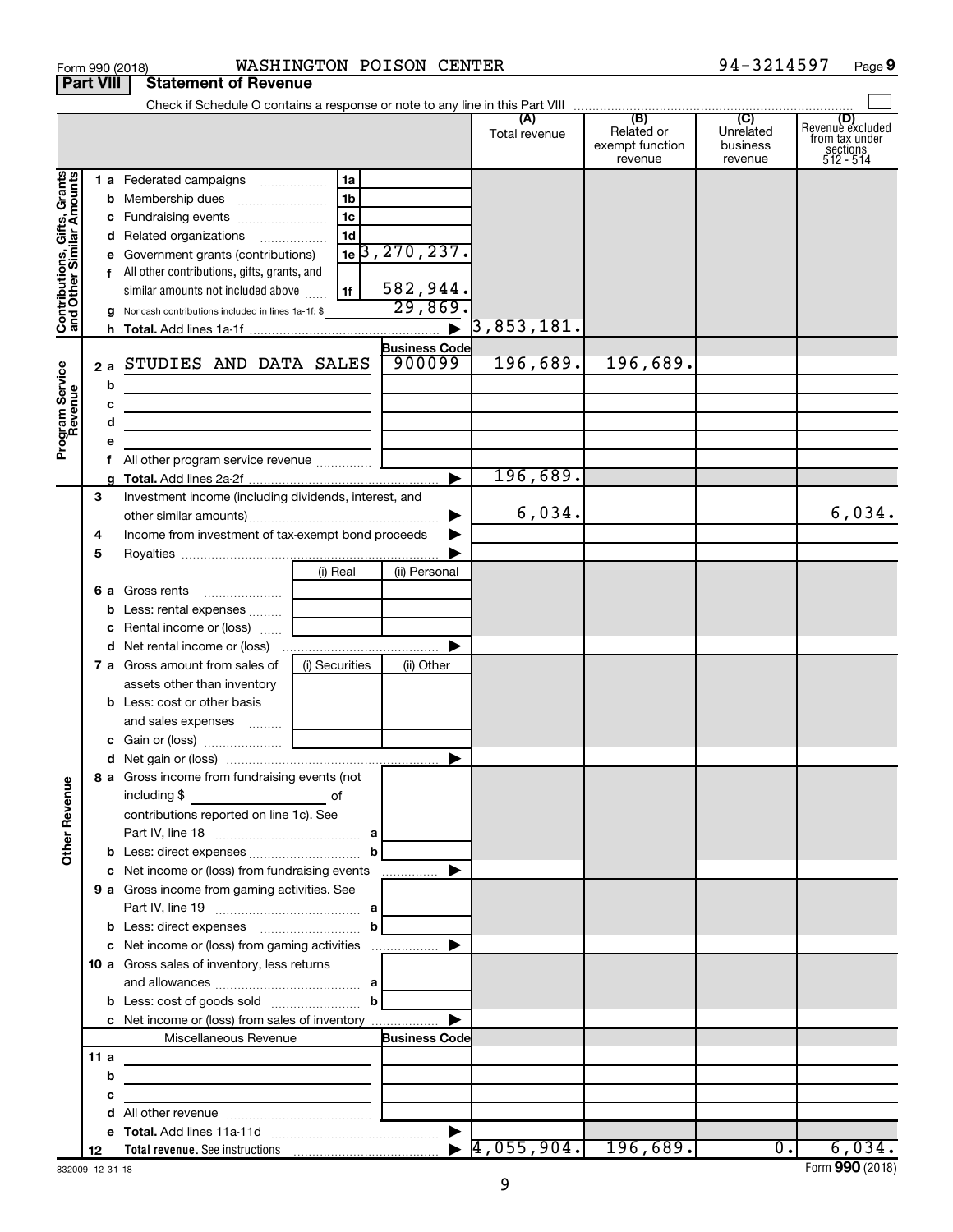Form 990 (2018) Page WASHINGTON POISON CENTER 94-3214597 **Part IX Statement of Functional Expenses**

*Section 501(c)(3) and 501(c)(4) organizations must complete all columns. All other organizations must complete column (A).*

|          | Check if Schedule O contains a response or note to any line in this Part IX                     |                       |                                    |                                    |                                |
|----------|-------------------------------------------------------------------------------------------------|-----------------------|------------------------------------|------------------------------------|--------------------------------|
|          | Do not include amounts reported on lines 6b,<br>7b, 8b, 9b, and 10b of Part VIII.               | (A)<br>Total expenses | (B)<br>Program service<br>expenses | Management and<br>general expenses | (D)<br>Fundraising<br>expenses |
| 1.       | Grants and other assistance to domestic organizations                                           |                       |                                    |                                    |                                |
|          | and domestic governments. See Part IV, line 21                                                  |                       |                                    |                                    |                                |
| 2        | Grants and other assistance to domestic                                                         |                       |                                    |                                    |                                |
|          | individuals. See Part IV, line 22                                                               |                       |                                    |                                    |                                |
| 3        | Grants and other assistance to foreign                                                          |                       |                                    |                                    |                                |
|          | organizations, foreign governments, and foreign                                                 |                       |                                    |                                    |                                |
|          | individuals. See Part IV, lines 15 and 16                                                       |                       |                                    |                                    |                                |
| 4        | Benefits paid to or for members                                                                 |                       |                                    |                                    |                                |
| 5        | Compensation of current officers, directors,                                                    |                       |                                    |                                    |                                |
|          | trustees, and key employees                                                                     | 316, 250.             | 253,000.                           | 63, 250.                           |                                |
| 6        | Compensation not included above, to disqualified                                                |                       |                                    |                                    |                                |
|          | persons (as defined under section 4958(f)(1)) and                                               |                       |                                    |                                    |                                |
|          | persons described in section 4958(c)(3)(B)                                                      |                       |                                    |                                    |                                |
| 7        | Other salaries and wages                                                                        | 1,925,902.            | 1,695,893.                         | 135, 346.                          | 94,663.                        |
| 8        | Pension plan accruals and contributions (include                                                |                       |                                    |                                    |                                |
|          | section 401(k) and 403(b) employer contributions)                                               | 58,199.               | $\frac{56,954}{185,132}$           | 951.                               | $\frac{294}{7,380}$ .          |
| 9        | Other employee benefits                                                                         | 217,248.              |                                    | 24,736.                            |                                |
| 10       |                                                                                                 | 178,431.              | 157,906.                           | 11,060.                            | 9,465.                         |
| 11       | Fees for services (non-employees):                                                              |                       |                                    |                                    |                                |
| a        |                                                                                                 | 21,359.               |                                    | 21,359.                            |                                |
| b        |                                                                                                 | 4,860.                | 248.                               | 4,612.                             |                                |
|          |                                                                                                 | 17,908.               | 6,959.                             | 10,949.                            |                                |
| d        |                                                                                                 | 19,045.               |                                    |                                    | 19,045.                        |
|          | Professional fundraising services. See Part IV, line 17                                         | 1,900.                |                                    |                                    | 1,900.                         |
| f        | Investment management fees                                                                      |                       |                                    |                                    |                                |
|          | g Other. (If line 11g amount exceeds 10% of line 25,                                            |                       |                                    |                                    |                                |
|          | column (A) amount, list line 11g expenses on Sch O.)                                            | 128,722.              | 126,722.                           |                                    | $\frac{2,000}{9,264}$          |
| 12       |                                                                                                 | 21,372.               | 11,687.                            | 421.                               |                                |
| 13       |                                                                                                 | 112,392.              | 97,551.                            | 9,295.                             | 5,546.                         |
| 14       |                                                                                                 | 213,770.              | 193,761.                           | 13,339.                            | 6,670.                         |
| 15       |                                                                                                 |                       |                                    |                                    |                                |
| 16       |                                                                                                 | 126,047.<br>33,324.   | 114,581.                           | 7,577.                             | 3,889.<br>1,293.               |
| 17       | Travel                                                                                          |                       | 28, 385.                           | 3,646.                             |                                |
| 18       | Payments of travel or entertainment expenses                                                    |                       |                                    |                                    |                                |
|          | for any federal, state, or local public officials                                               | 9,089.                | 7,290.                             | 1,459.                             | 340.                           |
| 19       | Conferences, conventions, and meetings                                                          |                       |                                    |                                    |                                |
| 20       | Interest                                                                                        |                       |                                    |                                    |                                |
| 21       | Depreciation, depletion, and amortization                                                       | 47,030.               | 42,628.                            | 2,935.                             | 1,467.                         |
| 22<br>23 | Insurance                                                                                       | 25,034.               | 21,417.                            | 3,617.                             |                                |
| 24       | Other expenses. Itemize expenses not covered                                                    |                       |                                    |                                    |                                |
|          | above. (List miscellaneous expenses in line 24e. If line                                        |                       |                                    |                                    |                                |
|          | 24e amount exceeds 10% of line 25, column (A)<br>amount, list line 24e expenses on Schedule O.) |                       |                                    |                                    |                                |
| a        | <b>SUPPLIES</b>                                                                                 | 40,853.               | 37,029.                            | 2,549.                             | 1,275.                         |
| b        | <b>EDUCATION MATERIALS</b>                                                                      | 15, 365.              | 15, 365.                           |                                    |                                |
| c        | STAFF DEVELOPMENT                                                                               | 13,344.               | 10, 123.                           | 2,761.                             | 460.                           |
| d        | <b>MEMBERSHIPS</b>                                                                              | 9,033.                | 8,283.                             | 250.                               | 500.                           |
|          | e All other expenses                                                                            | 26, 377.              | 20,011.                            | 5,457.                             | 909.                           |
| 25       | Total functional expenses. Add lines 1 through 24e                                              | 3,582,854.            | 3,090,925.                         | 325,569.                           | 166, 360.                      |
| 26       | Joint costs. Complete this line only if the organization                                        |                       |                                    |                                    |                                |
|          | reported in column (B) joint costs from a combined                                              |                       |                                    |                                    |                                |
|          | educational campaign and fundraising solicitation.                                              |                       |                                    |                                    |                                |
|          | Check here $\blacktriangleright$<br>if following SOP 98-2 (ASC 958-720)                         |                       |                                    |                                    |                                |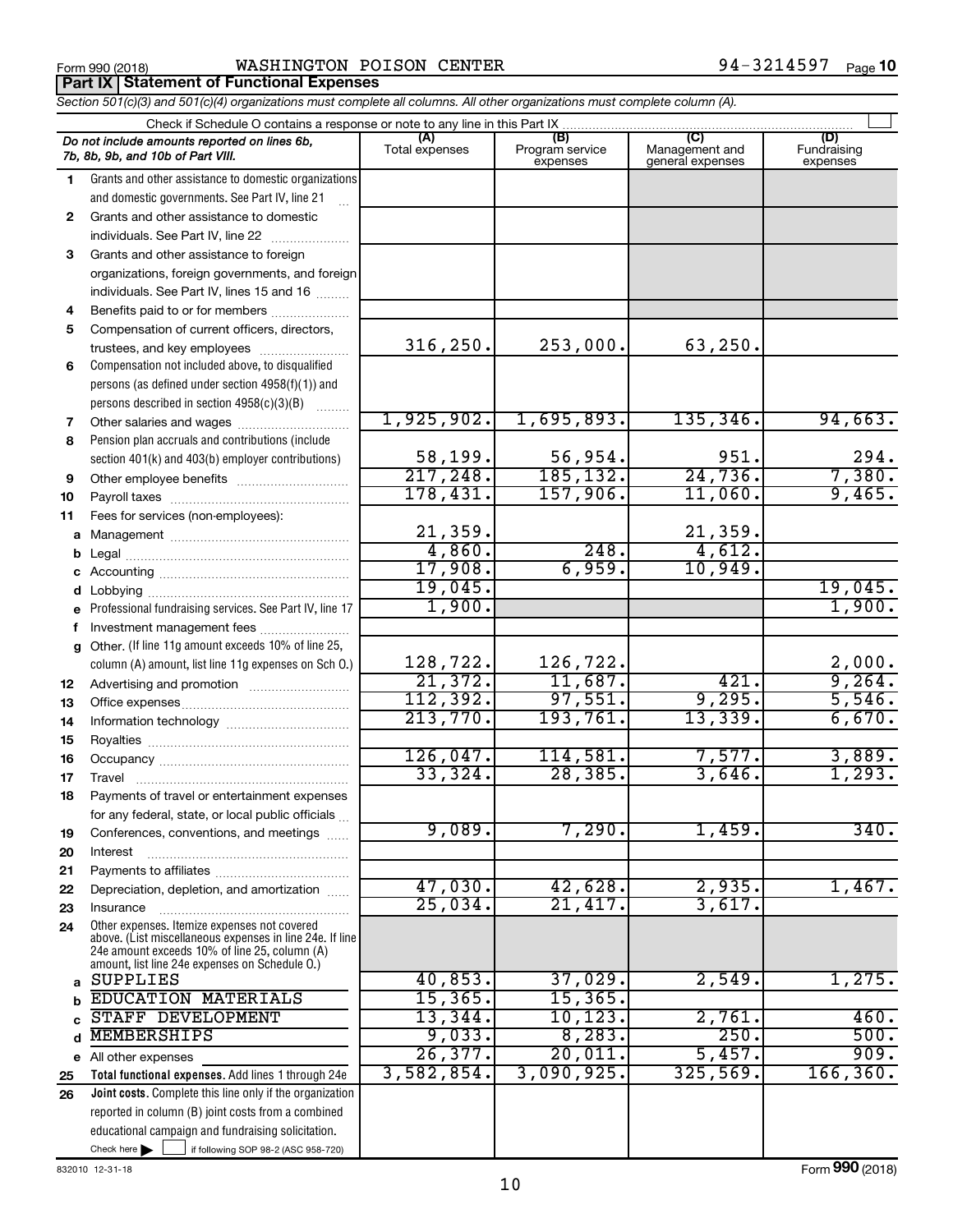**34**

Total liabilities and net assets/fund balances

|                             |          |                                                                                                                                |                                                                      |           | (A)<br>Beginning of year |                 | (B)<br>End of year     |
|-----------------------------|----------|--------------------------------------------------------------------------------------------------------------------------------|----------------------------------------------------------------------|-----------|--------------------------|-----------------|------------------------|
|                             | 1        |                                                                                                                                |                                                                      |           | 7,626.                   | $\blacksquare$  | 117,011.               |
|                             | 2        |                                                                                                                                |                                                                      |           | 2,112,265.               | $\mathbf{2}$    | 2,382,291.             |
|                             | З        |                                                                                                                                | 27,588.                                                              | 3         |                          |                 |                        |
|                             | 4        |                                                                                                                                |                                                                      | 376,482.  | 4                        | 460, 274.       |                        |
|                             | 5        | Loans and other receivables from current and former officers, directors,                                                       |                                                                      |           |                          |                 |                        |
|                             |          |                                                                                                                                | trustees, key employees, and highest compensated employees. Complete |           |                          |                 |                        |
|                             |          |                                                                                                                                |                                                                      |           |                          | 5               |                        |
|                             | 6        | Loans and other receivables from other disqualified persons (as defined under                                                  |                                                                      |           |                          |                 |                        |
|                             |          | section 4958(f)(1)), persons described in section 4958(c)(3)(B), and contributing                                              |                                                                      |           |                          |                 |                        |
|                             |          | employers and sponsoring organizations of section 501(c)(9) voluntary                                                          |                                                                      |           |                          |                 |                        |
|                             |          | employees' beneficiary organizations (see instr). Complete Part II of Sch L                                                    |                                                                      |           |                          | 6               |                        |
| Assets                      | 7        |                                                                                                                                |                                                                      |           |                          | $\overline{7}$  |                        |
|                             | 8        |                                                                                                                                |                                                                      |           | 10, 151.                 | 8               | 21, 249.               |
|                             | 9        | Prepaid expenses and deferred charges                                                                                          |                                                                      |           | 93,423.                  | 9               | 81,531.                |
|                             |          | 10a Land, buildings, and equipment: cost or other                                                                              |                                                                      |           |                          |                 |                        |
|                             |          | basis. Complete Part VI of Schedule D                                                                                          | 10a                                                                  | 576, 128. |                          |                 |                        |
|                             |          | <b>b</b> Less: accumulated depreciation <i></i>                                                                                | 10 <sub>b</sub>                                                      | 334,868.  | 49,070.                  | 10 <sub>c</sub> | 241, 260.              |
|                             | 11       |                                                                                                                                |                                                                      |           |                          | 11              |                        |
|                             | 12       |                                                                                                                                |                                                                      |           |                          | 12              |                        |
|                             | 13       |                                                                                                                                |                                                                      |           |                          | 13              |                        |
|                             | 14       |                                                                                                                                |                                                                      |           |                          | 14              |                        |
|                             | 15       |                                                                                                                                |                                                                      |           |                          | 15              |                        |
|                             | 16       |                                                                                                                                |                                                                      |           | 2,676,605.<br>298,765.   | 16              | 3,303,616.<br>372,787. |
|                             | 17       |                                                                                                                                |                                                                      |           |                          | 17              |                        |
|                             | 18       |                                                                                                                                |                                                                      |           |                          | 18              |                        |
|                             | 19       |                                                                                                                                |                                                                      |           |                          | 19              |                        |
|                             | 20       |                                                                                                                                |                                                                      |           |                          | 20              |                        |
|                             | 21       | Escrow or custodial account liability. Complete Part IV of Schedule D                                                          |                                                                      |           |                          | 21              |                        |
| Liabilities                 | 22       | Loans and other payables to current and former officers, directors, trustees,                                                  |                                                                      |           |                          |                 |                        |
|                             |          | key employees, highest compensated employees, and disqualified persons.                                                        |                                                                      |           |                          |                 |                        |
|                             |          |                                                                                                                                |                                                                      |           |                          | 22<br>23        |                        |
|                             | 23<br>24 | Secured mortgages and notes payable to unrelated third parties<br>Unsecured notes and loans payable to unrelated third parties |                                                                      |           |                          | 24              |                        |
|                             | 25       | Other liabilities (including federal income tax, payables to related third                                                     |                                                                      |           |                          |                 |                        |
|                             |          | parties, and other liabilities not included on lines 17-24). Complete Part X of                                                |                                                                      |           |                          |                 |                        |
|                             |          | Schedule D                                                                                                                     |                                                                      |           | 25,719.                  | 25              | 105,658.               |
|                             | 26       |                                                                                                                                |                                                                      |           | 324, 484.                | 26              | 478,445.               |
|                             |          | Organizations that follow SFAS 117 (ASC 958), check here $\blacktriangleright \begin{array}{c} \boxed{X} \end{array}$ and      |                                                                      |           |                          |                 |                        |
|                             |          | complete lines 27 through 29, and lines 33 and 34.                                                                             |                                                                      |           |                          |                 |                        |
|                             | 27       |                                                                                                                                |                                                                      |           | 2,277,625.               | 27              | 2,773,862.             |
|                             | 28       |                                                                                                                                |                                                                      |           | 74,496.                  | 28              | 51,309.                |
|                             | 29       | Permanently restricted net assets                                                                                              |                                                                      |           |                          | 29              |                        |
|                             |          | Organizations that do not follow SFAS 117 (ASC 958), check here ▶                                                              |                                                                      |           |                          |                 |                        |
|                             |          | and complete lines 30 through 34.                                                                                              |                                                                      |           |                          |                 |                        |
|                             | 30       |                                                                                                                                |                                                                      |           |                          | 30              |                        |
|                             | 31       | Paid-in or capital surplus, or land, building, or equipment fund                                                               |                                                                      |           |                          | 31              |                        |
| Net Assets or Fund Balances | 32       | Retained earnings, endowment, accumulated income, or other funds                                                               |                                                                      |           |                          | 32              |                        |
|                             | 33       |                                                                                                                                |                                                                      |           | 2,352,121.               | 33              | 2,825,171.             |

Form (2018) **990**

**34**

 $2,676,605.$  3, 303, 616.

**Part X Balance Sheet**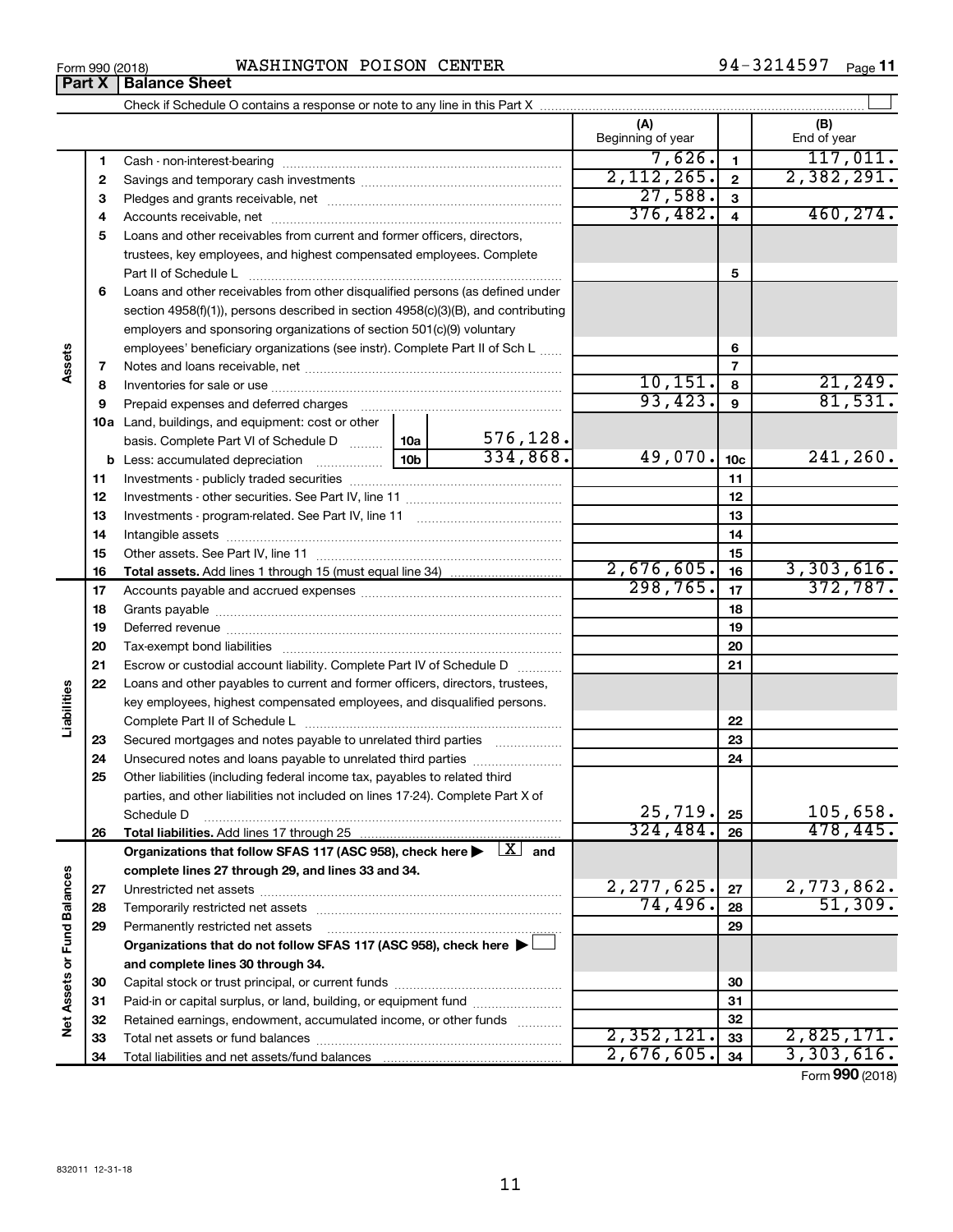|    | WASHINGTON POISON CENTER<br>Form 990 (2018)                                                                                                                              |                         | 94-3214597     |     | Page 12                 |
|----|--------------------------------------------------------------------------------------------------------------------------------------------------------------------------|-------------------------|----------------|-----|-------------------------|
|    | Part XI<br><b>Reconciliation of Net Assets</b>                                                                                                                           |                         |                |     |                         |
|    |                                                                                                                                                                          |                         |                |     |                         |
|    |                                                                                                                                                                          |                         |                |     |                         |
| 1  |                                                                                                                                                                          | 1                       |                |     | 4,055,904.              |
| 2  |                                                                                                                                                                          | $\mathbf{2}$            |                |     | 3,582,854.              |
| з  | Revenue less expenses. Subtract line 2 from line 1                                                                                                                       | 3                       |                |     | 473,050.                |
| 4  |                                                                                                                                                                          | $\overline{\mathbf{4}}$ |                |     | 2,352,121.              |
| 5  |                                                                                                                                                                          | 5                       |                |     |                         |
| 6  | Donated services and use of facilities                                                                                                                                   | 6                       |                |     |                         |
| 7  | Investment expenses                                                                                                                                                      | $\overline{7}$          |                |     |                         |
| 8  | Prior period adjustments manufactured and content and content and all the manufactured adjustments manufacture                                                           | 8                       |                |     |                         |
| 9  |                                                                                                                                                                          | 9                       |                |     | $\overline{0}$ .        |
| 10 | Net assets or fund balances at end of year. Combine lines 3 through 9 (must equal Part X, line 33,                                                                       |                         |                |     |                         |
|    | column (B))                                                                                                                                                              | 10                      |                |     | 2,825,171.              |
|    | Part XII Financial Statements and Reporting                                                                                                                              |                         |                |     |                         |
|    | Check if Schedule O contains a response or note to any line in this Part XII [11] [11] [11] Check if Schedule O contains a response or note to any line in this Part XII |                         |                |     | $\overline{\mathbf{x}}$ |
|    |                                                                                                                                                                          |                         |                | Yes | No                      |
| 1. | $\lfloor x \rfloor$ Accrual<br>Accounting method used to prepare the Form 990: $\Box$ Cash<br>$\Box$ Other                                                               |                         |                |     |                         |
|    | If the organization changed its method of accounting from a prior year or checked "Other," explain in Schedule O.                                                        |                         |                |     |                         |
|    |                                                                                                                                                                          |                         | 2a             |     | x                       |
|    | If "Yes," check a box below to indicate whether the financial statements for the year were compiled or reviewed on a                                                     |                         |                |     |                         |
|    | separate basis, consolidated basis, or both:                                                                                                                             |                         |                |     |                         |
|    | Both consolidated and separate basis<br>Separate basis<br>Consolidated basis                                                                                             |                         |                |     |                         |
|    |                                                                                                                                                                          |                         | 2 <sub>b</sub> | х   |                         |
|    | If "Yes," check a box below to indicate whether the financial statements for the year were audited on a separate basis,                                                  |                         |                |     |                         |
|    | consolidated basis, or both:                                                                                                                                             |                         |                |     |                         |
|    | $ \mathbf{X} $ Separate basis<br>Consolidated basis<br>Both consolidated and separate basis                                                                              |                         |                |     |                         |
|    | c If "Yes" to line 2a or 2b, does the organization have a committee that assumes responsibility for oversight of the audit,                                              |                         |                |     |                         |
|    | review, or compilation of its financial statements and selection of an independent accountant?                                                                           |                         | 2c             | X   |                         |
|    | If the organization changed either its oversight process or selection process during the tax year, explain in Schedule O.                                                |                         |                |     |                         |
|    | 3a As a result of a federal award, was the organization required to undergo an audit or audits as set forth in the Single Audit                                          |                         |                |     |                         |
|    |                                                                                                                                                                          |                         | 3a             |     | x                       |
|    | b If "Yes," did the organization undergo the required audit or audits? If the organization did not undergo the required audit                                            |                         |                |     |                         |
|    |                                                                                                                                                                          |                         | 3b             |     |                         |

Form (2018) **990**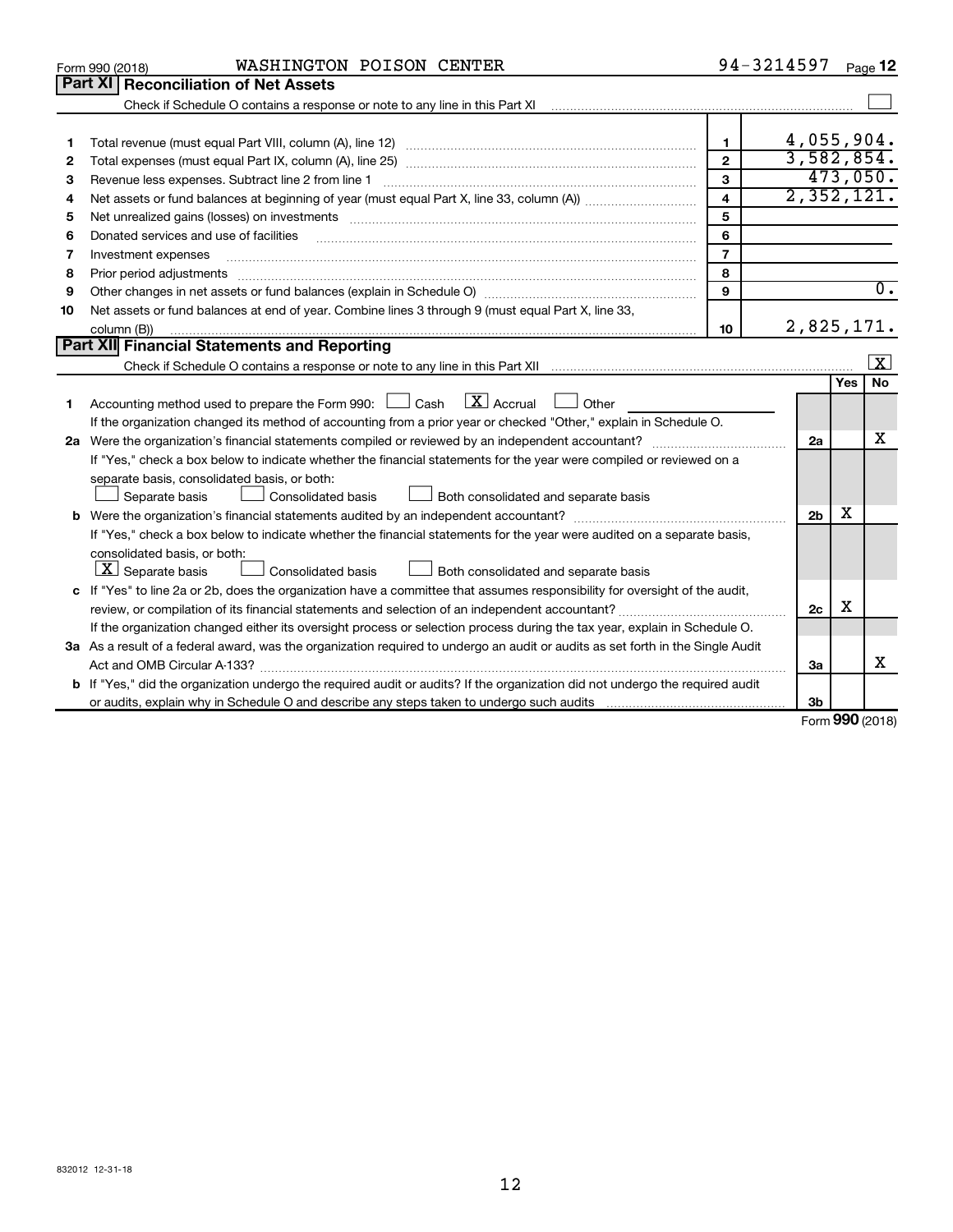**SCHEDULE A**

Department of the Treasury Internal Revenue Service

| (Form 990 or 990-EZ) |  |  |  |  |
|----------------------|--|--|--|--|
|----------------------|--|--|--|--|

## Form 990 or 990-EZ)<br>
Complete if the organization is a section 501(c)(3) organization or a section<br> **Public Charity Status and Public Support**

**4947(a)(1) nonexempt charitable trust. | Attach to Form 990 or Form 990-EZ.** 

**| Go to www.irs.gov/Form990 for instructions and the latest information.**

| 2018                                  |
|---------------------------------------|
| <b>Open to Public</b><br>Inspection   |
| <b>Employer identification number</b> |

OMB No. 1545-0047

|  | Name of the organization |
|--|--------------------------|
|--|--------------------------|

| Part I<br>Reason for Public Charity Status (All organizations must complete this part.) See instructions.                                                                          | 94-3214597                                                                                                           |  |  |  |  |  |  |  |
|------------------------------------------------------------------------------------------------------------------------------------------------------------------------------------|----------------------------------------------------------------------------------------------------------------------|--|--|--|--|--|--|--|
|                                                                                                                                                                                    |                                                                                                                      |  |  |  |  |  |  |  |
| The organization is not a private foundation because it is: (For lines 1 through 12, check only one box.)                                                                          |                                                                                                                      |  |  |  |  |  |  |  |
| A church, convention of churches, or association of churches described in section 170(b)(1)(A)(i).<br>1.                                                                           |                                                                                                                      |  |  |  |  |  |  |  |
| 2<br>A school described in section 170(b)(1)(A)(ii). (Attach Schedule E (Form 990 or 990-EZ).)                                                                                     |                                                                                                                      |  |  |  |  |  |  |  |
| 3<br>A hospital or a cooperative hospital service organization described in section 170(b)(1)(A)(iii).                                                                             |                                                                                                                      |  |  |  |  |  |  |  |
| A medical research organization operated in conjunction with a hospital described in section 170(b)(1)(A)(iii). Enter the hospital's name,<br>4                                    |                                                                                                                      |  |  |  |  |  |  |  |
| city, and state:                                                                                                                                                                   |                                                                                                                      |  |  |  |  |  |  |  |
| An organization operated for the benefit of a college or university owned or operated by a governmental unit described in<br>5                                                     |                                                                                                                      |  |  |  |  |  |  |  |
| section 170(b)(1)(A)(iv). (Complete Part II.)                                                                                                                                      |                                                                                                                      |  |  |  |  |  |  |  |
| A federal, state, or local government or governmental unit described in section 170(b)(1)(A)(v).<br>6                                                                              |                                                                                                                      |  |  |  |  |  |  |  |
| $\lfloor x \rfloor$<br>$\overline{7}$<br>An organization that normally receives a substantial part of its support from a governmental unit or from the general public described in |                                                                                                                      |  |  |  |  |  |  |  |
| section 170(b)(1)(A)(vi). (Complete Part II.)                                                                                                                                      |                                                                                                                      |  |  |  |  |  |  |  |
| A community trust described in section 170(b)(1)(A)(vi). (Complete Part II.)<br>8                                                                                                  |                                                                                                                      |  |  |  |  |  |  |  |
| 9<br>An agricultural research organization described in section 170(b)(1)(A)(ix) operated in conjunction with a land-grant college                                                 |                                                                                                                      |  |  |  |  |  |  |  |
| or university or a non-land-grant college of agriculture (see instructions). Enter the name, city, and state of the college or                                                     |                                                                                                                      |  |  |  |  |  |  |  |
| university:                                                                                                                                                                        |                                                                                                                      |  |  |  |  |  |  |  |
| 10<br>An organization that normally receives: (1) more than 33 1/3% of its support from contributions, membership fees, and gross receipts from                                    |                                                                                                                      |  |  |  |  |  |  |  |
| activities related to its exempt functions - subject to certain exceptions, and (2) no more than 33 1/3% of its support from gross investment                                      |                                                                                                                      |  |  |  |  |  |  |  |
| income and unrelated business taxable income (less section 511 tax) from businesses acquired by the organization after June 30, 1975.                                              |                                                                                                                      |  |  |  |  |  |  |  |
| See section 509(a)(2). (Complete Part III.)                                                                                                                                        |                                                                                                                      |  |  |  |  |  |  |  |
| 11<br>An organization organized and operated exclusively to test for public safety. See section 509(a)(4).                                                                         |                                                                                                                      |  |  |  |  |  |  |  |
| 12<br>An organization organized and operated exclusively for the benefit of, to perform the functions of, or to carry out the purposes of one or                                   |                                                                                                                      |  |  |  |  |  |  |  |
| more publicly supported organizations described in section 509(a)(1) or section 509(a)(2). See section 509(a)(3). Check the box in                                                 |                                                                                                                      |  |  |  |  |  |  |  |
| lines 12a through 12d that describes the type of supporting organization and complete lines 12e, 12f, and 12g.                                                                     |                                                                                                                      |  |  |  |  |  |  |  |
| Type I. A supporting organization operated, supervised, or controlled by its supported organization(s), typically by giving<br>а                                                   |                                                                                                                      |  |  |  |  |  |  |  |
| the supported organization(s) the power to regularly appoint or elect a majority of the directors or trustees of the supporting                                                    |                                                                                                                      |  |  |  |  |  |  |  |
| organization. You must complete Part IV, Sections A and B.                                                                                                                         |                                                                                                                      |  |  |  |  |  |  |  |
| Type II. A supporting organization supervised or controlled in connection with its supported organization(s), by having                                                            |                                                                                                                      |  |  |  |  |  |  |  |
|                                                                                                                                                                                    | control or management of the supporting organization vested in the same persons that control or manage the supported |  |  |  |  |  |  |  |
| organization(s). You must complete Part IV, Sections A and C.                                                                                                                      |                                                                                                                      |  |  |  |  |  |  |  |
| Type III functionally integrated. A supporting organization operated in connection with, and functionally integrated with,<br>с                                                    |                                                                                                                      |  |  |  |  |  |  |  |
| its supported organization(s) (see instructions). You must complete Part IV, Sections A, D, and E.                                                                                 |                                                                                                                      |  |  |  |  |  |  |  |
| Type III non-functionally integrated. A supporting organization operated in connection with its supported organization(s)<br>d                                                     |                                                                                                                      |  |  |  |  |  |  |  |
| that is not functionally integrated. The organization generally must satisfy a distribution requirement and an attentiveness                                                       |                                                                                                                      |  |  |  |  |  |  |  |
| requirement (see instructions). You must complete Part IV, Sections A and D, and Part V.                                                                                           |                                                                                                                      |  |  |  |  |  |  |  |
| Check this box if the organization received a written determination from the IRS that it is a Type I, Type II, Type III<br>е                                                       |                                                                                                                      |  |  |  |  |  |  |  |
| functionally integrated, or Type III non-functionally integrated supporting organization.                                                                                          |                                                                                                                      |  |  |  |  |  |  |  |
| Enter the number of supported organizations<br>f.                                                                                                                                  |                                                                                                                      |  |  |  |  |  |  |  |
| Provide the following information about the supported organization(s).<br>a                                                                                                        |                                                                                                                      |  |  |  |  |  |  |  |
| (iv) Is the organization listed<br>(i) Name of supported<br>(ii) EIN<br>(iii) Type of organization<br>(v) Amount of monetary<br>in your governing document?                        | (vi) Amount of other                                                                                                 |  |  |  |  |  |  |  |
| (described on lines 1-10<br>organization<br>support (see instructions)<br>Yes<br>No<br>above (see instructions))                                                                   | support (see instructions)                                                                                           |  |  |  |  |  |  |  |
|                                                                                                                                                                                    |                                                                                                                      |  |  |  |  |  |  |  |
|                                                                                                                                                                                    |                                                                                                                      |  |  |  |  |  |  |  |
|                                                                                                                                                                                    |                                                                                                                      |  |  |  |  |  |  |  |
|                                                                                                                                                                                    |                                                                                                                      |  |  |  |  |  |  |  |
|                                                                                                                                                                                    |                                                                                                                      |  |  |  |  |  |  |  |
|                                                                                                                                                                                    |                                                                                                                      |  |  |  |  |  |  |  |
|                                                                                                                                                                                    |                                                                                                                      |  |  |  |  |  |  |  |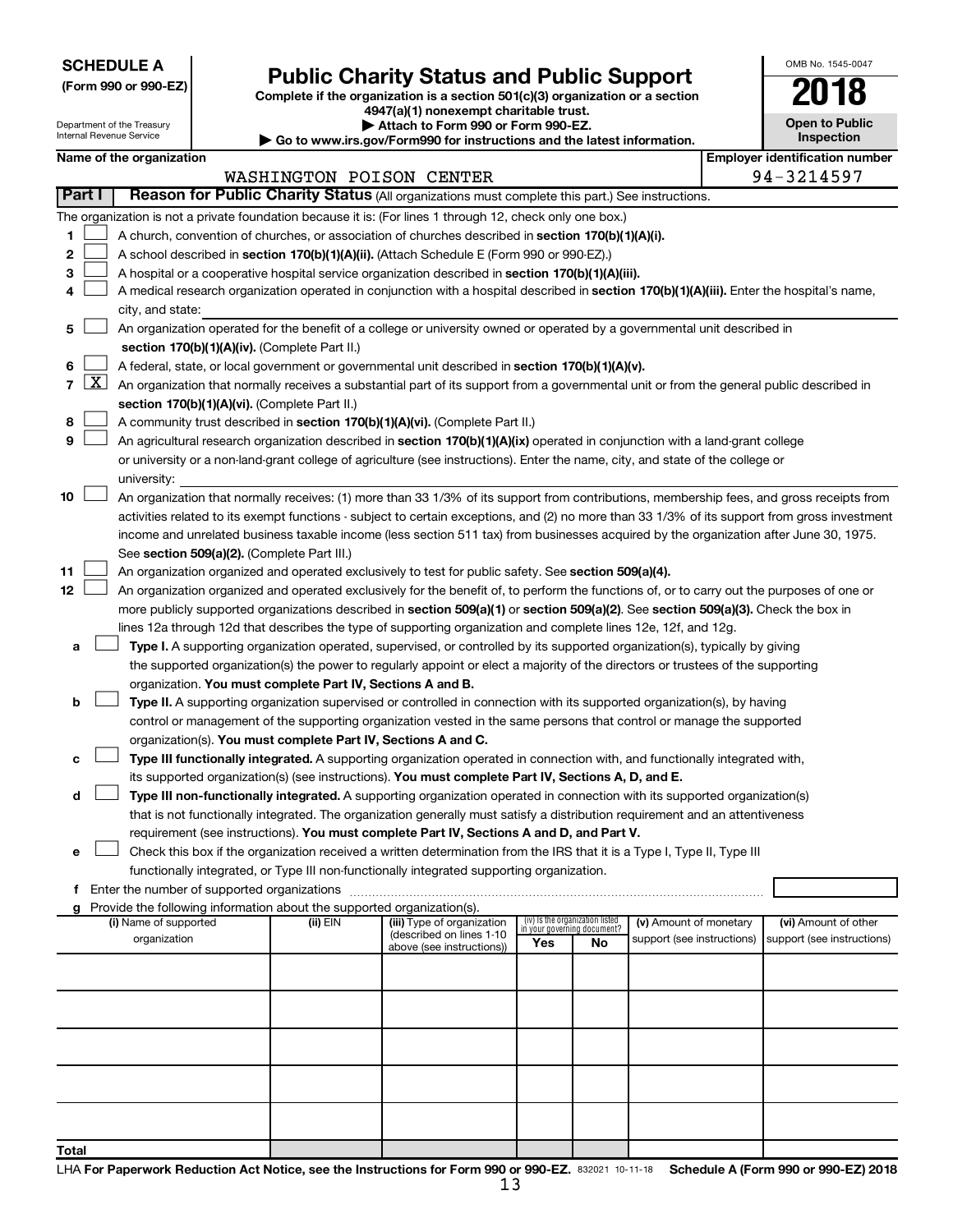#### Schedule A (Form 990 or 990-EZ) 2018  $\,$  WASHINGTON POISON CENTER  $\,$  94  $-$  3214597  $\,$  Page

94-3214597 Page 2

(Complete only if you checked the box on line 5, 7, or 8 of Part I or if the organization failed to qualify under Part III. If the organization fails to qualify under the tests listed below, please complete Part III.) **Part II Support Schedule for Organizations Described in Sections 170(b)(1)(A)(iv) and 170(b)(1)(A)(vi)**

|    | <b>Section A. Public Support</b>                                                                                                               |          |          |            |                     |          |                                          |
|----|------------------------------------------------------------------------------------------------------------------------------------------------|----------|----------|------------|---------------------|----------|------------------------------------------|
|    | Calendar year (or fiscal year beginning in)                                                                                                    | (a) 2014 | (b) 2015 | $(c)$ 2016 | $(d)$ 2017          | (e) 2018 | (f) Total                                |
|    | 1 Gifts, grants, contributions, and                                                                                                            |          |          |            |                     |          |                                          |
|    | membership fees received. (Do not                                                                                                              |          |          |            |                     |          |                                          |
|    | include any "unusual grants.")                                                                                                                 | 2682265. | 3567207. | 3570052.   | 3713744.            |          | 3853181.17386449.                        |
|    | 2 Tax revenues levied for the organ-                                                                                                           |          |          |            |                     |          |                                          |
|    | ization's benefit and either paid to                                                                                                           |          |          |            |                     |          |                                          |
|    | or expended on its behalf                                                                                                                      |          |          |            |                     |          |                                          |
|    | 3 The value of services or facilities                                                                                                          |          |          |            |                     |          |                                          |
|    | furnished by a governmental unit to                                                                                                            |          |          |            |                     |          |                                          |
|    | the organization without charge                                                                                                                |          |          |            |                     |          |                                          |
|    | 4 Total. Add lines 1 through 3                                                                                                                 | 2682265. | 3567207. | 3570052.   | 3713744.            |          | 3853181.17386449.                        |
| 5  | The portion of total contributions                                                                                                             |          |          |            |                     |          |                                          |
|    | by each person (other than a                                                                                                                   |          |          |            |                     |          |                                          |
|    | governmental unit or publicly                                                                                                                  |          |          |            |                     |          |                                          |
|    | supported organization) included                                                                                                               |          |          |            |                     |          |                                          |
|    | on line 1 that exceeds 2% of the                                                                                                               |          |          |            |                     |          |                                          |
|    | amount shown on line 11,                                                                                                                       |          |          |            |                     |          |                                          |
|    | column (f)                                                                                                                                     |          |          |            |                     |          |                                          |
|    | 6 Public support. Subtract line 5 from line 4.                                                                                                 |          |          |            |                     |          | 17386449.                                |
|    | <b>Section B. Total Support</b>                                                                                                                |          |          |            |                     |          |                                          |
|    | Calendar year (or fiscal year beginning in)                                                                                                    | (a) 2014 | (b) 2015 | $(c)$ 2016 |                     | (e) 2018 | (f) Total                                |
|    | 7 Amounts from line 4 [11, 11, 11, 11]                                                                                                         | 2682265  | 3567207  | 3570052.   | (d) 2017<br>3713744 |          | 3853181.17386449.                        |
| 8  | Gross income from interest,                                                                                                                    |          |          |            |                     |          |                                          |
|    | dividends, payments received on                                                                                                                |          |          |            |                     |          |                                          |
|    | securities loans, rents, royalties,                                                                                                            |          |          |            |                     |          |                                          |
|    | and income from similar sources                                                                                                                | 195.     | 1,472.   | 3,832.     | 6, 135.             | 6,034.   | 17,668.                                  |
| 9  | Net income from unrelated business                                                                                                             |          |          |            |                     |          |                                          |
|    | activities, whether or not the                                                                                                                 |          |          |            |                     |          |                                          |
|    | business is regularly carried on                                                                                                               |          |          |            |                     |          |                                          |
|    | 10 Other income. Do not include gain                                                                                                           |          |          |            |                     |          |                                          |
|    | or loss from the sale of capital                                                                                                               |          |          |            |                     |          |                                          |
|    | assets (Explain in Part VI.)                                                                                                                   |          |          |            |                     |          |                                          |
|    | 11 Total support. Add lines 7 through 10                                                                                                       |          |          |            |                     |          | 17404117.                                |
|    | <b>12</b> Gross receipts from related activities, etc. (see instructions)                                                                      |          |          |            |                     | 12       | 906, 789.                                |
|    | 13 First five years. If the Form 990 is for the organization's first, second, third, fourth, or fifth tax year as a section 501(c)(3)          |          |          |            |                     |          |                                          |
|    | organization, check this box and stop here                                                                                                     |          |          |            |                     |          |                                          |
|    | Section C. Computation of Public Support Percentage                                                                                            |          |          |            |                     |          |                                          |
|    |                                                                                                                                                |          |          |            |                     | 14       | 99.90<br>%                               |
|    |                                                                                                                                                |          |          |            |                     | 15       | 99.92<br>%                               |
|    | 16a 33 1/3% support test - 2018. If the organization did not check the box on line 13, and line 14 is 33 1/3% or more, check this box and      |          |          |            |                     |          |                                          |
|    | stop here. The organization qualifies as a publicly supported organization                                                                     |          |          |            |                     |          | $\blacktriangleright$ $\boxed{\text{X}}$ |
|    | b 33 1/3% support test - 2017. If the organization did not check a box on line 13 or 16a, and line 15 is 33 1/3% or more, check this box       |          |          |            |                     |          |                                          |
|    |                                                                                                                                                |          |          |            |                     |          |                                          |
|    | 17a 10% -facts-and-circumstances test - 2018. If the organization did not check a box on line 13, 16a, or 16b, and line 14 is 10% or more,     |          |          |            |                     |          |                                          |
|    | and if the organization meets the "facts-and-circumstances" test, check this box and stop here. Explain in Part VI how the organization        |          |          |            |                     |          |                                          |
|    |                                                                                                                                                |          |          |            |                     |          |                                          |
|    | <b>b 10%</b> -facts-and-circumstances test - 2017. If the organization did not check a box on line 13, 16a, 16b, or 17a, and line 15 is 10% or |          |          |            |                     |          |                                          |
|    | more, and if the organization meets the "facts-and-circumstances" test, check this box and stop here. Explain in Part VI how the               |          |          |            |                     |          |                                          |
|    | organization meets the "facts-and-circumstances" test. The organization qualifies as a publicly supported organization                         |          |          |            |                     |          |                                          |
| 18 | Private foundation. If the organization did not check a box on line 13, 16a, 16b, 17a, or 17b, check this box and see instructions             |          |          |            |                     |          |                                          |
|    |                                                                                                                                                |          |          |            |                     |          |                                          |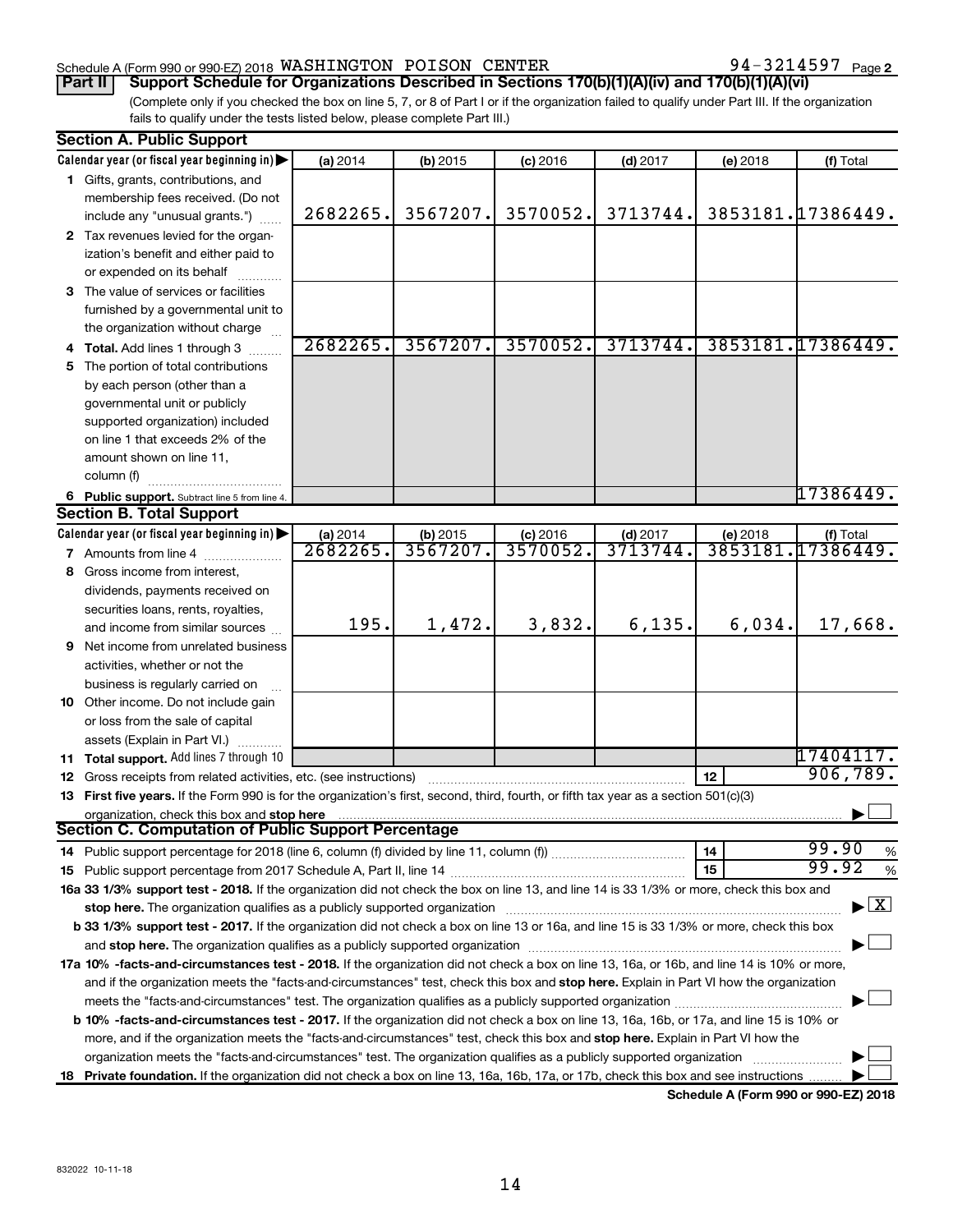#### Schedule A (Form 990 or 990-EZ) 2018  $\,$  WASHINGTON POISON CENTER  $\,$  94  $-$  3214597  $\,$  Page

(Complete only if you checked the box on line 10 of Part I or if the organization failed to qualify under Part II. If the organization fails to **Part III Support Schedule for Organizations Described in Section 509(a)(2)** 

qualify under the tests listed below, please complete Part II.)

|    | <b>Section A. Public Support</b>                                                                                                                                                                                               |          |          |            |            |          |                                      |
|----|--------------------------------------------------------------------------------------------------------------------------------------------------------------------------------------------------------------------------------|----------|----------|------------|------------|----------|--------------------------------------|
|    | Calendar year (or fiscal year beginning in)                                                                                                                                                                                    | (a) 2014 | (b) 2015 | $(c)$ 2016 | $(d)$ 2017 | (e) 2018 | (f) Total                            |
|    | 1 Gifts, grants, contributions, and                                                                                                                                                                                            |          |          |            |            |          |                                      |
|    | membership fees received. (Do not                                                                                                                                                                                              |          |          |            |            |          |                                      |
|    | include any "unusual grants.")                                                                                                                                                                                                 |          |          |            |            |          |                                      |
|    | 2 Gross receipts from admissions,<br>merchandise sold or services per-<br>formed, or facilities furnished in<br>any activity that is related to the<br>organization's tax-exempt purpose                                       |          |          |            |            |          |                                      |
|    | 3 Gross receipts from activities that                                                                                                                                                                                          |          |          |            |            |          |                                      |
|    | are not an unrelated trade or bus-<br>iness under section 513                                                                                                                                                                  |          |          |            |            |          |                                      |
|    | 4 Tax revenues levied for the organ-                                                                                                                                                                                           |          |          |            |            |          |                                      |
|    | ization's benefit and either paid to                                                                                                                                                                                           |          |          |            |            |          |                                      |
|    | or expended on its behalf                                                                                                                                                                                                      |          |          |            |            |          |                                      |
|    | 5 The value of services or facilities                                                                                                                                                                                          |          |          |            |            |          |                                      |
|    | furnished by a governmental unit to                                                                                                                                                                                            |          |          |            |            |          |                                      |
|    | the organization without charge                                                                                                                                                                                                |          |          |            |            |          |                                      |
|    | <b>6 Total.</b> Add lines 1 through 5                                                                                                                                                                                          |          |          |            |            |          |                                      |
|    | 7a Amounts included on lines 1, 2, and                                                                                                                                                                                         |          |          |            |            |          |                                      |
|    | 3 received from disqualified persons                                                                                                                                                                                           |          |          |            |            |          |                                      |
|    | <b>b</b> Amounts included on lines 2 and 3 received<br>from other than disqualified persons that<br>exceed the greater of \$5,000 or 1% of the<br>amount on line 13 for the year                                               |          |          |            |            |          |                                      |
|    | c Add lines 7a and 7b                                                                                                                                                                                                          |          |          |            |            |          |                                      |
|    | 8 Public support. (Subtract line 7c from line 6.)                                                                                                                                                                              |          |          |            |            |          |                                      |
|    | <b>Section B. Total Support</b>                                                                                                                                                                                                |          |          |            |            |          |                                      |
|    | Calendar year (or fiscal year beginning in)                                                                                                                                                                                    | (a) 2014 | (b) 2015 | $(c)$ 2016 | $(d)$ 2017 | (e) 2018 | (f) Total                            |
|    | <b>9</b> Amounts from line 6                                                                                                                                                                                                   |          |          |            |            |          |                                      |
|    | <b>10a</b> Gross income from interest,<br>dividends, payments received on<br>securities loans, rents, royalties,<br>and income from similar sources                                                                            |          |          |            |            |          |                                      |
|    | <b>b</b> Unrelated business taxable income                                                                                                                                                                                     |          |          |            |            |          |                                      |
|    | (less section 511 taxes) from businesses                                                                                                                                                                                       |          |          |            |            |          |                                      |
|    | acquired after June 30, 1975<br>$\mathcal{L}$ . The contract of $\mathcal{L}$                                                                                                                                                  |          |          |            |            |          |                                      |
|    | c Add lines 10a and 10b<br><b>11</b> Net income from unrelated business<br>activities not included in line 10b.<br>whether or not the business is<br>regularly carried on                                                      |          |          |            |            |          |                                      |
|    | <b>12</b> Other income. Do not include gain<br>or loss from the sale of capital<br>assets (Explain in Part VI.)                                                                                                                |          |          |            |            |          |                                      |
|    | <b>13</b> Total support. (Add lines 9, 10c, 11, and 12.)                                                                                                                                                                       |          |          |            |            |          |                                      |
|    | 14 First five years. If the Form 990 is for the organization's first, second, third, fourth, or fifth tax year as a section 501(c)(3) organization,                                                                            |          |          |            |            |          |                                      |
|    | check this box and stop here Mathematical Communication and stop here Mathematical Communication and stop here Mathematical Communication and Stop here Mathematical Communication and Stop here Mathematical Communication an |          |          |            |            |          |                                      |
|    | <b>Section C. Computation of Public Support Percentage</b>                                                                                                                                                                     |          |          |            |            |          |                                      |
|    |                                                                                                                                                                                                                                |          |          |            |            | 15       | %                                    |
|    | 16 Public support percentage from 2017 Schedule A, Part III, line 15                                                                                                                                                           |          |          |            |            | 16       | %                                    |
|    | Section D. Computation of Investment Income Percentage                                                                                                                                                                         |          |          |            |            |          |                                      |
|    |                                                                                                                                                                                                                                |          |          |            |            | 17       | %                                    |
|    | 18 Investment income percentage from 2017 Schedule A, Part III, line 17                                                                                                                                                        |          |          |            |            | 18       | %                                    |
|    | 19a 33 1/3% support tests - 2018. If the organization did not check the box on line 14, and line 15 is more than 33 1/3%, and line 17 is not                                                                                   |          |          |            |            |          |                                      |
|    | more than 33 1/3%, check this box and stop here. The organization qualifies as a publicly supported organization                                                                                                               |          |          |            |            |          |                                      |
|    | <b>b 33 1/3% support tests - 2017.</b> If the organization did not check a box on line 14 or line 19a, and line 16 is more than 33 1/3%, and                                                                                   |          |          |            |            |          |                                      |
|    | line 18 is not more than 33 1/3%, check this box and stop here. The organization qualifies as a publicly supported organization                                                                                                |          |          |            |            |          |                                      |
| 20 |                                                                                                                                                                                                                                |          |          |            |            |          |                                      |
|    | 832023 10-11-18                                                                                                                                                                                                                |          |          |            |            |          | Schedule A (Form 990 or 990-EZ) 2018 |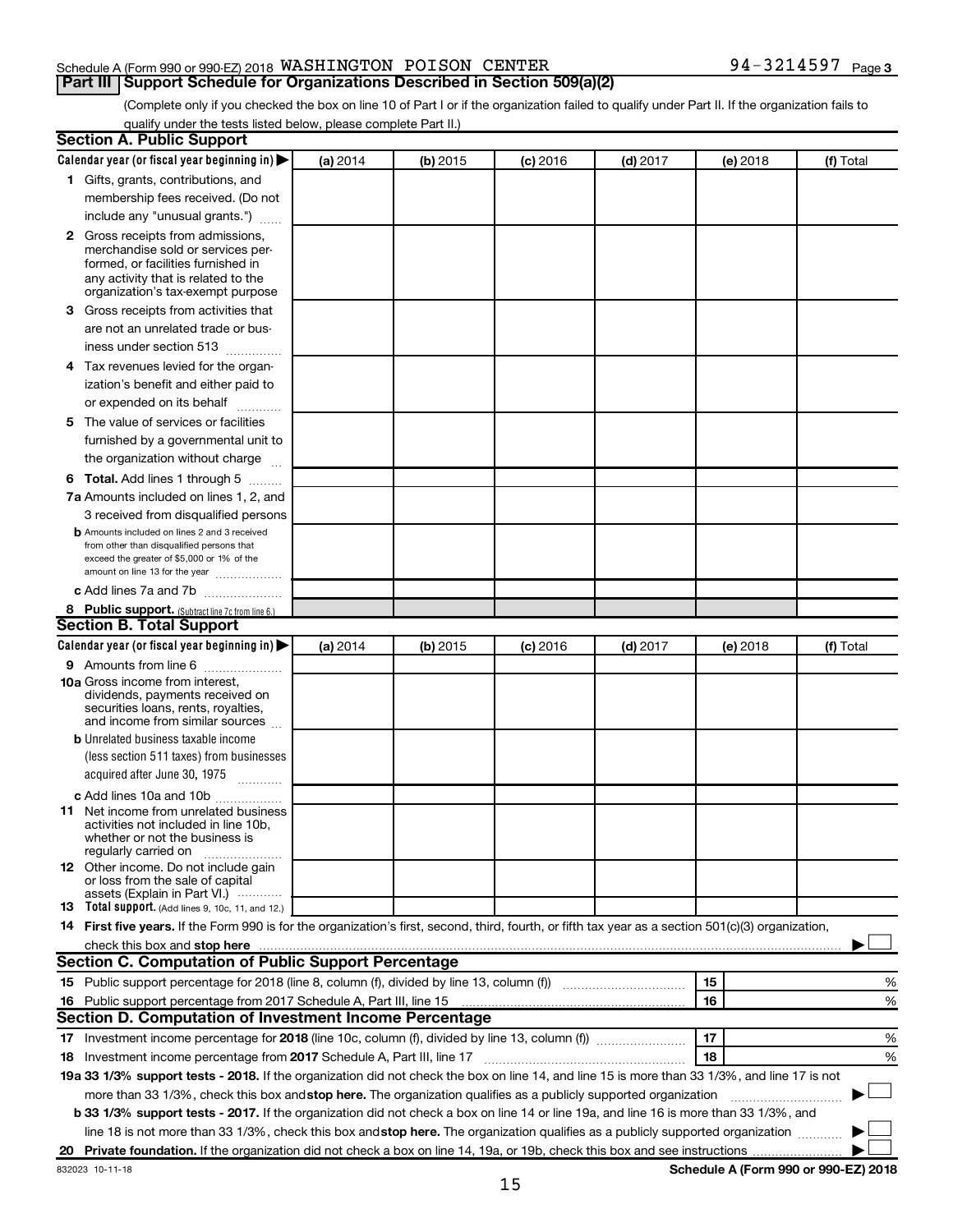**Yes No**

### **Part IV Supporting Organizations**

(Complete only if you checked a box in line 12 on Part I. If you checked 12a of Part I, complete Sections A and B. If you checked 12b of Part I, complete Sections A and C. If you checked 12c of Part I, complete Sections A, D, and E. If you checked 12d of Part I, complete Sections A and D, and complete Part V.)

#### **Section A. All Supporting Organizations**

- **1** Are all of the organization's supported organizations listed by name in the organization's governing documents? If "No," describe in Part VI how the supported organizations are designated. If designated by *class or purpose, describe the designation. If historic and continuing relationship, explain.*
- **2** Did the organization have any supported organization that does not have an IRS determination of status under section 509(a)(1) or (2)? If "Yes," explain in Part **VI** how the organization determined that the supported *organization was described in section 509(a)(1) or (2).*
- **3a** Did the organization have a supported organization described in section 501(c)(4), (5), or (6)? If "Yes," answer *(b) and (c) below.*
- **b** Did the organization confirm that each supported organization qualified under section 501(c)(4), (5), or (6) and satisfied the public support tests under section 509(a)(2)? If "Yes," describe in Part VI when and how the *organization made the determination.*
- **c** Did the organization ensure that all support to such organizations was used exclusively for section 170(c)(2)(B) purposes? If "Yes," explain in Part VI what controls the organization put in place to ensure such use.
- **4 a** *If* Was any supported organization not organized in the United States ("foreign supported organization")? *"Yes," and if you checked 12a or 12b in Part I, answer (b) and (c) below.*
- **b** Did the organization have ultimate control and discretion in deciding whether to make grants to the foreign supported organization? If "Yes," describe in Part VI how the organization had such control and discretion *despite being controlled or supervised by or in connection with its supported organizations.*
- **c** Did the organization support any foreign supported organization that does not have an IRS determination under sections 501(c)(3) and 509(a)(1) or (2)? If "Yes," explain in Part VI what controls the organization used *to ensure that all support to the foreign supported organization was used exclusively for section 170(c)(2)(B) purposes.*
- **5a** Did the organization add, substitute, or remove any supported organizations during the tax year? If "Yes," answer (b) and (c) below (if applicable). Also, provide detail in **Part VI,** including (i) the names and EIN *numbers of the supported organizations added, substituted, or removed; (ii) the reasons for each such action; (iii) the authority under the organization's organizing document authorizing such action; and (iv) how the action was accomplished (such as by amendment to the organizing document).*
- **b Type I or Type II only.** Was any added or substituted supported organization part of a class already designated in the organization's organizing document?
- **c Substitutions only.**  Was the substitution the result of an event beyond the organization's control?
- **6** Did the organization provide support (whether in the form of grants or the provision of services or facilities) to **Part VI.** support or benefit one or more of the filing organization's supported organizations? If "Yes," provide detail in anyone other than (i) its supported organizations, (ii) individuals that are part of the charitable class benefited by one or more of its supported organizations, or (iii) other supporting organizations that also
- **7** Did the organization provide a grant, loan, compensation, or other similar payment to a substantial contributor regard to a substantial contributor? If "Yes," complete Part I of Schedule L (Form 990 or 990-EZ). (as defined in section 4958(c)(3)(C)), a family member of a substantial contributor, or a 35% controlled entity with
- **8** Did the organization make a loan to a disqualified person (as defined in section 4958) not described in line 7? *If "Yes," complete Part I of Schedule L (Form 990 or 990-EZ).*
- **9 a** Was the organization controlled directly or indirectly at any time during the tax year by one or more in section 509(a)(1) or (2))? If "Yes," provide detail in **Part VI.** disqualified persons as defined in section 4946 (other than foundation managers and organizations described
- **b** Did one or more disqualified persons (as defined in line 9a) hold a controlling interest in any entity in which the supporting organization had an interest? If "Yes," provide detail in Part VI.
- **c** Did a disqualified person (as defined in line 9a) have an ownership interest in, or derive any personal benefit from, assets in which the supporting organization also had an interest? If "Yes," provide detail in Part VI.
- **10 a** Was the organization subject to the excess business holdings rules of section 4943 because of section supporting organizations)? If "Yes," answer 10b below. 4943(f) (regarding certain Type II supporting organizations, and all Type III non-functionally integrated
	- **b** Did the organization have any excess business holdings in the tax year? (Use Schedule C, Form 4720, to *determine whether the organization had excess business holdings.)*

**1 2 3a 3b 3c 4a 4b 4c 5a 5b 5c 6 7 8 9a 9b 9c 10a**

**10b**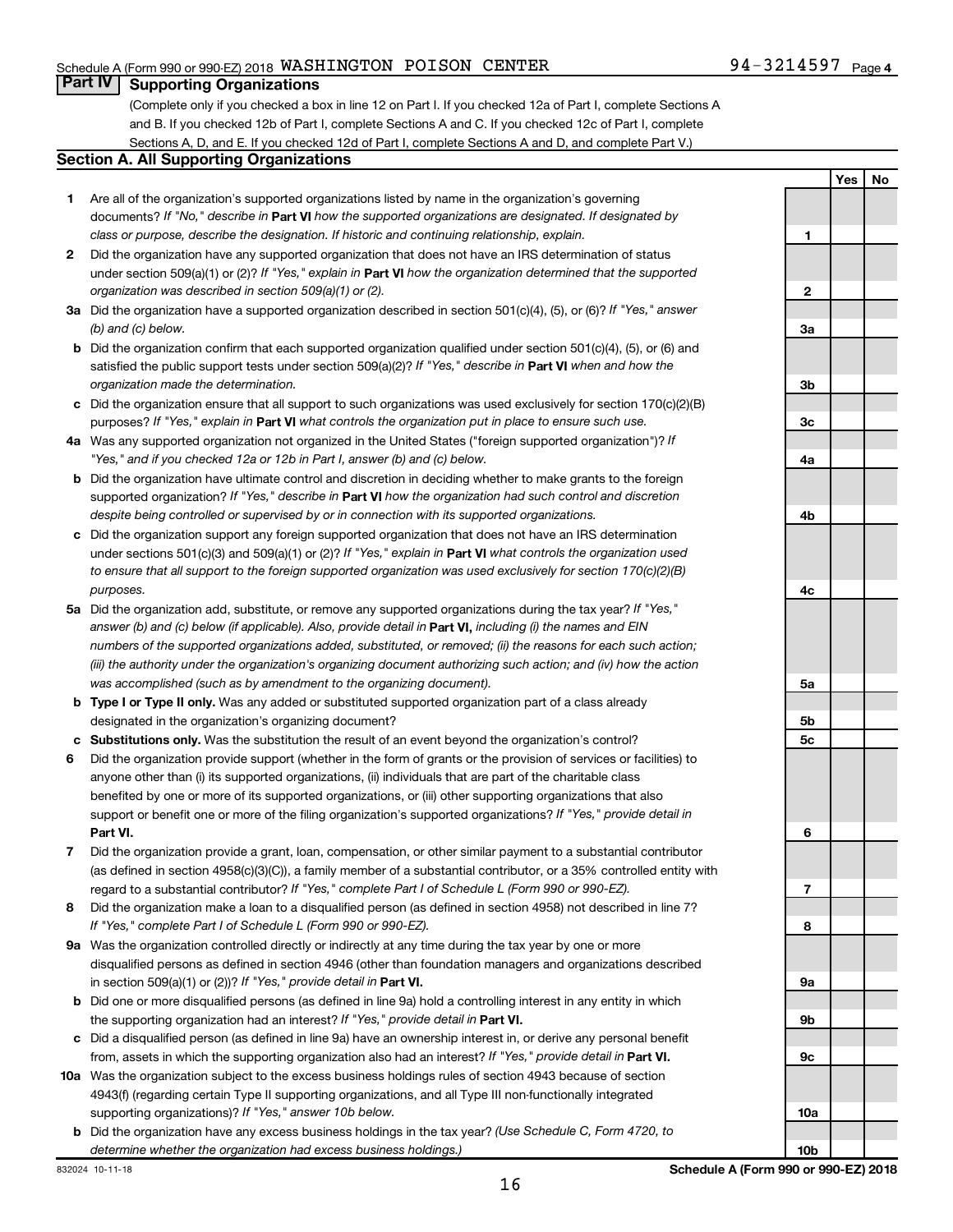### Schedule A (Form 990 or 990-EZ) 2018  $\,$  WASHINGTON POISON CENTER  $\,$  94  $-$  3214597  $\,$  Page **Part IV Supporting Organizations** *(continued)*

|    |                                                                                                                                                                         |              | Yes | No |
|----|-------------------------------------------------------------------------------------------------------------------------------------------------------------------------|--------------|-----|----|
| 11 | Has the organization accepted a gift or contribution from any of the following persons?                                                                                 |              |     |    |
|    | a A person who directly or indirectly controls, either alone or together with persons described in (b) and (c)                                                          |              |     |    |
|    | below, the governing body of a supported organization?                                                                                                                  | 11a          |     |    |
|    | <b>b</b> A family member of a person described in (a) above?                                                                                                            | 11b          |     |    |
|    | c A 35% controlled entity of a person described in (a) or (b) above? If "Yes" to a, b, or c, provide detail in Part VI.                                                 | 11c          |     |    |
|    | <b>Section B. Type I Supporting Organizations</b>                                                                                                                       |              |     |    |
|    |                                                                                                                                                                         |              | Yes | No |
| 1  | Did the directors, trustees, or membership of one or more supported organizations have the power to                                                                     |              |     |    |
|    | regularly appoint or elect at least a majority of the organization's directors or trustees at all times during the                                                      |              |     |    |
|    | tax year? If "No," describe in Part VI how the supported organization(s) effectively operated, supervised, or                                                           |              |     |    |
|    |                                                                                                                                                                         |              |     |    |
|    | controlled the organization's activities. If the organization had more than one supported organization,                                                                 |              |     |    |
|    | describe how the powers to appoint and/or remove directors or trustees were allocated among the supported                                                               |              |     |    |
|    | organizations and what conditions or restrictions, if any, applied to such powers during the tax year.                                                                  | 1            |     |    |
| 2  | Did the organization operate for the benefit of any supported organization other than the supported                                                                     |              |     |    |
|    | organization(s) that operated, supervised, or controlled the supporting organization? If "Yes," explain in                                                              |              |     |    |
|    | Part VI how providing such benefit carried out the purposes of the supported organization(s) that operated,                                                             |              |     |    |
|    | supervised, or controlled the supporting organization.                                                                                                                  | $\mathbf{2}$ |     |    |
|    | <b>Section C. Type II Supporting Organizations</b>                                                                                                                      |              |     |    |
|    |                                                                                                                                                                         |              | Yes | No |
| 1  | Were a majority of the organization's directors or trustees during the tax year also a majority of the directors                                                        |              |     |    |
|    | or trustees of each of the organization's supported organization(s)? If "No," describe in Part VI how control                                                           |              |     |    |
|    | or management of the supporting organization was vested in the same persons that controlled or managed                                                                  |              |     |    |
|    | the supported organization(s).                                                                                                                                          | 1            |     |    |
|    | <b>Section D. All Type III Supporting Organizations</b>                                                                                                                 |              |     |    |
|    |                                                                                                                                                                         |              | Yes | No |
| 1  | Did the organization provide to each of its supported organizations, by the last day of the fifth month of the                                                          |              |     |    |
|    | organization's tax year, (i) a written notice describing the type and amount of support provided during the prior tax                                                   |              |     |    |
|    | year, (ii) a copy of the Form 990 that was most recently filed as of the date of notification, and (iii) copies of the                                                  |              |     |    |
|    | organization's governing documents in effect on the date of notification, to the extent not previously provided?                                                        | 1            |     |    |
| 2  | Were any of the organization's officers, directors, or trustees either (i) appointed or elected by the supported                                                        |              |     |    |
|    | organization(s) or (ii) serving on the governing body of a supported organization? If "No," explain in Part VI how                                                      |              |     |    |
|    | the organization maintained a close and continuous working relationship with the supported organization(s).                                                             | 2            |     |    |
| 3  | By reason of the relationship described in (2), did the organization's supported organizations have a                                                                   |              |     |    |
|    | significant voice in the organization's investment policies and in directing the use of the organization's                                                              |              |     |    |
|    | income or assets at all times during the tax year? If "Yes," describe in Part VI the role the organization's                                                            |              |     |    |
|    | supported organizations played in this regard.                                                                                                                          | З            |     |    |
|    | Section E. Type III Functionally Integrated Supporting Organizations                                                                                                    |              |     |    |
| 1. | Check the box next to the method that the organization used to satisfy the Integral Part Test during the yealsee instructions).                                         |              |     |    |
|    |                                                                                                                                                                         |              |     |    |
| а  | The organization satisfied the Activities Test. Complete line 2 below.<br>The organization is the parent of each of its supported organizations. Complete line 3 below. |              |     |    |
| b  |                                                                                                                                                                         |              |     |    |
| с  | The organization supported a governmental entity. Describe in Part VI how you supported a government entity (see instructions).                                         |              |     |    |
| 2  | Activities Test. Answer (a) and (b) below.                                                                                                                              |              | Yes | No |
| а  | Did substantially all of the organization's activities during the tax year directly further the exempt purposes of                                                      |              |     |    |
|    | the supported organization(s) to which the organization was responsive? If "Yes," then in Part VI identify                                                              |              |     |    |
|    | those supported organizations and explain how these activities directly furthered their exempt purposes,                                                                |              |     |    |
|    | how the organization was responsive to those supported organizations, and how the organization determined                                                               |              |     |    |
|    | that these activities constituted substantially all of its activities.                                                                                                  | 2a           |     |    |
|    | <b>b</b> Did the activities described in (a) constitute activities that, but for the organization's involvement, one or more                                            |              |     |    |
|    | of the organization's supported organization(s) would have been engaged in? If "Yes," explain in Part VI the                                                            |              |     |    |
|    | reasons for the organization's position that its supported organization(s) would have engaged in these                                                                  |              |     |    |
|    | activities but for the organization's involvement.                                                                                                                      | 2b           |     |    |
| з  | Parent of Supported Organizations. Answer (a) and (b) below.                                                                                                            |              |     |    |
| а  | Did the organization have the power to regularly appoint or elect a majority of the officers, directors, or                                                             |              |     |    |
|    | trustees of each of the supported organizations? Provide details in Part VI.                                                                                            | За           |     |    |
|    | <b>b</b> Did the organization exercise a substantial degree of direction over the policies, programs, and activities of each                                            |              |     |    |
|    | of its supported organizations? If "Yes," describe in Part VI the role played by the organization in this regard.                                                       | 3b           |     |    |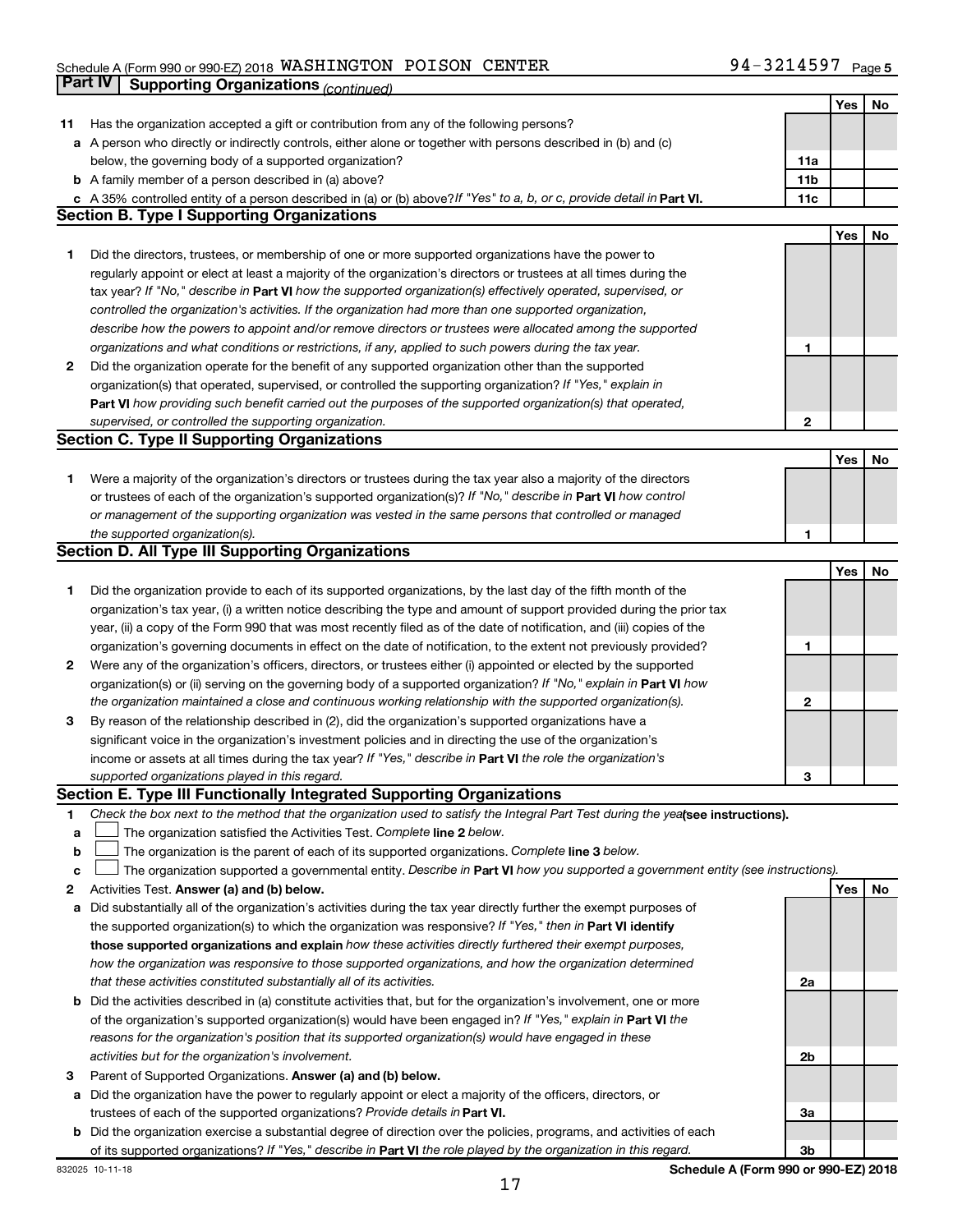#### Schedule A (Form 990 or 990-EZ) 2018  $\,$  WASHINGTON POISON CENTER  $\,$  94  $-$  3214597  $\,$  Page **Part V Type III Non-Functionally Integrated 509(a)(3) Supporting Organizations**

1 **Letter See instructions.** All Check here if the organization satisfied the Integral Part Test as a qualifying trust on Nov. 20, 1970 (explain in Part VI.) See instructions. All other Type III non-functionally integrated supporting organizations must complete Sections A through E.

|                | Section A - Adjusted Net Income                                              |                | (A) Prior Year | (B) Current Year<br>(optional) |
|----------------|------------------------------------------------------------------------------|----------------|----------------|--------------------------------|
| 1              | Net short-term capital gain                                                  | 1              |                |                                |
| 2              | Recoveries of prior-year distributions                                       | $\mathbf{2}$   |                |                                |
| 3              | Other gross income (see instructions)                                        | 3              |                |                                |
| 4              | Add lines 1 through 3                                                        | 4              |                |                                |
| 5              | Depreciation and depletion                                                   | 5              |                |                                |
| 6              | Portion of operating expenses paid or incurred for production or             |                |                |                                |
|                | collection of gross income or for management, conservation, or               |                |                |                                |
|                | maintenance of property held for production of income (see instructions)     | 6              |                |                                |
| $\overline{7}$ | Other expenses (see instructions)                                            | $\overline{7}$ |                |                                |
| 8              | Adjusted Net Income (subtract lines 5, 6, and 7 from line 4)                 | 8              |                |                                |
|                | <b>Section B - Minimum Asset Amount</b>                                      |                | (A) Prior Year | (B) Current Year<br>(optional) |
| 1              | Aggregate fair market value of all non-exempt-use assets (see                |                |                |                                |
|                | instructions for short tax year or assets held for part of year):            |                |                |                                |
|                | a Average monthly value of securities                                        | 1a             |                |                                |
|                | <b>b</b> Average monthly cash balances                                       | 1 <sub>b</sub> |                |                                |
|                | <b>c</b> Fair market value of other non-exempt-use assets                    | 1c             |                |                                |
|                | <b>d</b> Total (add lines 1a, 1b, and 1c)                                    | 1d             |                |                                |
|                | e Discount claimed for blockage or other                                     |                |                |                                |
|                | factors (explain in detail in Part VI):                                      |                |                |                                |
| $\mathbf{2}$   | Acquisition indebtedness applicable to non-exempt-use assets                 | $\mathbf{2}$   |                |                                |
| 3              | Subtract line 2 from line 1d                                                 | 3              |                |                                |
| 4              | Cash deemed held for exempt use. Enter 1-1/2% of line 3 (for greater amount, |                |                |                                |
|                | see instructions)                                                            | 4              |                |                                |
| 5              | Net value of non-exempt-use assets (subtract line 4 from line 3)             | 5              |                |                                |
| 6              | Multiply line 5 by .035                                                      | 6              |                |                                |
| 7              | Recoveries of prior-year distributions                                       | $\overline{7}$ |                |                                |
| 8              | Minimum Asset Amount (add line 7 to line 6)                                  | 8              |                |                                |
|                | <b>Section C - Distributable Amount</b>                                      |                |                | <b>Current Year</b>            |
| 1              | Adjusted net income for prior year (from Section A, line 8, Column A)        | 1              |                |                                |
| $\mathbf{2}$   | Enter 85% of line 1                                                          | $\overline{2}$ |                |                                |
| з              | Minimum asset amount for prior year (from Section B, line 8, Column A)       | 3              |                |                                |
| 4              | Enter greater of line 2 or line 3                                            | 4              |                |                                |
| 5              | Income tax imposed in prior year                                             | 5              |                |                                |
| 6              | Distributable Amount. Subtract line 5 from line 4, unless subject to         |                |                |                                |
|                | emergency temporary reduction (see instructions)                             | 6              |                |                                |
|                |                                                                              |                |                |                                |

**7** Let Check here if the current year is the organization's first as a non-functionally integrated Type III supporting organization (see instructions).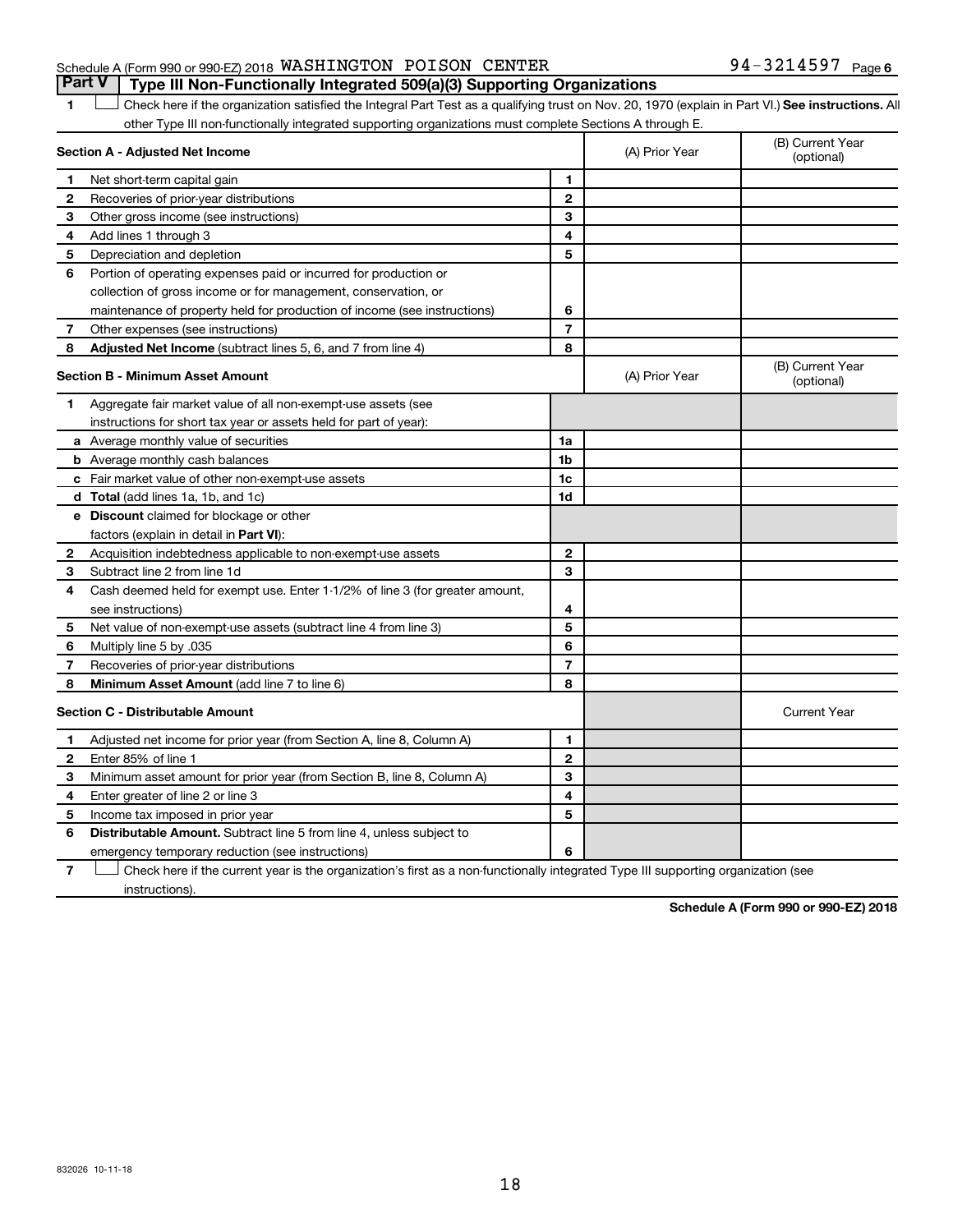#### Schedule A (Form 990 or 990-EZ) 2018 Page WASHINGTON POISON CENTER  $94-3214597$

| <b>Part V</b><br>Type III Non-Functionally Integrated 509(a)(3) Supporting Organizations (continued) |                                                                                            |                             |                                       |                                         |  |  |  |  |
|------------------------------------------------------------------------------------------------------|--------------------------------------------------------------------------------------------|-----------------------------|---------------------------------------|-----------------------------------------|--|--|--|--|
|                                                                                                      | <b>Current Year</b><br><b>Section D - Distributions</b>                                    |                             |                                       |                                         |  |  |  |  |
| 1                                                                                                    | Amounts paid to supported organizations to accomplish exempt purposes                      |                             |                                       |                                         |  |  |  |  |
| 2                                                                                                    | Amounts paid to perform activity that directly furthers exempt purposes of supported       |                             |                                       |                                         |  |  |  |  |
|                                                                                                      | organizations, in excess of income from activity                                           |                             |                                       |                                         |  |  |  |  |
| 3                                                                                                    | Administrative expenses paid to accomplish exempt purposes of supported organizations      |                             |                                       |                                         |  |  |  |  |
| 4                                                                                                    | Amounts paid to acquire exempt-use assets                                                  |                             |                                       |                                         |  |  |  |  |
| 5                                                                                                    | Qualified set-aside amounts (prior IRS approval required)                                  |                             |                                       |                                         |  |  |  |  |
| 6                                                                                                    | Other distributions (describe in Part VI). See instructions.                               |                             |                                       |                                         |  |  |  |  |
| 7                                                                                                    | Total annual distributions. Add lines 1 through 6.                                         |                             |                                       |                                         |  |  |  |  |
| 8                                                                                                    | Distributions to attentive supported organizations to which the organization is responsive |                             |                                       |                                         |  |  |  |  |
|                                                                                                      | (provide details in Part VI). See instructions.                                            |                             |                                       |                                         |  |  |  |  |
| 9                                                                                                    | Distributable amount for 2018 from Section C, line 6                                       |                             |                                       |                                         |  |  |  |  |
| 10                                                                                                   | Line 8 amount divided by line 9 amount                                                     |                             |                                       |                                         |  |  |  |  |
|                                                                                                      |                                                                                            | (i)                         | (ii)                                  | (iii)                                   |  |  |  |  |
|                                                                                                      | <b>Section E - Distribution Allocations (see instructions)</b>                             | <b>Excess Distributions</b> | <b>Underdistributions</b><br>Pre-2018 | <b>Distributable</b><br>Amount for 2018 |  |  |  |  |
| 1.                                                                                                   | Distributable amount for 2018 from Section C, line 6                                       |                             |                                       |                                         |  |  |  |  |
| $\mathbf{2}$                                                                                         | Underdistributions, if any, for years prior to 2018 (reason-                               |                             |                                       |                                         |  |  |  |  |
|                                                                                                      | able cause required- explain in Part VI). See instructions.                                |                             |                                       |                                         |  |  |  |  |
| 3                                                                                                    | Excess distributions carryover, if any, to 2018                                            |                             |                                       |                                         |  |  |  |  |
|                                                                                                      | a From 2013                                                                                |                             |                                       |                                         |  |  |  |  |
|                                                                                                      | <b>b</b> From 2014                                                                         |                             |                                       |                                         |  |  |  |  |
|                                                                                                      | c From 2015                                                                                |                             |                                       |                                         |  |  |  |  |
|                                                                                                      | d From 2016                                                                                |                             |                                       |                                         |  |  |  |  |
|                                                                                                      | e From 2017                                                                                |                             |                                       |                                         |  |  |  |  |
|                                                                                                      | f Total of lines 3a through e                                                              |                             |                                       |                                         |  |  |  |  |
|                                                                                                      | <b>g</b> Applied to underdistributions of prior years                                      |                             |                                       |                                         |  |  |  |  |
|                                                                                                      | <b>h</b> Applied to 2018 distributable amount                                              |                             |                                       |                                         |  |  |  |  |
|                                                                                                      | Carryover from 2013 not applied (see instructions)                                         |                             |                                       |                                         |  |  |  |  |
|                                                                                                      | Remainder. Subtract lines 3g, 3h, and 3i from 3f.                                          |                             |                                       |                                         |  |  |  |  |
| 4                                                                                                    | Distributions for 2018 from Section D,                                                     |                             |                                       |                                         |  |  |  |  |
|                                                                                                      | $line 7$ :                                                                                 |                             |                                       |                                         |  |  |  |  |
|                                                                                                      | a Applied to underdistributions of prior years                                             |                             |                                       |                                         |  |  |  |  |
|                                                                                                      | <b>b</b> Applied to 2018 distributable amount                                              |                             |                                       |                                         |  |  |  |  |
| с                                                                                                    | Remainder. Subtract lines 4a and 4b from 4.                                                |                             |                                       |                                         |  |  |  |  |
| 5                                                                                                    | Remaining underdistributions for years prior to 2018, if                                   |                             |                                       |                                         |  |  |  |  |
|                                                                                                      | any. Subtract lines 3g and 4a from line 2. For result greater                              |                             |                                       |                                         |  |  |  |  |
|                                                                                                      | than zero, explain in Part VI. See instructions.                                           |                             |                                       |                                         |  |  |  |  |
| 6                                                                                                    | Remaining underdistributions for 2018. Subtract lines 3h                                   |                             |                                       |                                         |  |  |  |  |
|                                                                                                      | and 4b from line 1. For result greater than zero, explain in                               |                             |                                       |                                         |  |  |  |  |
|                                                                                                      | <b>Part VI.</b> See instructions.                                                          |                             |                                       |                                         |  |  |  |  |
| $\mathbf{7}$                                                                                         | Excess distributions carryover to 2019. Add lines 3j                                       |                             |                                       |                                         |  |  |  |  |
|                                                                                                      | and 4c.                                                                                    |                             |                                       |                                         |  |  |  |  |
| 8                                                                                                    | Breakdown of line 7:                                                                       |                             |                                       |                                         |  |  |  |  |
|                                                                                                      | a Excess from 2014                                                                         |                             |                                       |                                         |  |  |  |  |
|                                                                                                      | <b>b</b> Excess from 2015                                                                  |                             |                                       |                                         |  |  |  |  |
|                                                                                                      | c Excess from 2016                                                                         |                             |                                       |                                         |  |  |  |  |
|                                                                                                      | d Excess from 2017                                                                         |                             |                                       |                                         |  |  |  |  |
|                                                                                                      | e Excess from 2018                                                                         |                             |                                       |                                         |  |  |  |  |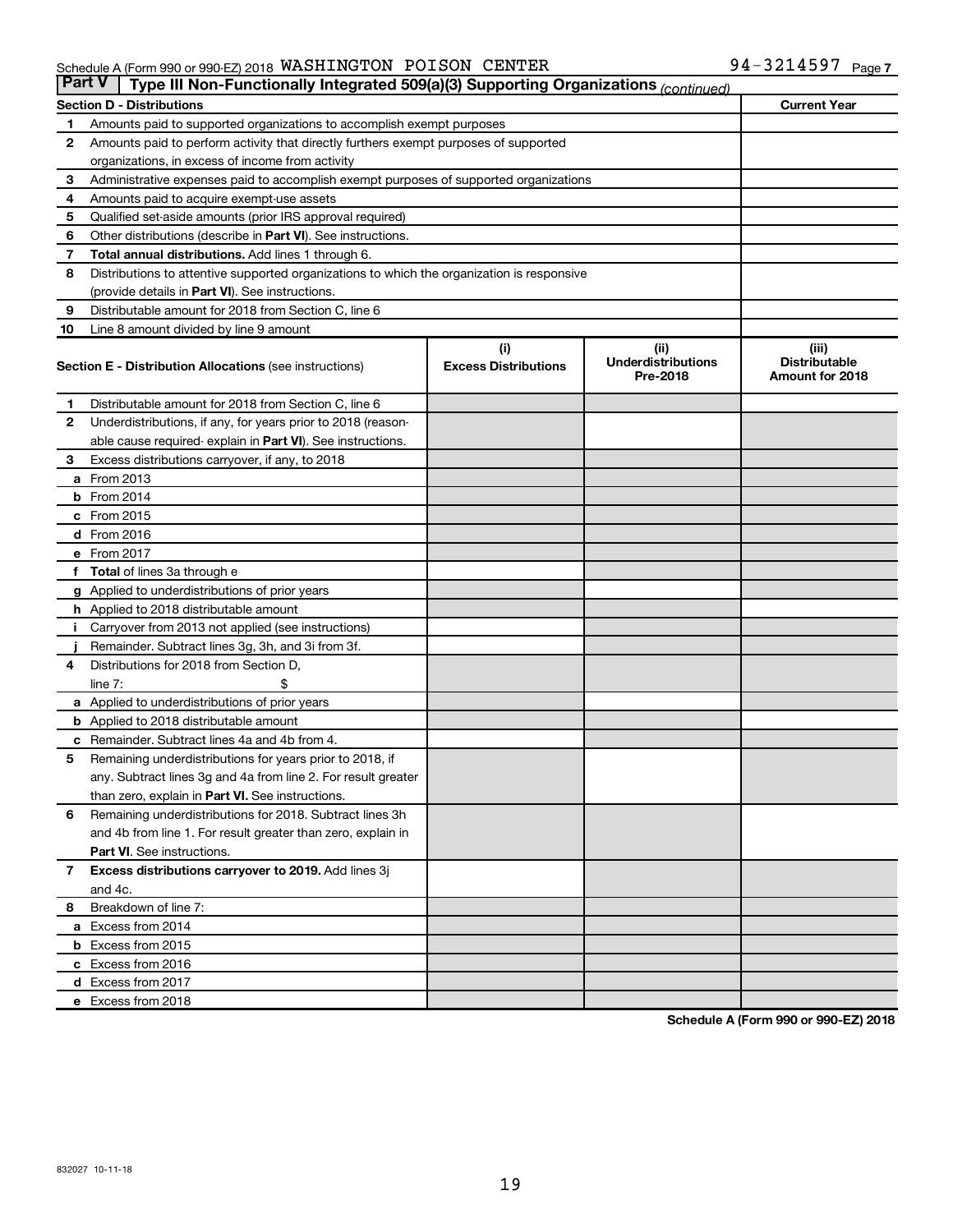|                | Schedule A (Form 990 or 990-EZ) 2018 WASHINGTON POISON CENTER                                                                                                                                                                                                                                                                                                                                                                     | 94-3214597 Page 8 |
|----------------|-----------------------------------------------------------------------------------------------------------------------------------------------------------------------------------------------------------------------------------------------------------------------------------------------------------------------------------------------------------------------------------------------------------------------------------|-------------------|
| <b>Part VI</b> | Supplemental Information. Provide the explanations required by Part II, line 10; Part II, line 17a or 17b; Part III, line 12;<br>Part IV, Section A, lines 1, 2, 3b, 3c, 4b, 4c, 5a, 6, 9a, 9b, 9c, 11a, 11b, and 11c; Part IV, Section B, lines 1 and 2; Part IV, Section C,<br>line 1; Part IV, Section D, lines 2 and 3; Part IV, Section E, lines 1c, 2a, 2b, 3a, and 3b; Part V, line 1; Part V, Section B, line 1e; Part V, |                   |
|                | Section D, lines 5, 6, and 8; and Part V, Section E, lines 2, 5, and 6. Also complete this part for any additional information.<br>(See instructions.)                                                                                                                                                                                                                                                                            |                   |
|                |                                                                                                                                                                                                                                                                                                                                                                                                                                   |                   |
|                |                                                                                                                                                                                                                                                                                                                                                                                                                                   |                   |
|                |                                                                                                                                                                                                                                                                                                                                                                                                                                   |                   |
|                |                                                                                                                                                                                                                                                                                                                                                                                                                                   |                   |
|                |                                                                                                                                                                                                                                                                                                                                                                                                                                   |                   |
|                |                                                                                                                                                                                                                                                                                                                                                                                                                                   |                   |
|                |                                                                                                                                                                                                                                                                                                                                                                                                                                   |                   |
|                |                                                                                                                                                                                                                                                                                                                                                                                                                                   |                   |
|                |                                                                                                                                                                                                                                                                                                                                                                                                                                   |                   |
|                |                                                                                                                                                                                                                                                                                                                                                                                                                                   |                   |
|                |                                                                                                                                                                                                                                                                                                                                                                                                                                   |                   |
|                |                                                                                                                                                                                                                                                                                                                                                                                                                                   |                   |
|                |                                                                                                                                                                                                                                                                                                                                                                                                                                   |                   |
|                |                                                                                                                                                                                                                                                                                                                                                                                                                                   |                   |
|                |                                                                                                                                                                                                                                                                                                                                                                                                                                   |                   |
|                |                                                                                                                                                                                                                                                                                                                                                                                                                                   |                   |
|                |                                                                                                                                                                                                                                                                                                                                                                                                                                   |                   |
|                |                                                                                                                                                                                                                                                                                                                                                                                                                                   |                   |
|                |                                                                                                                                                                                                                                                                                                                                                                                                                                   |                   |
|                |                                                                                                                                                                                                                                                                                                                                                                                                                                   |                   |
|                |                                                                                                                                                                                                                                                                                                                                                                                                                                   |                   |
|                |                                                                                                                                                                                                                                                                                                                                                                                                                                   |                   |
|                |                                                                                                                                                                                                                                                                                                                                                                                                                                   |                   |
|                |                                                                                                                                                                                                                                                                                                                                                                                                                                   |                   |
|                |                                                                                                                                                                                                                                                                                                                                                                                                                                   |                   |
|                |                                                                                                                                                                                                                                                                                                                                                                                                                                   |                   |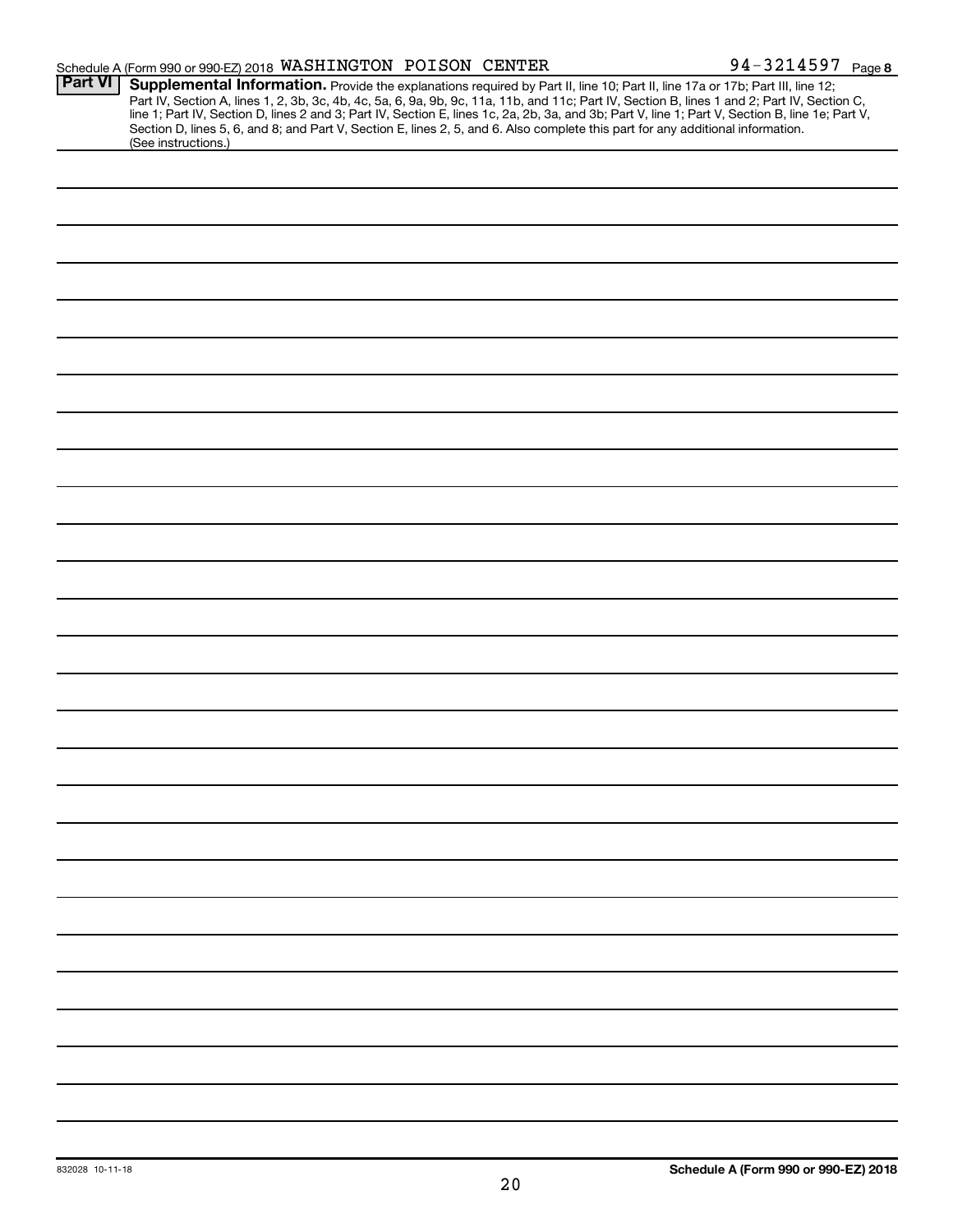Internal Revenue Service

## **Schedule B Schedule of Contributors**

**or 990-PF) | Attach to Form 990, Form 990-EZ, or Form 990-PF. | Go to www.irs.gov/Form990 for the latest information.** OMB No. 1545-0047

**2018**

**Employer identification number**

| WASHINGTON POISON CENTER | 94-3214597 |
|--------------------------|------------|
|--------------------------|------------|

| <b>Organization type</b> (check one): |                                                                                    |  |  |  |  |  |
|---------------------------------------|------------------------------------------------------------------------------------|--|--|--|--|--|
| Filers of:                            | Section:                                                                           |  |  |  |  |  |
| Form 990 or 990-EZ                    | $\underline{\mathbf{X}}$ 501(c)( 3) (enter number) organization                    |  |  |  |  |  |
|                                       | $4947(a)(1)$ nonexempt charitable trust <b>not</b> treated as a private foundation |  |  |  |  |  |
|                                       | 527 political organization                                                         |  |  |  |  |  |
| Form 990-PF                           | 501(c)(3) exempt private foundation                                                |  |  |  |  |  |
|                                       | 4947(a)(1) nonexempt charitable trust treated as a private foundation              |  |  |  |  |  |
|                                       | 501(c)(3) taxable private foundation                                               |  |  |  |  |  |
|                                       |                                                                                    |  |  |  |  |  |

Check if your organization is covered by the General Rule or a Special Rule. **Note:**  Only a section 501(c)(7), (8), or (10) organization can check boxes for both the General Rule and a Special Rule. See instructions.

#### **General Rule**

 $\Box$ 

For an organization filing Form 990, 990-EZ, or 990-PF that received, during the year, contributions totaling \$5,000 or more (in money or property) from any one contributor. Complete Parts I and II. See instructions for determining a contributor's total contributions.

#### **Special Rules**

any one contributor, during the year, total contributions of the greater of (1) \$5,000; or (2) 2% of the amount on (i) Form 990, Part VIII, line 1h;  $\boxed{\text{X}}$  For an organization described in section 501(c)(3) filing Form 990 or 990-EZ that met the 33 1/3% support test of the regulations under sections 509(a)(1) and 170(b)(1)(A)(vi), that checked Schedule A (Form 990 or 990-EZ), Part II, line 13, 16a, or 16b, and that received from or (ii) Form 990-EZ, line 1. Complete Parts I and II.

year, total contributions of more than \$1,000 *exclusively* for religious, charitable, scientific, literary, or educational purposes, or for the For an organization described in section 501(c)(7), (8), or (10) filing Form 990 or 990-EZ that received from any one contributor, during the prevention of cruelty to children or animals. Complete Parts I (entering "N/A" in column (b) instead of the contributor name and address), II, and III.  $\Box$ 

purpose. Don't complete any of the parts unless the General Rule applies to this organization because it received nonexclusively year, contributions exclusively for religious, charitable, etc., purposes, but no such contributions totaled more than \$1,000. If this box is checked, enter here the total contributions that were received during the year for an exclusively religious, charitable, etc., For an organization described in section 501(c)(7), (8), or (10) filing Form 990 or 990-EZ that received from any one contributor, during the religious, charitable, etc., contributions totaling \$5,000 or more during the year  $~\ldots\ldots\ldots\ldots\ldots\ldots\ldots\ldots\blacktriangleright~$ \$  $\Box$ 

**Caution:**  An organization that isn't covered by the General Rule and/or the Special Rules doesn't file Schedule B (Form 990, 990-EZ, or 990-PF),  **must** but it answer "No" on Part IV, line 2, of its Form 990; or check the box on line H of its Form 990-EZ or on its Form 990-PF, Part I, line 2, to certify that it doesn't meet the filing requirements of Schedule B (Form 990, 990-EZ, or 990-PF).

**For Paperwork Reduction Act Notice, see the instructions for Form 990, 990-EZ, or 990-PF. Schedule B (Form 990, 990-EZ, or 990-PF) (2018)** LHA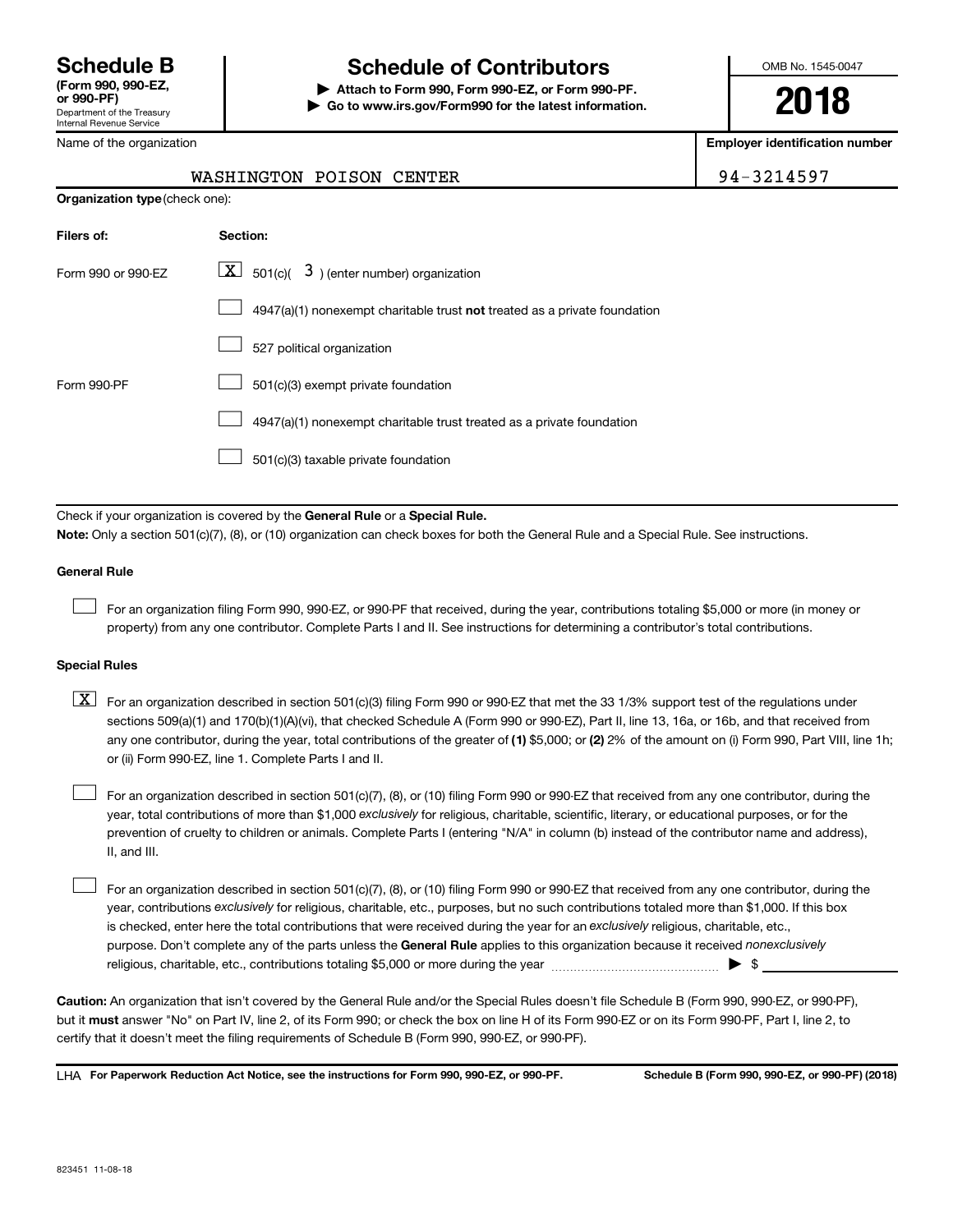#### Schedule B (Form 990, 990-EZ, or 990-PF) (2018)

Name of organization

**Employer identification number**

WASHINGTON POISON CENTER 24-3214597

| Part I                  | <b>Contributors</b> (see instructions). Use duplicate copies of Part I if additional space is needed. |                                   |                                                                                                             |
|-------------------------|-------------------------------------------------------------------------------------------------------|-----------------------------------|-------------------------------------------------------------------------------------------------------------|
| (a)<br>No.              | (b)<br>Name, address, and ZIP + 4                                                                     | (c)<br><b>Total contributions</b> | (d)<br>Type of contribution                                                                                 |
| $\mathbf 1$             | WASHINGTON STATE HEALTH CARE AUTHORITY<br>626 8TH AVE SE<br>OLYMPIA, WA 98501                         | 1,794,011.<br>$\frac{1}{2}$       | $\mathbf{X}$<br>Person<br>Payroll<br><b>Noncash</b><br>(Complete Part II for<br>noncash contributions.)     |
| (a)<br>No.              | (b)<br>Name, address, and ZIP + 4                                                                     | (c)<br><b>Total contributions</b> | (d)<br>Type of contribution                                                                                 |
| $\overline{\mathbf{c}}$ | WASHINGTON STATE DEPARTMENT OF HEALTH<br>AND HUMAN SERVICES<br>111 ISRAEL RD SE<br>TUMWATER, WA 98501 | 1,046,089.<br>$\frac{1}{2}$       | $\mathbf{X}$<br>Person<br>Payroll<br><b>Noncash</b><br>(Complete Part II for<br>noncash contributions.)     |
| (a)<br>No.              | (b)<br>Name, address, and ZIP + 4                                                                     | (c)<br><b>Total contributions</b> | (d)<br>Type of contribution                                                                                 |
| 3                       | HEALTH RESOURCE AND SERVICE<br><b>ADMINISTRATION</b><br>2201 6TH AVE<br>SEATTLE, WA 98121             | 389,319.<br>$\frac{1}{2}$         | $\overline{\mathbf{X}}$<br>Person<br>Payroll<br>Noncash<br>(Complete Part II for<br>noncash contributions.) |
| (a)<br>No.              | (b)<br>Name, address, and ZIP + 4                                                                     | (c)<br><b>Total contributions</b> | (d)<br>Type of contribution                                                                                 |
| 4                       | MULTICARE HEALTH SYSTEM<br>315 MARTIN LUTHER KING JR WAY<br>TACOMA, WA 98405                          | 96,000.<br>\$                     | $\overline{\mathbf{X}}$<br>Person<br>Payroll<br>Noncash<br>(Complete Part II for<br>noncash contributions.) |
| (a)<br>No.              | (b)<br>Name, address, and ZIP + 4                                                                     | (c)<br><b>Total contributions</b> | (d)<br>Type of contribution                                                                                 |
|                         |                                                                                                       | \$                                | Person<br>Payroll<br>Noncash<br>(Complete Part II for<br>noncash contributions.)                            |
| (a)<br>No.              | (b)<br>Name, address, and ZIP + 4                                                                     | (c)<br><b>Total contributions</b> | (d)<br>Type of contribution                                                                                 |
|                         |                                                                                                       | \$                                | Person<br>Payroll<br>Noncash<br>(Complete Part II for<br>noncash contributions.)                            |

823452 11-08-18 **Schedule B (Form 990, 990-EZ, or 990-PF) (2018)**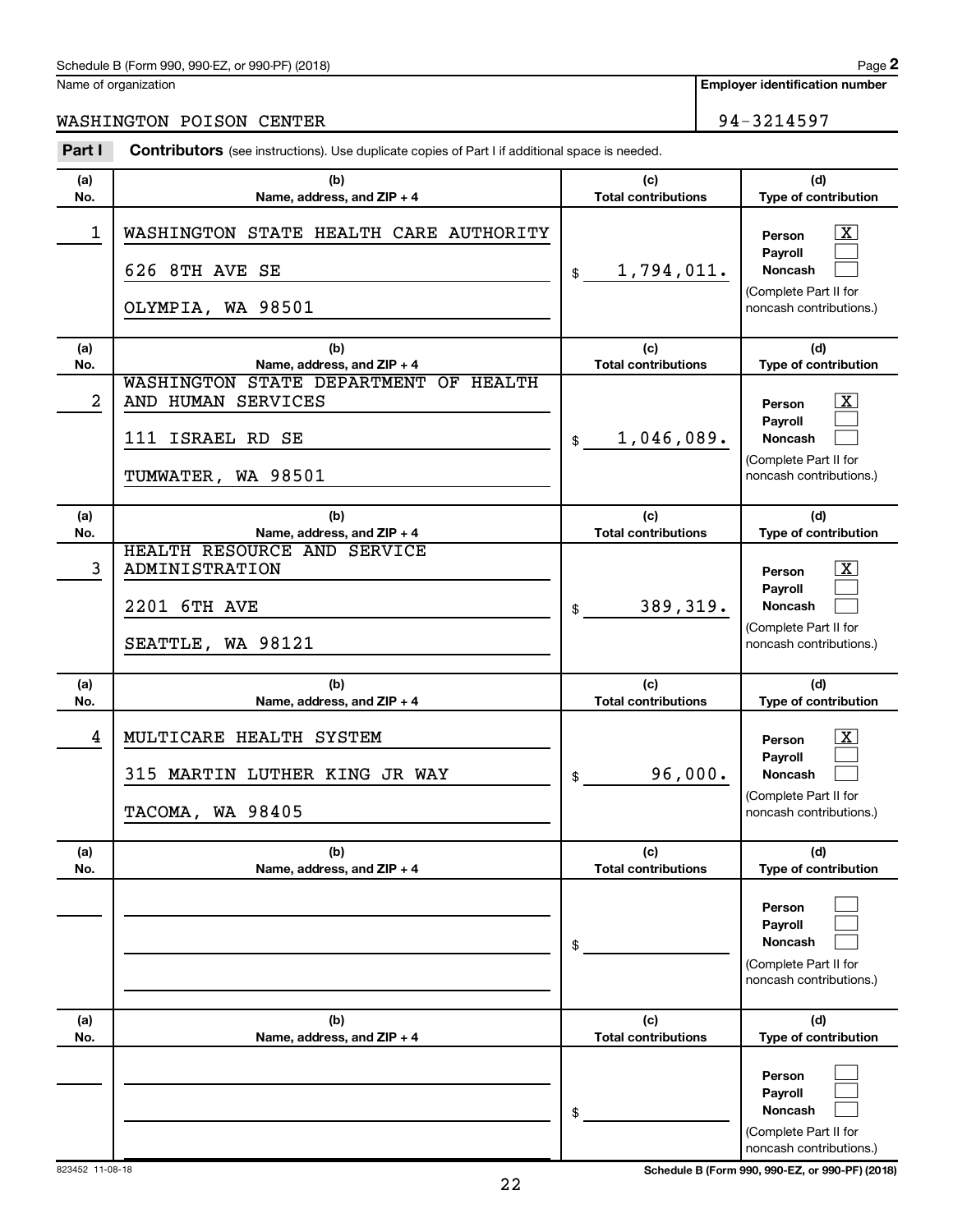Name of organization

**Employer identification number**

WASHINGTON POISON CENTER 2014597

Part II Noncash Property (see instructions). Use duplicate copies of Part II if additional space is needed.

| (a)<br>No.<br>from<br>Part I | (b)<br>Description of noncash property given | (c)<br>FMV (or estimate)<br>(See instructions.) | (d)<br>Date received                            |
|------------------------------|----------------------------------------------|-------------------------------------------------|-------------------------------------------------|
|                              |                                              | $\,$                                            |                                                 |
|                              |                                              |                                                 |                                                 |
| (a)<br>No.<br>from<br>Part I | (b)<br>Description of noncash property given | (c)<br>FMV (or estimate)<br>(See instructions.) | (d)<br>Date received                            |
|                              |                                              | $\,$                                            |                                                 |
| (a)<br>No.<br>from<br>Part I | (b)<br>Description of noncash property given | (c)<br>FMV (or estimate)<br>(See instructions.) | (d)<br>Date received                            |
|                              |                                              | $\$$                                            |                                                 |
|                              |                                              |                                                 |                                                 |
| (a)<br>No.<br>from<br>Part I | (b)<br>Description of noncash property given | (c)<br>FMV (or estimate)<br>(See instructions.) | (d)<br>Date received                            |
|                              |                                              |                                                 |                                                 |
|                              |                                              | $\$$                                            |                                                 |
| (a)<br>No.<br>from<br>Part I | (b)<br>Description of noncash property given | (c)<br>FMV (or estimate)<br>(See instructions.) | (d)<br>Date received                            |
|                              |                                              |                                                 |                                                 |
|                              |                                              |                                                 |                                                 |
|                              |                                              | $\$$                                            |                                                 |
|                              |                                              |                                                 |                                                 |
| (a)<br>No.                   | (b)                                          | (c)                                             | (d)                                             |
| from<br>Part I               | Description of noncash property given        | FMV (or estimate)<br>(See instructions.)        | Date received                                   |
|                              |                                              |                                                 |                                                 |
|                              |                                              |                                                 |                                                 |
|                              |                                              | \$                                              |                                                 |
| 823453 11-08-18              |                                              |                                                 | Schedule B (Form 990, 990-EZ, or 990-PF) (2018) |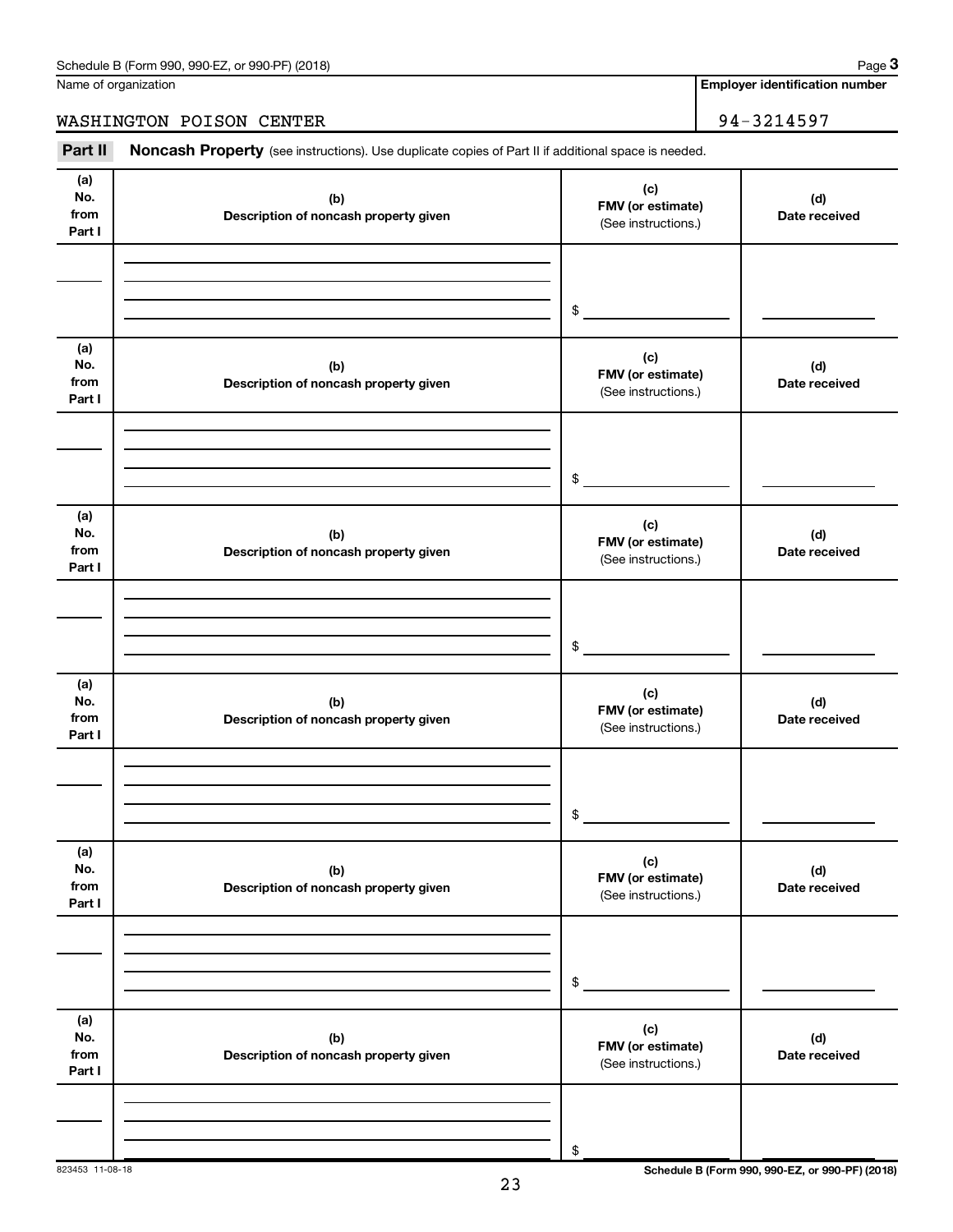| Name of organization      |                                                                                                                                                                                                                                                                                                                                                                                                                                                                                                             | <b>Employer identification number</b> |                                                                  |                                          |
|---------------------------|-------------------------------------------------------------------------------------------------------------------------------------------------------------------------------------------------------------------------------------------------------------------------------------------------------------------------------------------------------------------------------------------------------------------------------------------------------------------------------------------------------------|---------------------------------------|------------------------------------------------------------------|------------------------------------------|
|                           | WASHINGTON POISON CENTER                                                                                                                                                                                                                                                                                                                                                                                                                                                                                    |                                       |                                                                  | 94-3214597                               |
| Part III                  | Exclusively religious, charitable, etc., contributions to organizations described in section 501(c)(7), (8), or (10) that total more than \$1,000 for the year<br>from any one contributor. Complete columns (a) through (e) and the following line entry. For organizations<br>completing Part III, enter the total of exclusively religious, charitable, etc., contributions of \$1,000 or less for the year. (Enter this info. once.)<br>Use duplicate copies of Part III if additional space is needed. |                                       |                                                                  |                                          |
| (a) No.<br>from<br>Part I | (b) Purpose of gift                                                                                                                                                                                                                                                                                                                                                                                                                                                                                         | (c) Use of gift                       |                                                                  | (d) Description of how gift is held      |
|                           |                                                                                                                                                                                                                                                                                                                                                                                                                                                                                                             | (e) Transfer of gift                  |                                                                  |                                          |
|                           | Transferee's name, address, and ZIP + 4                                                                                                                                                                                                                                                                                                                                                                                                                                                                     |                                       |                                                                  | Relationship of transferor to transferee |
| (a) No.<br>from<br>Part I | (b) Purpose of gift                                                                                                                                                                                                                                                                                                                                                                                                                                                                                         | (c) Use of gift                       |                                                                  | (d) Description of how gift is held      |
|                           | Transferee's name, address, and ZIP + 4                                                                                                                                                                                                                                                                                                                                                                                                                                                                     |                                       | (e) Transfer of gift<br>Relationship of transferor to transferee |                                          |
| (a) No.<br>from           |                                                                                                                                                                                                                                                                                                                                                                                                                                                                                                             |                                       |                                                                  |                                          |
| Part I                    | (b) Purpose of gift                                                                                                                                                                                                                                                                                                                                                                                                                                                                                         | (c) Use of gift                       |                                                                  | (d) Description of how gift is held      |
|                           | Transferee's name, address, and ZIP + 4                                                                                                                                                                                                                                                                                                                                                                                                                                                                     | (e) Transfer of gift                  | Relationship of transferor to transferee                         |                                          |
|                           |                                                                                                                                                                                                                                                                                                                                                                                                                                                                                                             |                                       |                                                                  |                                          |
| (a) No.<br>from<br>Part I | (b) Purpose of gift                                                                                                                                                                                                                                                                                                                                                                                                                                                                                         | (c) Use of gift                       |                                                                  | (d) Description of how gift is held      |
|                           |                                                                                                                                                                                                                                                                                                                                                                                                                                                                                                             |                                       |                                                                  |                                          |
|                           | Transferee's name, address, and ZIP + 4                                                                                                                                                                                                                                                                                                                                                                                                                                                                     | (e) Transfer of gift                  |                                                                  | Relationship of transferor to transferee |
|                           |                                                                                                                                                                                                                                                                                                                                                                                                                                                                                                             |                                       |                                                                  |                                          |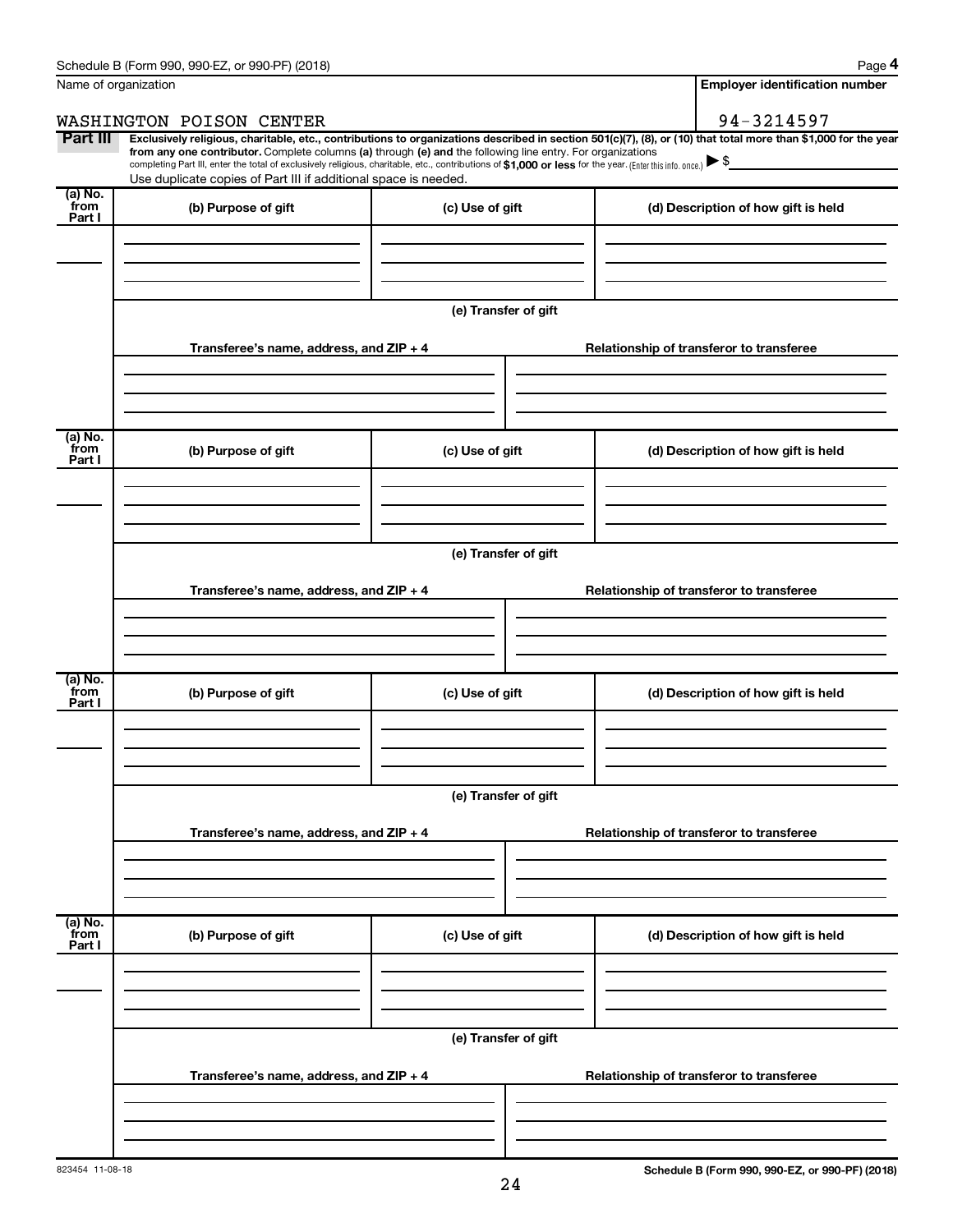| Department of the Treasury                             | Complete if the organization is described below.<br>Attach to Form 990 or Form 990-EZ.<br>$\triangleright$ Go to www.irs.gov/Form990 for instructions and the latest information.                                              |         |                                                                             | <b>Open to Public</b>                                                                                                                                       |
|--------------------------------------------------------|--------------------------------------------------------------------------------------------------------------------------------------------------------------------------------------------------------------------------------|---------|-----------------------------------------------------------------------------|-------------------------------------------------------------------------------------------------------------------------------------------------------------|
| Internal Revenue Service                               | Inspection                                                                                                                                                                                                                     |         |                                                                             |                                                                                                                                                             |
|                                                        | If the organization answered "Yes," on Form 990, Part IV, line 3, or Form 990-EZ, Part V, line 46 (Political Campaign Activities), then                                                                                        |         |                                                                             |                                                                                                                                                             |
|                                                        | • Section 501(c)(3) organizations: Complete Parts I-A and B. Do not complete Part I-C.                                                                                                                                         |         |                                                                             |                                                                                                                                                             |
|                                                        | • Section 501(c) (other than section 501(c)(3)) organizations: Complete Parts I-A and C below. Do not complete Part I-B.                                                                                                       |         |                                                                             |                                                                                                                                                             |
| • Section 527 organizations: Complete Part I-A only.   |                                                                                                                                                                                                                                |         |                                                                             |                                                                                                                                                             |
|                                                        | If the organization answered "Yes," on Form 990, Part IV, line 4, or Form 990-EZ, Part VI, line 47 (Lobbying Activities), then                                                                                                 |         |                                                                             |                                                                                                                                                             |
|                                                        | • Section 501(c)(3) organizations that have filed Form 5768 (election under section 501(h)): Complete Part II-A. Do not complete Part II-B.                                                                                    |         |                                                                             |                                                                                                                                                             |
|                                                        | • Section 501(c)(3) organizations that have NOT filed Form 5768 (election under section 501(h)): Complete Part II-B. Do not complete Part II-A.                                                                                |         |                                                                             |                                                                                                                                                             |
| Tax) (see separate instructions), then                 | If the organization answered "Yes," on Form 990, Part IV, line 5 (Proxy Tax) (see separate instructions) or Form 990-EZ, Part V, line 35c (Proxy                                                                               |         |                                                                             |                                                                                                                                                             |
|                                                        | • Section 501(c)(4), (5), or (6) organizations: Complete Part III.                                                                                                                                                             |         |                                                                             |                                                                                                                                                             |
| Name of organization                                   |                                                                                                                                                                                                                                |         |                                                                             | <b>Employer identification number</b>                                                                                                                       |
|                                                        | WASHINGTON POISON CENTER                                                                                                                                                                                                       |         |                                                                             | 94-3214597                                                                                                                                                  |
| Part I-A                                               | Complete if the organization is exempt under section 501(c) or is a section 527 organization.                                                                                                                                  |         |                                                                             |                                                                                                                                                             |
|                                                        |                                                                                                                                                                                                                                |         |                                                                             |                                                                                                                                                             |
|                                                        | 1 Provide a description of the organization's direct and indirect political campaign activities in Part IV.                                                                                                                    |         |                                                                             |                                                                                                                                                             |
| 2                                                      |                                                                                                                                                                                                                                |         | $\triangleright$ s                                                          |                                                                                                                                                             |
| Volunteer hours for political campaign activities<br>3 |                                                                                                                                                                                                                                |         |                                                                             |                                                                                                                                                             |
|                                                        | Part I-B   Complete if the organization is exempt under section 501(c)(3).                                                                                                                                                     |         |                                                                             |                                                                                                                                                             |
|                                                        |                                                                                                                                                                                                                                |         | $\blacktriangleright$ \$                                                    |                                                                                                                                                             |
|                                                        |                                                                                                                                                                                                                                |         |                                                                             |                                                                                                                                                             |
| 2                                                      |                                                                                                                                                                                                                                |         |                                                                             | Yes<br><b>No</b>                                                                                                                                            |
| 3                                                      |                                                                                                                                                                                                                                |         |                                                                             | Yes<br>No                                                                                                                                                   |
| <b>b</b> If "Yes," describe in Part IV.                |                                                                                                                                                                                                                                |         |                                                                             |                                                                                                                                                             |
|                                                        | Part I-C   Complete if the organization is exempt under section 501(c), except section 501(c)(3).                                                                                                                              |         |                                                                             |                                                                                                                                                             |
|                                                        | 1 Enter the amount directly expended by the filing organization for section 527 exempt function activities                                                                                                                     |         | $\blacktriangleright$ \$                                                    |                                                                                                                                                             |
| 2                                                      | Enter the amount of the filing organization's funds contributed to other organizations for section 527                                                                                                                         |         |                                                                             |                                                                                                                                                             |
|                                                        | exempt function activities with an activities and activities are accommodal and activities are activities and activities and activities and activities and activities and activities are activities and activities and activit |         | $\blacktriangleright$ \$                                                    |                                                                                                                                                             |
| З.                                                     | Total exempt function expenditures. Add lines 1 and 2. Enter here and on Form 1120-POL,                                                                                                                                        |         |                                                                             |                                                                                                                                                             |
|                                                        |                                                                                                                                                                                                                                |         | $\blacktriangleright$ \$                                                    |                                                                                                                                                             |
| 4                                                      |                                                                                                                                                                                                                                |         |                                                                             | Yes<br><b>No</b>                                                                                                                                            |
| 5                                                      | Enter the names, addresses and employer identification number (EIN) of all section 527 political organizations to which the filing organization                                                                                |         |                                                                             |                                                                                                                                                             |
|                                                        | made payments. For each organization listed, enter the amount paid from the filing organization's funds. Also enter the amount of political                                                                                    |         |                                                                             |                                                                                                                                                             |
|                                                        | contributions received that were promptly and directly delivered to a separate political organization, such as a separate segregated fund or a                                                                                 |         |                                                                             |                                                                                                                                                             |
|                                                        | political action committee (PAC). If additional space is needed, provide information in Part IV.                                                                                                                               |         |                                                                             |                                                                                                                                                             |
| (a) Name                                               | (b) Address                                                                                                                                                                                                                    | (c) EIN | (d) Amount paid from<br>filing organization's<br>funds. If none, enter -0-. | (e) Amount of political<br>contributions received and<br>promptly and directly<br>delivered to a separate<br>political organization.<br>If none, enter -0-. |
|                                                        |                                                                                                                                                                                                                                |         |                                                                             |                                                                                                                                                             |
|                                                        |                                                                                                                                                                                                                                |         |                                                                             |                                                                                                                                                             |
|                                                        |                                                                                                                                                                                                                                |         |                                                                             |                                                                                                                                                             |
|                                                        |                                                                                                                                                                                                                                |         |                                                                             |                                                                                                                                                             |
|                                                        |                                                                                                                                                                                                                                |         |                                                                             |                                                                                                                                                             |
|                                                        |                                                                                                                                                                                                                                |         |                                                                             |                                                                                                                                                             |

**For Organizations Exempt From Income Tax Under section 501(c) and section 527**

**Political Campaign and Lobbying Activities**<br> **Creanizations Exempt From Income Tax Under section 501(c) and section 527** 

832041 11-08-18

**(Form 990 or 990-EZ)**

**SCHEDULE C**

OMB No. 1545-0047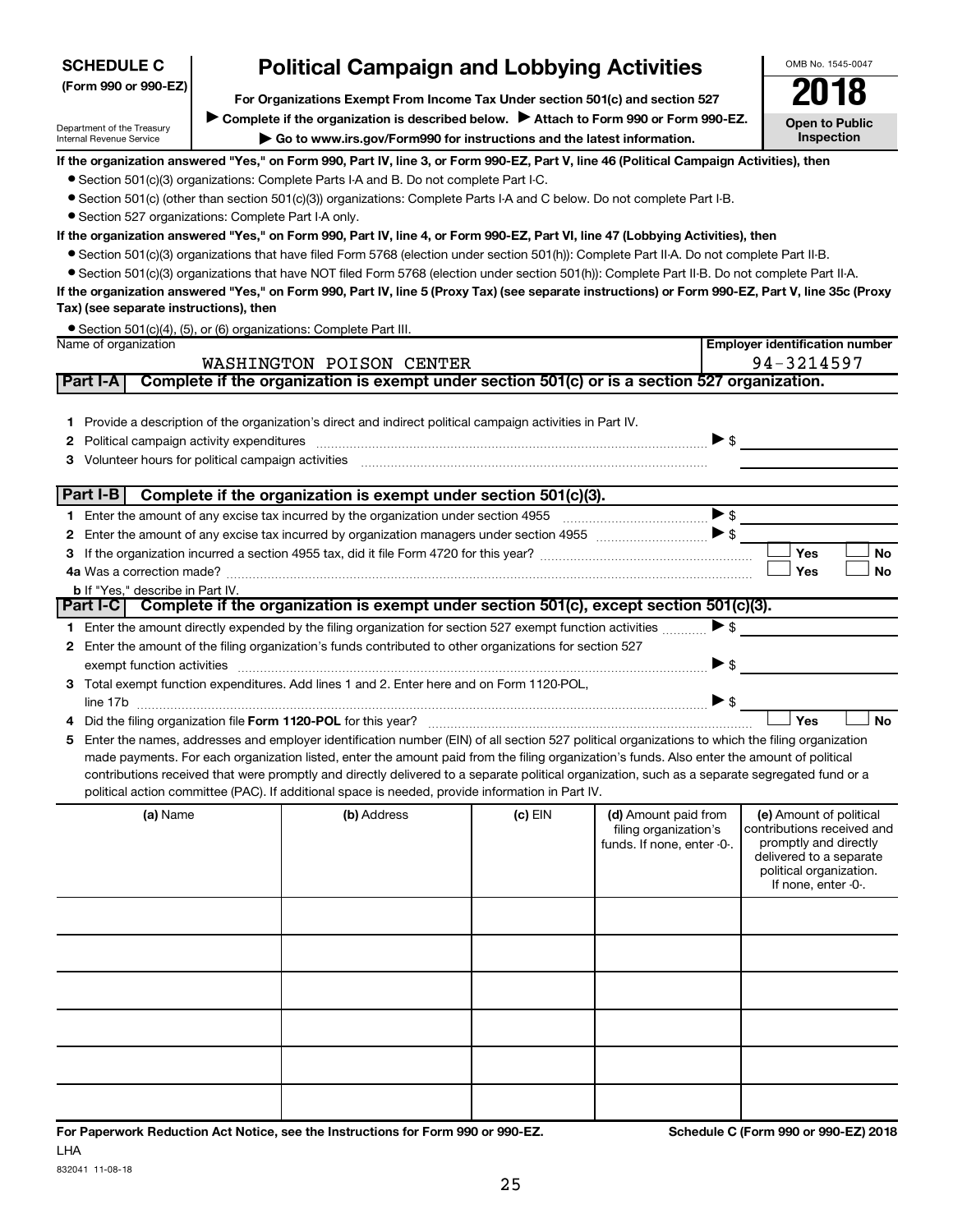| Schedule C (Form 990 or 990-EZ) 2018 WASHINGTON POISON CENTER<br>Complete if the organization is exempt under section 501(c)(3) and filed Form 5768 (election under<br>Part II-A |          |                                        |                                                                                                         |                                                                                                                                   |                                        | 94-3214597 Page 2              |
|----------------------------------------------------------------------------------------------------------------------------------------------------------------------------------|----------|----------------------------------------|---------------------------------------------------------------------------------------------------------|-----------------------------------------------------------------------------------------------------------------------------------|----------------------------------------|--------------------------------|
| section 501(h)).                                                                                                                                                                 |          |                                        |                                                                                                         |                                                                                                                                   |                                        |                                |
| A Check $\blacktriangleright$                                                                                                                                                    |          |                                        |                                                                                                         | if the filing organization belongs to an affiliated group (and list in Part IV each affiliated group member's name, address, EIN, |                                        |                                |
| expenses, and share of excess lobbying expenditures).                                                                                                                            |          |                                        |                                                                                                         |                                                                                                                                   |                                        |                                |
| <b>B</b> Check $\blacktriangleright$                                                                                                                                             |          |                                        | if the filing organization checked box A and "limited control" provisions apply.                        |                                                                                                                                   |                                        |                                |
|                                                                                                                                                                                  |          | <b>Limits on Lobbying Expenditures</b> | (The term "expenditures" means amounts paid or incurred.)                                               |                                                                                                                                   | (a) Filing<br>organization's<br>totals | (b) Affiliated group<br>totals |
| 1a Total lobbying expenditures to influence public opinion (grass roots lobbying)                                                                                                |          |                                        |                                                                                                         |                                                                                                                                   |                                        |                                |
| <b>b</b> Total lobbying expenditures to influence a legislative body (direct lobbying) <i>manumumumum</i>                                                                        |          |                                        |                                                                                                         |                                                                                                                                   |                                        |                                |
|                                                                                                                                                                                  |          |                                        |                                                                                                         |                                                                                                                                   |                                        |                                |
| <b>d</b> Other exempt purpose expenditures                                                                                                                                       |          |                                        |                                                                                                         |                                                                                                                                   |                                        |                                |
|                                                                                                                                                                                  |          |                                        |                                                                                                         |                                                                                                                                   |                                        |                                |
| f Lobbying nontaxable amount. Enter the amount from the following table in both columns.                                                                                         |          |                                        |                                                                                                         |                                                                                                                                   |                                        |                                |
| If the amount on line 1e, column $(a)$ or $(b)$ is:                                                                                                                              |          |                                        | The lobbying nontaxable amount is:                                                                      |                                                                                                                                   |                                        |                                |
| Not over \$500,000                                                                                                                                                               |          |                                        | 20% of the amount on line 1e.                                                                           |                                                                                                                                   |                                        |                                |
| Over \$500,000 but not over \$1,000,000                                                                                                                                          |          |                                        | \$100,000 plus 15% of the excess over \$500,000.                                                        |                                                                                                                                   |                                        |                                |
| Over \$1,000,000 but not over \$1,500,000                                                                                                                                        |          |                                        | \$175,000 plus 10% of the excess over \$1,000,000                                                       |                                                                                                                                   |                                        |                                |
| Over \$1,500,000 but not over \$17,000,000                                                                                                                                       |          |                                        | \$225,000 plus 5% of the excess over \$1,500,000.                                                       |                                                                                                                                   |                                        |                                |
| Over \$17,000,000                                                                                                                                                                |          | \$1,000,000.                           |                                                                                                         |                                                                                                                                   |                                        |                                |
|                                                                                                                                                                                  |          |                                        |                                                                                                         |                                                                                                                                   |                                        |                                |
| g Grassroots nontaxable amount (enter 25% of line 1f)                                                                                                                            |          |                                        |                                                                                                         |                                                                                                                                   |                                        |                                |
| h Subtract line 1g from line 1a. If zero or less, enter -0-                                                                                                                      |          |                                        |                                                                                                         |                                                                                                                                   |                                        |                                |
|                                                                                                                                                                                  |          |                                        |                                                                                                         |                                                                                                                                   |                                        |                                |
| If there is an amount other than zero on either line 1h or line 1i, did the organization file Form 4720                                                                          |          |                                        |                                                                                                         |                                                                                                                                   |                                        |                                |
| reporting section 4911 tax for this year?                                                                                                                                        |          |                                        |                                                                                                         |                                                                                                                                   |                                        | Yes<br>No                      |
| (Some organizations that made a section 501(h) election do not have to complete all of the five columns below.                                                                   |          |                                        | 4-Year Averaging Period Under Section 501(h)<br>See the separate instructions for lines 2a through 2f.) |                                                                                                                                   |                                        |                                |
|                                                                                                                                                                                  |          |                                        | Lobbying Expenditures During 4-Year Averaging Period                                                    |                                                                                                                                   |                                        |                                |
| Calendar year<br>(or fiscal year beginning in)                                                                                                                                   | (a) 2015 |                                        | (b) 2016                                                                                                | $(c)$ 2017                                                                                                                        | $(d)$ 2018                             | (e) Total                      |
| 2a Lobbying nontaxable amount                                                                                                                                                    |          |                                        |                                                                                                         |                                                                                                                                   |                                        |                                |
| <b>b</b> Lobbying ceiling amount                                                                                                                                                 |          |                                        |                                                                                                         |                                                                                                                                   |                                        |                                |
| $(150\% \text{ of line } 2a, \text{column}(e))$                                                                                                                                  |          |                                        |                                                                                                         |                                                                                                                                   |                                        |                                |
| c Total lobbying expenditures                                                                                                                                                    |          |                                        |                                                                                                         |                                                                                                                                   |                                        |                                |
| d Grassroots nontaxable amount                                                                                                                                                   |          |                                        |                                                                                                         |                                                                                                                                   |                                        |                                |
| e Grassroots ceiling amount                                                                                                                                                      |          |                                        |                                                                                                         |                                                                                                                                   |                                        |                                |
| (150% of line 2d, column (e))                                                                                                                                                    |          |                                        |                                                                                                         |                                                                                                                                   |                                        |                                |
|                                                                                                                                                                                  |          |                                        |                                                                                                         |                                                                                                                                   |                                        |                                |
| f Grassroots lobbying expenditures                                                                                                                                               |          |                                        |                                                                                                         |                                                                                                                                   |                                        |                                |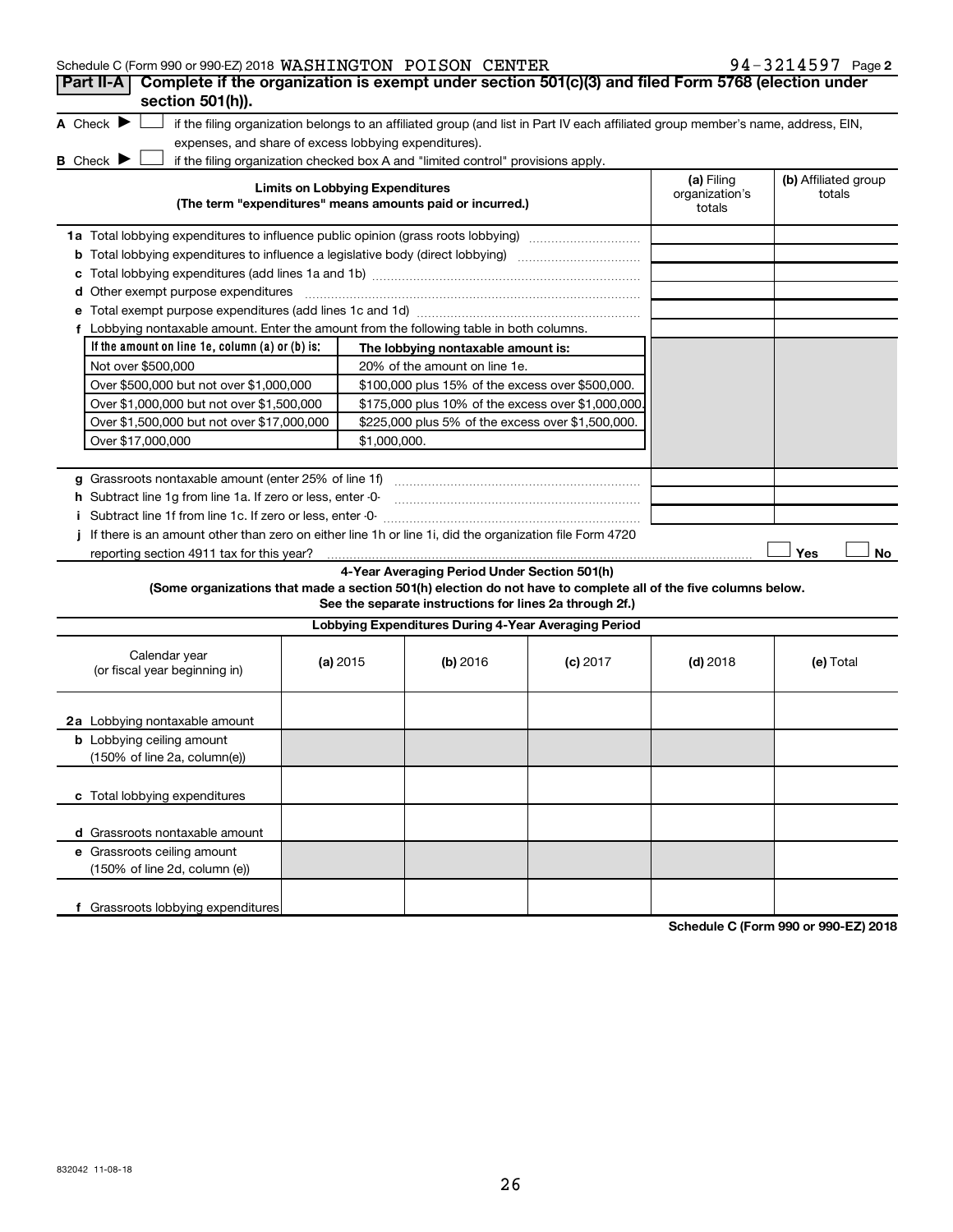#### Schedule C (Form 990 or 990-EZ) 2018  $\sqrt{MSTINGTON}$  POISON CENTER  $94-3214597$  Page

### **Part II-B Complete if the organization is exempt under section 501(c)(3) and has NOT filed Form 5768 (election under section 501(h)).**

|              | For each "Yes," response on lines 1a through 1i below, provide in Part IV a detailed description                                                                                                                               | (a)                   |                         | (b) |         |
|--------------|--------------------------------------------------------------------------------------------------------------------------------------------------------------------------------------------------------------------------------|-----------------------|-------------------------|-----|---------|
|              | of the lobbying activity.                                                                                                                                                                                                      | Yes                   | No                      |     | Amount  |
| 1            | During the year, did the filing organization attempt to influence foreign, national, state, or                                                                                                                                 |                       |                         |     |         |
|              | local legislation, including any attempt to influence public opinion on a legislative matter                                                                                                                                   |                       |                         |     |         |
|              | or referendum, through the use of:                                                                                                                                                                                             |                       |                         |     |         |
|              |                                                                                                                                                                                                                                | х                     |                         |     |         |
|              | <b>b</b> Paid staff or management (include compensation in expenses reported on lines 1c through 1i)?                                                                                                                          | $\overline{\text{x}}$ |                         |     |         |
|              |                                                                                                                                                                                                                                |                       | х                       |     |         |
|              |                                                                                                                                                                                                                                |                       | X                       |     |         |
|              |                                                                                                                                                                                                                                |                       | $\overline{\textbf{x}}$ |     |         |
|              |                                                                                                                                                                                                                                |                       | $\overline{\textbf{x}}$ |     |         |
|              | g Direct contact with legislators, their staffs, government officials, or a legislative body?                                                                                                                                  | X                     |                         |     | 19,045. |
|              | h Rallies, demonstrations, seminars, conventions, speeches, lectures, or any similar means?                                                                                                                                    |                       | $\overline{\textbf{x}}$ |     |         |
|              | <b>i</b> Other activities?                                                                                                                                                                                                     |                       | $\overline{\textbf{x}}$ |     |         |
|              |                                                                                                                                                                                                                                |                       |                         |     | 19,045. |
|              | 2a Did the activities in line 1 cause the organization to be not described in section 501(c)(3)?                                                                                                                               |                       | $\overline{\mathbf{X}}$ |     |         |
|              |                                                                                                                                                                                                                                |                       |                         |     |         |
|              | c If "Yes," enter the amount of any tax incurred by organization managers under section 4912                                                                                                                                   |                       |                         |     |         |
|              | d If the filing organization incurred a section 4912 tax, did it file Form 4720 for this year?                                                                                                                                 |                       |                         |     |         |
|              | Complete if the organization is exempt under section 501(c)(4), section 501(c)(5), or section<br>Part III-A                                                                                                                    |                       |                         |     |         |
|              | $501(c)(6)$ .                                                                                                                                                                                                                  |                       |                         |     |         |
|              |                                                                                                                                                                                                                                |                       |                         | Yes | No      |
| 1.           |                                                                                                                                                                                                                                |                       | 1                       |     |         |
| 2            |                                                                                                                                                                                                                                |                       | $\mathbf{2}$            |     |         |
| 3            | Did the organization agree to carry over lobbying and political campaign activity expenditures from the prior year?                                                                                                            |                       | 3                       |     |         |
|              | Part III-B Complete if the organization is exempt under section 501(c)(4), section 501(c)(5), or section                                                                                                                       |                       |                         |     |         |
|              | 501(c)(6) and if either (a) BOTH Part III-A, lines 1 and 2, are answered "No," OR (b) Part III-A, line 3, is<br>answered "Yes."                                                                                                |                       |                         |     |         |
| 1            | Dues, assessments and similar amounts from members [111] Dues, assessments and similar amounts and similar amounts from members [111] Dues, assessments and similar amounts from members [11] Dues and Supply and Supply and S |                       | 1                       |     |         |
| $\mathbf{2}$ | Section 162(e) nondeductible lobbying and political expenditures (do not include amounts of political                                                                                                                          |                       |                         |     |         |
|              | expenses for which the section 527(f) tax was paid).                                                                                                                                                                           |                       |                         |     |         |
|              |                                                                                                                                                                                                                                |                       | 2a                      |     |         |
|              | b Carryover from last year manufactured and continuum contracts and contracts and contracts and contracts and contracts and contracts and contracts and contracts and contracts and contracts and contracts and contracts and  |                       | 2 <sub>b</sub>          |     |         |
|              |                                                                                                                                                                                                                                |                       | 2 <sub>c</sub>          |     |         |
|              |                                                                                                                                                                                                                                |                       | 3                       |     |         |
| 4            | If notices were sent and the amount on line 2c exceeds the amount on line 3, what portion of the excess                                                                                                                        |                       |                         |     |         |
|              | does the organization agree to carryover to the reasonable estimate of nondeductible lobbying and political                                                                                                                    |                       |                         |     |         |
|              | expenditure next year?                                                                                                                                                                                                         |                       | 4                       |     |         |
| 5            | Taxable amount of lobbying and political expenditures (see instructions)                                                                                                                                                       |                       | 5                       |     |         |
|              | <b>Part IV</b><br><b>Supplemental Information</b>                                                                                                                                                                              |                       |                         |     |         |
|              | Provide the descriptions required for Part I-A, line 1; Part I-B, line 4; Part I-C, line 5; Part II-A (affiliated group list); Part II-A, lines 1 and 2 (see                                                                   |                       |                         |     |         |
|              | instructions); and Part II-B, line 1. Also, complete this part for any additional information.<br>PART II-B, LINE 1, LOBBYING ACTIVITIES:                                                                                      |                       |                         |     |         |
|              | WE EMPLOY A LOBBYIST DURING THE STATE LEGISLATIVE SESSIONS FOR AN                                                                                                                                                              |                       |                         |     |         |
|              | INCREASE IN STATE FUNDS FOR OUTREACH AND EDUCATION AS WELL AS FOR                                                                                                                                                              |                       |                         |     |         |

AWARENESS OF THE POISON CENTER SERVICES.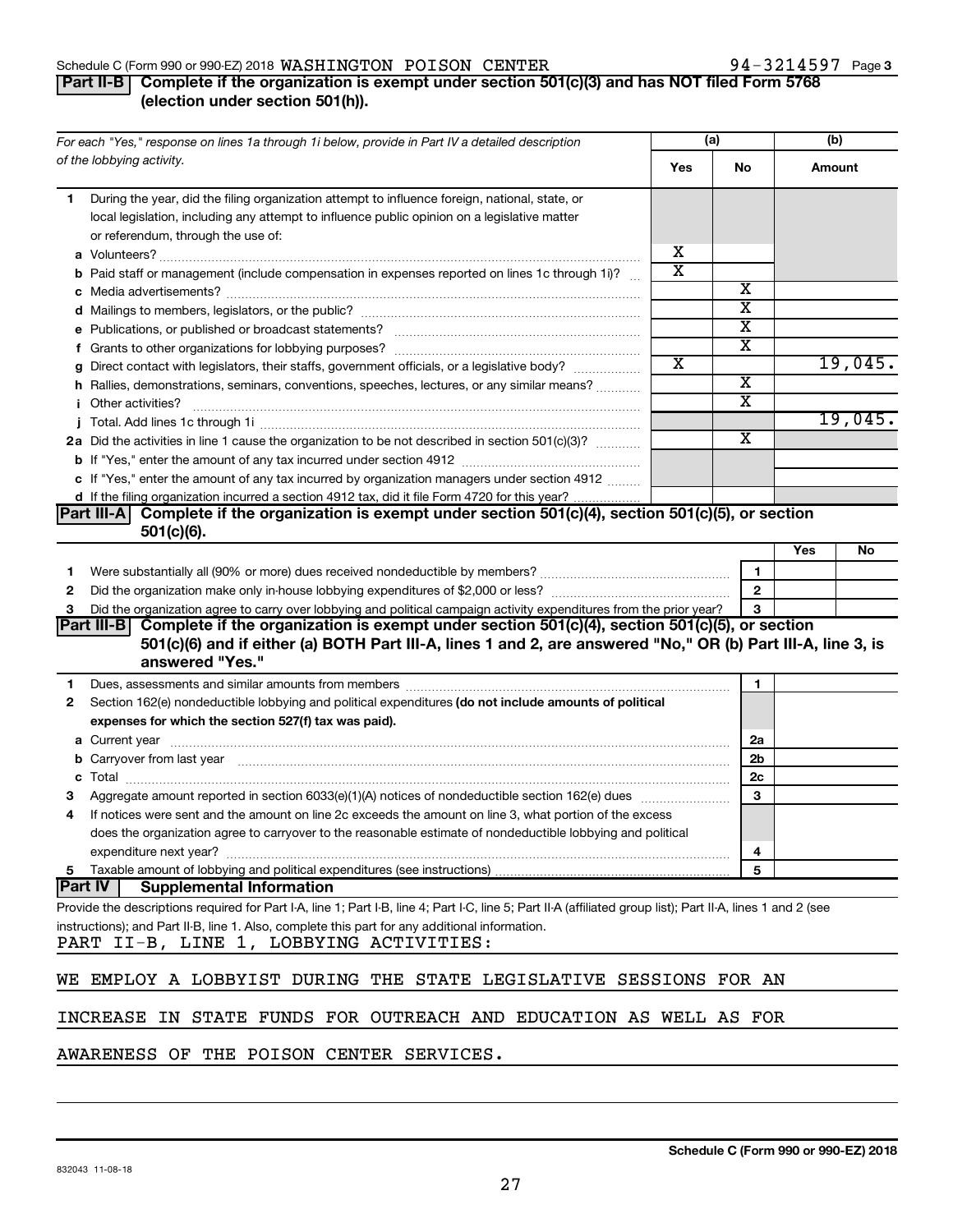| <b>SCHEDULE D</b> |
|-------------------|
|-------------------|

# **SCHEDULE D Supplemental Financial Statements**<br> **Form 990 2018**<br> **Part IV** line 6.7.8.9.10, 11a, 11b, 11d, 11d, 11d, 11d, 11d, 12a, 0r, 12b

**(Form 990) | Complete if the organization answered "Yes" on Form 990, Part IV, line 6, 7, 8, 9, 10, 11a, 11b, 11c, 11d, 11e, 11f, 12a, or 12b.**

**| Attach to Form 990. |Go to www.irs.gov/Form990 for instructions and the latest information.**



Department of the Treasury Internal Revenue Service

#### Name of the organization<br> **Employer identification number**<br> **Employer identification number**<br> **Employer identification number**<br> **Employer identification number**<br> **P4** - 3214597 WASHINGTON POISON CENTER

| organization answered "Yes" on Form 990, Part IV, line 6.<br>(a) Donor advised funds<br>(b) Funds and other accounts<br>1.<br>Aggregate value of contributions to (during year)<br>2<br>Aggregate value of grants from (during year)<br>З<br>4<br>Did the organization inform all donors and donor advisors in writing that the assets held in donor advised funds<br>5<br>Yes<br>Did the organization inform all grantees, donors, and donor advisors in writing that grant funds can be used only<br>6<br>for charitable purposes and not for the benefit of the donor or donor advisor, or for any other purpose conferring<br>Yes<br>impermissible private benefit?<br>Part II<br>Conservation Easements. Complete if the organization answered "Yes" on Form 990, Part IV, line 7.<br>Purpose(s) of conservation easements held by the organization (check all that apply).<br>1.<br>Preservation of land for public use (e.g., recreation or education)<br>Preservation of a historically important land area<br>Preservation of a certified historic structure<br>Protection of natural habitat<br>Preservation of open space<br>Complete lines 2a through 2d if the organization held a qualified conservation contribution in the form of a conservation easement on the last<br>2<br>Held at the End of the Tax Year<br>day of the tax year.<br>2a<br>a<br>Total acreage restricted by conservation easements<br>2b<br>b<br>Number of conservation easements on a certified historic structure included in (a) manufacture included in (a)<br>2c<br>с<br>Number of conservation easements included in (c) acquired after 7/25/06, and not on a historic structure<br>d<br>2d<br>listed in the National Register [11] manufactured in the Vietnam manufactured in the National Register [11] ma<br>Number of conservation easements modified, transferred, released, extinguished, or terminated by the organization during the tax<br>3<br>year<br>Number of states where property subject to conservation easement is located ><br>4<br>Does the organization have a written policy regarding the periodic monitoring, inspection, handling of<br>5<br>Yes<br>violations, and enforcement of the conservation easements it holds?<br>Staff and volunteer hours devoted to monitoring, inspecting, handling of violations, and enforcing conservation easements during the year<br>6 |    |
|------------------------------------------------------------------------------------------------------------------------------------------------------------------------------------------------------------------------------------------------------------------------------------------------------------------------------------------------------------------------------------------------------------------------------------------------------------------------------------------------------------------------------------------------------------------------------------------------------------------------------------------------------------------------------------------------------------------------------------------------------------------------------------------------------------------------------------------------------------------------------------------------------------------------------------------------------------------------------------------------------------------------------------------------------------------------------------------------------------------------------------------------------------------------------------------------------------------------------------------------------------------------------------------------------------------------------------------------------------------------------------------------------------------------------------------------------------------------------------------------------------------------------------------------------------------------------------------------------------------------------------------------------------------------------------------------------------------------------------------------------------------------------------------------------------------------------------------------------------------------------------------------------------------------------------------------------------------------------------------------------------------------------------------------------------------------------------------------------------------------------------------------------------------------------------------------------------------------------------------------------------------------------------------------------------------------------------------------------------------------------------------------|----|
|                                                                                                                                                                                                                                                                                                                                                                                                                                                                                                                                                                                                                                                                                                                                                                                                                                                                                                                                                                                                                                                                                                                                                                                                                                                                                                                                                                                                                                                                                                                                                                                                                                                                                                                                                                                                                                                                                                                                                                                                                                                                                                                                                                                                                                                                                                                                                                                                |    |
|                                                                                                                                                                                                                                                                                                                                                                                                                                                                                                                                                                                                                                                                                                                                                                                                                                                                                                                                                                                                                                                                                                                                                                                                                                                                                                                                                                                                                                                                                                                                                                                                                                                                                                                                                                                                                                                                                                                                                                                                                                                                                                                                                                                                                                                                                                                                                                                                |    |
|                                                                                                                                                                                                                                                                                                                                                                                                                                                                                                                                                                                                                                                                                                                                                                                                                                                                                                                                                                                                                                                                                                                                                                                                                                                                                                                                                                                                                                                                                                                                                                                                                                                                                                                                                                                                                                                                                                                                                                                                                                                                                                                                                                                                                                                                                                                                                                                                |    |
|                                                                                                                                                                                                                                                                                                                                                                                                                                                                                                                                                                                                                                                                                                                                                                                                                                                                                                                                                                                                                                                                                                                                                                                                                                                                                                                                                                                                                                                                                                                                                                                                                                                                                                                                                                                                                                                                                                                                                                                                                                                                                                                                                                                                                                                                                                                                                                                                |    |
|                                                                                                                                                                                                                                                                                                                                                                                                                                                                                                                                                                                                                                                                                                                                                                                                                                                                                                                                                                                                                                                                                                                                                                                                                                                                                                                                                                                                                                                                                                                                                                                                                                                                                                                                                                                                                                                                                                                                                                                                                                                                                                                                                                                                                                                                                                                                                                                                |    |
|                                                                                                                                                                                                                                                                                                                                                                                                                                                                                                                                                                                                                                                                                                                                                                                                                                                                                                                                                                                                                                                                                                                                                                                                                                                                                                                                                                                                                                                                                                                                                                                                                                                                                                                                                                                                                                                                                                                                                                                                                                                                                                                                                                                                                                                                                                                                                                                                |    |
|                                                                                                                                                                                                                                                                                                                                                                                                                                                                                                                                                                                                                                                                                                                                                                                                                                                                                                                                                                                                                                                                                                                                                                                                                                                                                                                                                                                                                                                                                                                                                                                                                                                                                                                                                                                                                                                                                                                                                                                                                                                                                                                                                                                                                                                                                                                                                                                                |    |
|                                                                                                                                                                                                                                                                                                                                                                                                                                                                                                                                                                                                                                                                                                                                                                                                                                                                                                                                                                                                                                                                                                                                                                                                                                                                                                                                                                                                                                                                                                                                                                                                                                                                                                                                                                                                                                                                                                                                                                                                                                                                                                                                                                                                                                                                                                                                                                                                | No |
|                                                                                                                                                                                                                                                                                                                                                                                                                                                                                                                                                                                                                                                                                                                                                                                                                                                                                                                                                                                                                                                                                                                                                                                                                                                                                                                                                                                                                                                                                                                                                                                                                                                                                                                                                                                                                                                                                                                                                                                                                                                                                                                                                                                                                                                                                                                                                                                                |    |
|                                                                                                                                                                                                                                                                                                                                                                                                                                                                                                                                                                                                                                                                                                                                                                                                                                                                                                                                                                                                                                                                                                                                                                                                                                                                                                                                                                                                                                                                                                                                                                                                                                                                                                                                                                                                                                                                                                                                                                                                                                                                                                                                                                                                                                                                                                                                                                                                |    |
|                                                                                                                                                                                                                                                                                                                                                                                                                                                                                                                                                                                                                                                                                                                                                                                                                                                                                                                                                                                                                                                                                                                                                                                                                                                                                                                                                                                                                                                                                                                                                                                                                                                                                                                                                                                                                                                                                                                                                                                                                                                                                                                                                                                                                                                                                                                                                                                                | No |
|                                                                                                                                                                                                                                                                                                                                                                                                                                                                                                                                                                                                                                                                                                                                                                                                                                                                                                                                                                                                                                                                                                                                                                                                                                                                                                                                                                                                                                                                                                                                                                                                                                                                                                                                                                                                                                                                                                                                                                                                                                                                                                                                                                                                                                                                                                                                                                                                |    |
|                                                                                                                                                                                                                                                                                                                                                                                                                                                                                                                                                                                                                                                                                                                                                                                                                                                                                                                                                                                                                                                                                                                                                                                                                                                                                                                                                                                                                                                                                                                                                                                                                                                                                                                                                                                                                                                                                                                                                                                                                                                                                                                                                                                                                                                                                                                                                                                                |    |
|                                                                                                                                                                                                                                                                                                                                                                                                                                                                                                                                                                                                                                                                                                                                                                                                                                                                                                                                                                                                                                                                                                                                                                                                                                                                                                                                                                                                                                                                                                                                                                                                                                                                                                                                                                                                                                                                                                                                                                                                                                                                                                                                                                                                                                                                                                                                                                                                |    |
|                                                                                                                                                                                                                                                                                                                                                                                                                                                                                                                                                                                                                                                                                                                                                                                                                                                                                                                                                                                                                                                                                                                                                                                                                                                                                                                                                                                                                                                                                                                                                                                                                                                                                                                                                                                                                                                                                                                                                                                                                                                                                                                                                                                                                                                                                                                                                                                                |    |
|                                                                                                                                                                                                                                                                                                                                                                                                                                                                                                                                                                                                                                                                                                                                                                                                                                                                                                                                                                                                                                                                                                                                                                                                                                                                                                                                                                                                                                                                                                                                                                                                                                                                                                                                                                                                                                                                                                                                                                                                                                                                                                                                                                                                                                                                                                                                                                                                |    |
|                                                                                                                                                                                                                                                                                                                                                                                                                                                                                                                                                                                                                                                                                                                                                                                                                                                                                                                                                                                                                                                                                                                                                                                                                                                                                                                                                                                                                                                                                                                                                                                                                                                                                                                                                                                                                                                                                                                                                                                                                                                                                                                                                                                                                                                                                                                                                                                                |    |
|                                                                                                                                                                                                                                                                                                                                                                                                                                                                                                                                                                                                                                                                                                                                                                                                                                                                                                                                                                                                                                                                                                                                                                                                                                                                                                                                                                                                                                                                                                                                                                                                                                                                                                                                                                                                                                                                                                                                                                                                                                                                                                                                                                                                                                                                                                                                                                                                |    |
|                                                                                                                                                                                                                                                                                                                                                                                                                                                                                                                                                                                                                                                                                                                                                                                                                                                                                                                                                                                                                                                                                                                                                                                                                                                                                                                                                                                                                                                                                                                                                                                                                                                                                                                                                                                                                                                                                                                                                                                                                                                                                                                                                                                                                                                                                                                                                                                                |    |
|                                                                                                                                                                                                                                                                                                                                                                                                                                                                                                                                                                                                                                                                                                                                                                                                                                                                                                                                                                                                                                                                                                                                                                                                                                                                                                                                                                                                                                                                                                                                                                                                                                                                                                                                                                                                                                                                                                                                                                                                                                                                                                                                                                                                                                                                                                                                                                                                |    |
|                                                                                                                                                                                                                                                                                                                                                                                                                                                                                                                                                                                                                                                                                                                                                                                                                                                                                                                                                                                                                                                                                                                                                                                                                                                                                                                                                                                                                                                                                                                                                                                                                                                                                                                                                                                                                                                                                                                                                                                                                                                                                                                                                                                                                                                                                                                                                                                                |    |
|                                                                                                                                                                                                                                                                                                                                                                                                                                                                                                                                                                                                                                                                                                                                                                                                                                                                                                                                                                                                                                                                                                                                                                                                                                                                                                                                                                                                                                                                                                                                                                                                                                                                                                                                                                                                                                                                                                                                                                                                                                                                                                                                                                                                                                                                                                                                                                                                |    |
|                                                                                                                                                                                                                                                                                                                                                                                                                                                                                                                                                                                                                                                                                                                                                                                                                                                                                                                                                                                                                                                                                                                                                                                                                                                                                                                                                                                                                                                                                                                                                                                                                                                                                                                                                                                                                                                                                                                                                                                                                                                                                                                                                                                                                                                                                                                                                                                                |    |
|                                                                                                                                                                                                                                                                                                                                                                                                                                                                                                                                                                                                                                                                                                                                                                                                                                                                                                                                                                                                                                                                                                                                                                                                                                                                                                                                                                                                                                                                                                                                                                                                                                                                                                                                                                                                                                                                                                                                                                                                                                                                                                                                                                                                                                                                                                                                                                                                |    |
|                                                                                                                                                                                                                                                                                                                                                                                                                                                                                                                                                                                                                                                                                                                                                                                                                                                                                                                                                                                                                                                                                                                                                                                                                                                                                                                                                                                                                                                                                                                                                                                                                                                                                                                                                                                                                                                                                                                                                                                                                                                                                                                                                                                                                                                                                                                                                                                                |    |
|                                                                                                                                                                                                                                                                                                                                                                                                                                                                                                                                                                                                                                                                                                                                                                                                                                                                                                                                                                                                                                                                                                                                                                                                                                                                                                                                                                                                                                                                                                                                                                                                                                                                                                                                                                                                                                                                                                                                                                                                                                                                                                                                                                                                                                                                                                                                                                                                |    |
|                                                                                                                                                                                                                                                                                                                                                                                                                                                                                                                                                                                                                                                                                                                                                                                                                                                                                                                                                                                                                                                                                                                                                                                                                                                                                                                                                                                                                                                                                                                                                                                                                                                                                                                                                                                                                                                                                                                                                                                                                                                                                                                                                                                                                                                                                                                                                                                                |    |
|                                                                                                                                                                                                                                                                                                                                                                                                                                                                                                                                                                                                                                                                                                                                                                                                                                                                                                                                                                                                                                                                                                                                                                                                                                                                                                                                                                                                                                                                                                                                                                                                                                                                                                                                                                                                                                                                                                                                                                                                                                                                                                                                                                                                                                                                                                                                                                                                | No |
|                                                                                                                                                                                                                                                                                                                                                                                                                                                                                                                                                                                                                                                                                                                                                                                                                                                                                                                                                                                                                                                                                                                                                                                                                                                                                                                                                                                                                                                                                                                                                                                                                                                                                                                                                                                                                                                                                                                                                                                                                                                                                                                                                                                                                                                                                                                                                                                                |    |
|                                                                                                                                                                                                                                                                                                                                                                                                                                                                                                                                                                                                                                                                                                                                                                                                                                                                                                                                                                                                                                                                                                                                                                                                                                                                                                                                                                                                                                                                                                                                                                                                                                                                                                                                                                                                                                                                                                                                                                                                                                                                                                                                                                                                                                                                                                                                                                                                |    |
| Amount of expenses incurred in monitoring, inspecting, handling of violations, and enforcing conservation easements during the year<br>7                                                                                                                                                                                                                                                                                                                                                                                                                                                                                                                                                                                                                                                                                                                                                                                                                                                                                                                                                                                                                                                                                                                                                                                                                                                                                                                                                                                                                                                                                                                                                                                                                                                                                                                                                                                                                                                                                                                                                                                                                                                                                                                                                                                                                                                       |    |
| $\blacktriangleright$ s                                                                                                                                                                                                                                                                                                                                                                                                                                                                                                                                                                                                                                                                                                                                                                                                                                                                                                                                                                                                                                                                                                                                                                                                                                                                                                                                                                                                                                                                                                                                                                                                                                                                                                                                                                                                                                                                                                                                                                                                                                                                                                                                                                                                                                                                                                                                                                        |    |
| Does each conservation easement reported on line 2(d) above satisfy the requirements of section 170(h)(4)(B)(i)<br>8                                                                                                                                                                                                                                                                                                                                                                                                                                                                                                                                                                                                                                                                                                                                                                                                                                                                                                                                                                                                                                                                                                                                                                                                                                                                                                                                                                                                                                                                                                                                                                                                                                                                                                                                                                                                                                                                                                                                                                                                                                                                                                                                                                                                                                                                           |    |
| Yes                                                                                                                                                                                                                                                                                                                                                                                                                                                                                                                                                                                                                                                                                                                                                                                                                                                                                                                                                                                                                                                                                                                                                                                                                                                                                                                                                                                                                                                                                                                                                                                                                                                                                                                                                                                                                                                                                                                                                                                                                                                                                                                                                                                                                                                                                                                                                                                            | No |
| In Part XIII, describe how the organization reports conservation easements in its revenue and expense statement, and balance sheet, and<br>9                                                                                                                                                                                                                                                                                                                                                                                                                                                                                                                                                                                                                                                                                                                                                                                                                                                                                                                                                                                                                                                                                                                                                                                                                                                                                                                                                                                                                                                                                                                                                                                                                                                                                                                                                                                                                                                                                                                                                                                                                                                                                                                                                                                                                                                   |    |
| include, if applicable, the text of the footnote to the organization's financial statements that describes the organization's accounting for                                                                                                                                                                                                                                                                                                                                                                                                                                                                                                                                                                                                                                                                                                                                                                                                                                                                                                                                                                                                                                                                                                                                                                                                                                                                                                                                                                                                                                                                                                                                                                                                                                                                                                                                                                                                                                                                                                                                                                                                                                                                                                                                                                                                                                                   |    |
| conservation easements.<br>Organizations Maintaining Collections of Art, Historical Treasures, or Other Similar Assets.<br>Part III                                                                                                                                                                                                                                                                                                                                                                                                                                                                                                                                                                                                                                                                                                                                                                                                                                                                                                                                                                                                                                                                                                                                                                                                                                                                                                                                                                                                                                                                                                                                                                                                                                                                                                                                                                                                                                                                                                                                                                                                                                                                                                                                                                                                                                                            |    |
| Complete if the organization answered "Yes" on Form 990, Part IV, line 8.                                                                                                                                                                                                                                                                                                                                                                                                                                                                                                                                                                                                                                                                                                                                                                                                                                                                                                                                                                                                                                                                                                                                                                                                                                                                                                                                                                                                                                                                                                                                                                                                                                                                                                                                                                                                                                                                                                                                                                                                                                                                                                                                                                                                                                                                                                                      |    |
| 1a If the organization elected, as permitted under SFAS 116 (ASC 958), not to report in its revenue statement and balance sheet works of art,                                                                                                                                                                                                                                                                                                                                                                                                                                                                                                                                                                                                                                                                                                                                                                                                                                                                                                                                                                                                                                                                                                                                                                                                                                                                                                                                                                                                                                                                                                                                                                                                                                                                                                                                                                                                                                                                                                                                                                                                                                                                                                                                                                                                                                                  |    |
| historical treasures, or other similar assets held for public exhibition, education, or research in furtherance of public service, provide, in Part XIII,                                                                                                                                                                                                                                                                                                                                                                                                                                                                                                                                                                                                                                                                                                                                                                                                                                                                                                                                                                                                                                                                                                                                                                                                                                                                                                                                                                                                                                                                                                                                                                                                                                                                                                                                                                                                                                                                                                                                                                                                                                                                                                                                                                                                                                      |    |
| the text of the footnote to its financial statements that describes these items.                                                                                                                                                                                                                                                                                                                                                                                                                                                                                                                                                                                                                                                                                                                                                                                                                                                                                                                                                                                                                                                                                                                                                                                                                                                                                                                                                                                                                                                                                                                                                                                                                                                                                                                                                                                                                                                                                                                                                                                                                                                                                                                                                                                                                                                                                                               |    |
| b If the organization elected, as permitted under SFAS 116 (ASC 958), to report in its revenue statement and balance sheet works of art, historical                                                                                                                                                                                                                                                                                                                                                                                                                                                                                                                                                                                                                                                                                                                                                                                                                                                                                                                                                                                                                                                                                                                                                                                                                                                                                                                                                                                                                                                                                                                                                                                                                                                                                                                                                                                                                                                                                                                                                                                                                                                                                                                                                                                                                                            |    |
| treasures, or other similar assets held for public exhibition, education, or research in furtherance of public service, provide the following amounts                                                                                                                                                                                                                                                                                                                                                                                                                                                                                                                                                                                                                                                                                                                                                                                                                                                                                                                                                                                                                                                                                                                                                                                                                                                                                                                                                                                                                                                                                                                                                                                                                                                                                                                                                                                                                                                                                                                                                                                                                                                                                                                                                                                                                                          |    |
| relating to these items:                                                                                                                                                                                                                                                                                                                                                                                                                                                                                                                                                                                                                                                                                                                                                                                                                                                                                                                                                                                                                                                                                                                                                                                                                                                                                                                                                                                                                                                                                                                                                                                                                                                                                                                                                                                                                                                                                                                                                                                                                                                                                                                                                                                                                                                                                                                                                                       |    |
| $\frac{1}{2}$<br>(i)                                                                                                                                                                                                                                                                                                                                                                                                                                                                                                                                                                                                                                                                                                                                                                                                                                                                                                                                                                                                                                                                                                                                                                                                                                                                                                                                                                                                                                                                                                                                                                                                                                                                                                                                                                                                                                                                                                                                                                                                                                                                                                                                                                                                                                                                                                                                                                           |    |
| $\blacktriangleright$ \$<br>(ii) Assets included in Form 990, Part X [11] [2000] [2010] Assets included in Form 990, Part X [11] [11] [200                                                                                                                                                                                                                                                                                                                                                                                                                                                                                                                                                                                                                                                                                                                                                                                                                                                                                                                                                                                                                                                                                                                                                                                                                                                                                                                                                                                                                                                                                                                                                                                                                                                                                                                                                                                                                                                                                                                                                                                                                                                                                                                                                                                                                                                     |    |
| If the organization received or held works of art, historical treasures, or other similar assets for financial gain, provide<br>2                                                                                                                                                                                                                                                                                                                                                                                                                                                                                                                                                                                                                                                                                                                                                                                                                                                                                                                                                                                                                                                                                                                                                                                                                                                                                                                                                                                                                                                                                                                                                                                                                                                                                                                                                                                                                                                                                                                                                                                                                                                                                                                                                                                                                                                              |    |
| the following amounts required to be reported under SFAS 116 (ASC 958) relating to these items:                                                                                                                                                                                                                                                                                                                                                                                                                                                                                                                                                                                                                                                                                                                                                                                                                                                                                                                                                                                                                                                                                                                                                                                                                                                                                                                                                                                                                                                                                                                                                                                                                                                                                                                                                                                                                                                                                                                                                                                                                                                                                                                                                                                                                                                                                                |    |
| $\frac{1}{2}$<br>а                                                                                                                                                                                                                                                                                                                                                                                                                                                                                                                                                                                                                                                                                                                                                                                                                                                                                                                                                                                                                                                                                                                                                                                                                                                                                                                                                                                                                                                                                                                                                                                                                                                                                                                                                                                                                                                                                                                                                                                                                                                                                                                                                                                                                                                                                                                                                                             |    |
|                                                                                                                                                                                                                                                                                                                                                                                                                                                                                                                                                                                                                                                                                                                                                                                                                                                                                                                                                                                                                                                                                                                                                                                                                                                                                                                                                                                                                                                                                                                                                                                                                                                                                                                                                                                                                                                                                                                                                                                                                                                                                                                                                                                                                                                                                                                                                                                                |    |

832051 10-29-18 **For Paperwork Reduction Act Notice, see the Instructions for Form 990. Schedule D (Form 990) 2018** LHA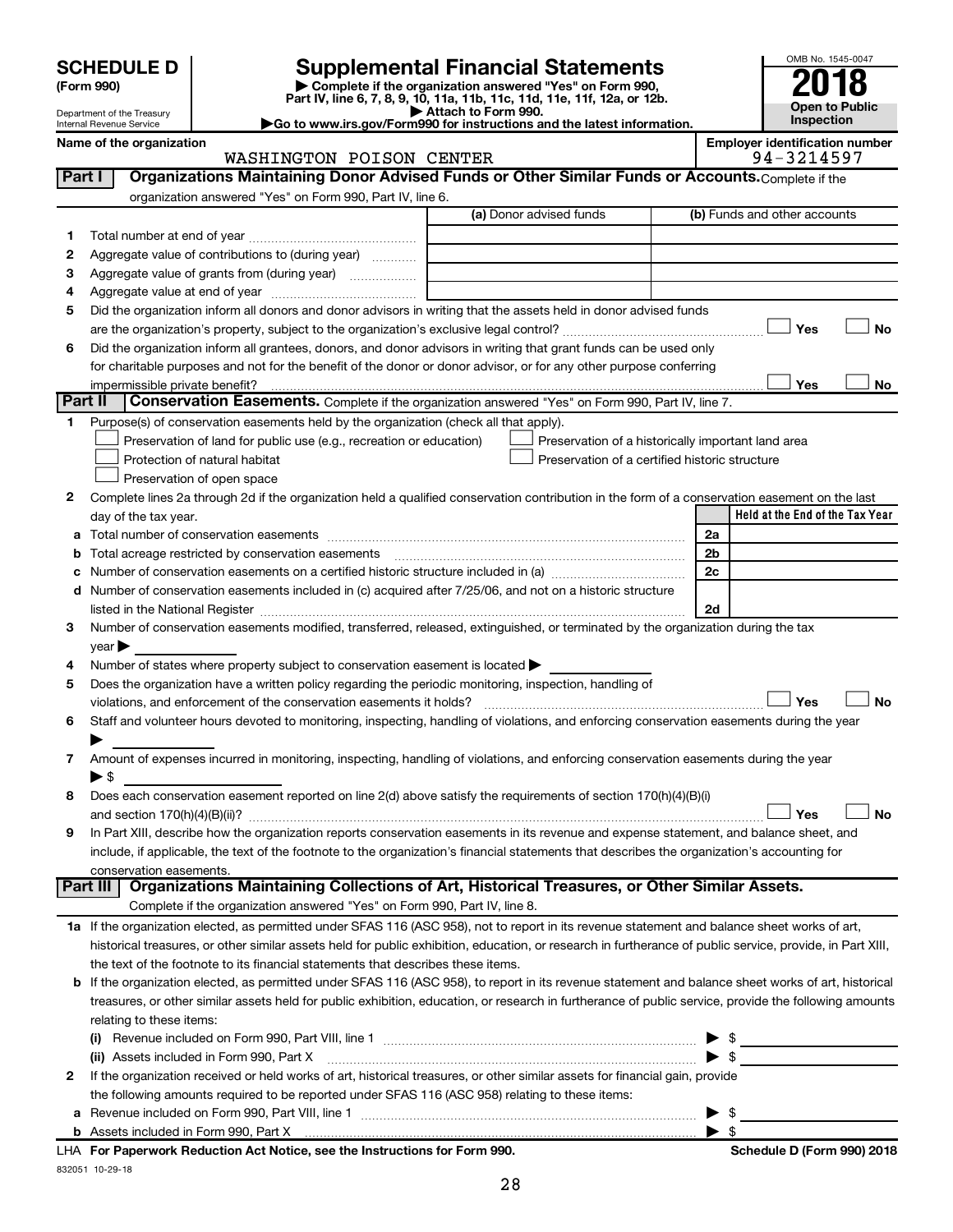|    | Schedule D (Form 990) 2018                                                                                                                                                                                                     | WASHINGTON POISON CENTER                |   |                                    |                           |                                            |                | 94-3214597 Page 2 |
|----|--------------------------------------------------------------------------------------------------------------------------------------------------------------------------------------------------------------------------------|-----------------------------------------|---|------------------------------------|---------------------------|--------------------------------------------|----------------|-------------------|
|    | Part III $\vert$<br>Organizations Maintaining Collections of Art, Historical Treasures, or Other Similar Assets (continued)                                                                                                    |                                         |   |                                    |                           |                                            |                |                   |
| З  | Using the organization's acquisition, accession, and other records, check any of the following that are a significant use of its collection items                                                                              |                                         |   |                                    |                           |                                            |                |                   |
|    | (check all that apply):                                                                                                                                                                                                        |                                         |   |                                    |                           |                                            |                |                   |
| a  | Public exhibition                                                                                                                                                                                                              |                                         |   |                                    | Loan or exchange programs |                                            |                |                   |
| b  | Scholarly research                                                                                                                                                                                                             |                                         |   | Other                              |                           |                                            |                |                   |
| c  | Preservation for future generations                                                                                                                                                                                            |                                         |   |                                    |                           |                                            |                |                   |
| 4  | Provide a description of the organization's collections and explain how they further the organization's exempt purpose in Part XIII.                                                                                           |                                         |   |                                    |                           |                                            |                |                   |
| 5  | During the year, did the organization solicit or receive donations of art, historical treasures, or other similar assets                                                                                                       |                                         |   |                                    |                           |                                            |                |                   |
|    |                                                                                                                                                                                                                                |                                         |   |                                    |                           |                                            | Yes            | No                |
|    | Part IV<br><b>Escrow and Custodial Arrangements.</b> Complete if the organization answered "Yes" on Form 990, Part IV, line 9, or                                                                                              |                                         |   |                                    |                           |                                            |                |                   |
|    | reported an amount on Form 990, Part X, line 21.                                                                                                                                                                               |                                         |   |                                    |                           |                                            |                |                   |
|    | 1a Is the organization an agent, trustee, custodian or other intermediary for contributions or other assets not included                                                                                                       |                                         |   |                                    |                           |                                            |                |                   |
|    | on Form 990, Part X? [11] matter continuum matter contract and contract and contract and contract and contract and contract and contract and contract and contract and contract and contract and contract and contract and con |                                         |   |                                    |                           |                                            | Yes            | No                |
|    | b If "Yes," explain the arrangement in Part XIII and complete the following table:                                                                                                                                             |                                         |   |                                    |                           |                                            |                |                   |
|    |                                                                                                                                                                                                                                |                                         |   |                                    |                           |                                            | Amount         |                   |
| c  | Beginning balance measurements and the contract of the contract of the contract of the contract of the contract of the contract of the contract of the contract of the contract of the contract of the contract of the contrac |                                         |   |                                    |                           | 1c                                         |                |                   |
|    |                                                                                                                                                                                                                                |                                         |   |                                    |                           | 1d                                         |                |                   |
|    | Distributions during the year measurement contains and all the year measurement of the state of the state of the state of the state of the state of the state of the state of the state of the state of the state of the state |                                         |   |                                    |                           | 1e                                         |                |                   |
|    |                                                                                                                                                                                                                                |                                         |   |                                    |                           | 1f                                         |                |                   |
|    | 2a Did the organization include an amount on Form 990, Part X, line 21, for escrow or custodial account liability?                                                                                                             |                                         |   |                                    |                           |                                            | Yes            | No                |
|    | <b>b</b> If "Yes," explain the arrangement in Part XIII. Check here if the explanation has been provided on Part XIII<br>Endowment Funds. Complete if the organization answered "Yes" on Form 990, Part IV, line 10.<br>Part V |                                         |   |                                    |                           |                                            |                |                   |
|    |                                                                                                                                                                                                                                | (a) Current year                        |   |                                    | (c) Two years back $\mid$ | (d) Three years back   (e) Four years back |                |                   |
|    |                                                                                                                                                                                                                                |                                         |   | (b) Prior year                     |                           |                                            |                |                   |
| ٦а | Beginning of year balance                                                                                                                                                                                                      |                                         |   |                                    |                           |                                            |                |                   |
|    | Net investment earnings, gains, and losses                                                                                                                                                                                     |                                         |   |                                    |                           |                                            |                |                   |
|    |                                                                                                                                                                                                                                |                                         |   |                                    |                           |                                            |                |                   |
| d  | e Other expenditures for facilities                                                                                                                                                                                            |                                         |   |                                    |                           |                                            |                |                   |
|    | and programs                                                                                                                                                                                                                   |                                         |   |                                    |                           |                                            |                |                   |
|    |                                                                                                                                                                                                                                |                                         |   |                                    |                           |                                            |                |                   |
| g  |                                                                                                                                                                                                                                |                                         |   |                                    |                           |                                            |                |                   |
| 2  | Provide the estimated percentage of the current year end balance (line 1g, column (a)) held as:                                                                                                                                |                                         |   |                                    |                           |                                            |                |                   |
| а  | Board designated or quasi-endowment                                                                                                                                                                                            |                                         | % |                                    |                           |                                            |                |                   |
| b  | Permanent endowment                                                                                                                                                                                                            | %                                       |   |                                    |                           |                                            |                |                   |
|    | Temporarily restricted endowment                                                                                                                                                                                               | %                                       |   |                                    |                           |                                            |                |                   |
|    | The percentages on lines 2a, 2b, and 2c should equal 100%.                                                                                                                                                                     |                                         |   |                                    |                           |                                            |                |                   |
|    | 3a Are there endowment funds not in the possession of the organization that are held and administered for the organization                                                                                                     |                                         |   |                                    |                           |                                            |                |                   |
|    | by:                                                                                                                                                                                                                            |                                         |   |                                    |                           |                                            |                | Yes<br>No.        |
|    | (i)                                                                                                                                                                                                                            |                                         |   |                                    |                           |                                            | 3a(i)          |                   |
|    |                                                                                                                                                                                                                                |                                         |   |                                    |                           |                                            | 3a(ii)         |                   |
|    |                                                                                                                                                                                                                                |                                         |   |                                    |                           |                                            | Зb             |                   |
|    | Describe in Part XIII the intended uses of the organization's endowment funds.                                                                                                                                                 |                                         |   |                                    |                           |                                            |                |                   |
|    | <b>Part VI</b><br>Land, Buildings, and Equipment.                                                                                                                                                                              |                                         |   |                                    |                           |                                            |                |                   |
|    | Complete if the organization answered "Yes" on Form 990, Part IV, line 11a. See Form 990, Part X, line 10.                                                                                                                     |                                         |   |                                    |                           |                                            |                |                   |
|    | Description of property                                                                                                                                                                                                        | (a) Cost or other<br>basis (investment) |   | (b) Cost or other<br>basis (other) |                           | (c) Accumulated<br>depreciation            | (d) Book value |                   |
|    |                                                                                                                                                                                                                                |                                         |   |                                    |                           |                                            |                |                   |
| b  |                                                                                                                                                                                                                                |                                         |   |                                    |                           |                                            |                |                   |
|    |                                                                                                                                                                                                                                |                                         |   |                                    |                           |                                            |                |                   |
|    |                                                                                                                                                                                                                                |                                         |   |                                    |                           |                                            |                |                   |
|    |                                                                                                                                                                                                                                |                                         |   |                                    | 576, 128.                 | 334,868.                                   |                | 241, 260.         |
|    | Total. Add lines 1a through 1e. (Column (d) must equal Form 990, Part X, column (B), line 10c.)                                                                                                                                |                                         |   |                                    |                           |                                            |                | $241, 260$ .      |

**Schedule D (Form 990) 2018**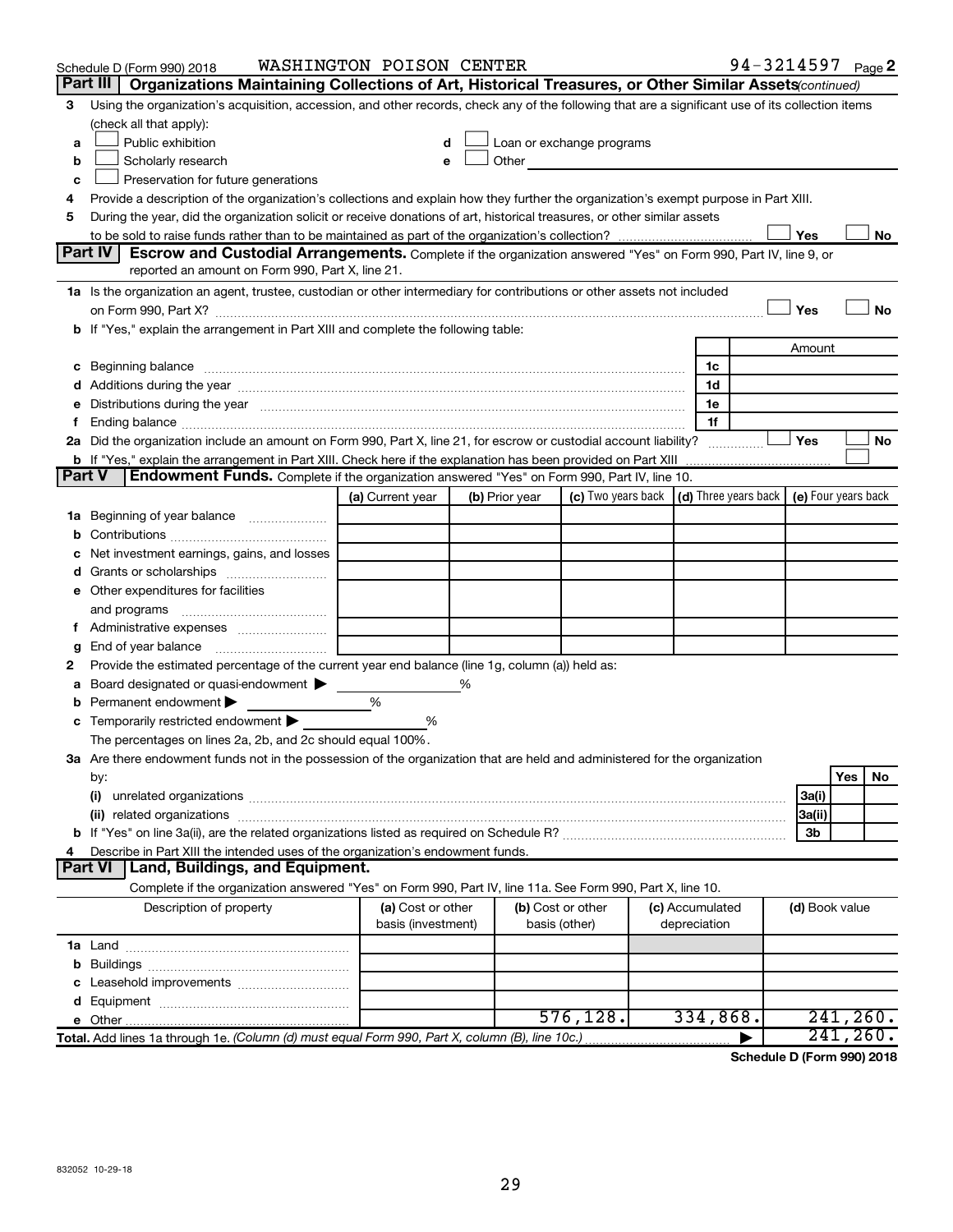| Complete if the organization answered "Yes" on Form 990, Part IV, line 11b. See Form 990, Part X, line 12.<br>(a) Description of security or category (including name of security) | (b) Book value  |                | (c) Method of valuation: Cost or end-of-year market value |
|------------------------------------------------------------------------------------------------------------------------------------------------------------------------------------|-----------------|----------------|-----------------------------------------------------------|
|                                                                                                                                                                                    |                 |                |                                                           |
|                                                                                                                                                                                    |                 |                |                                                           |
| $(3)$ Other                                                                                                                                                                        |                 |                |                                                           |
| (A)                                                                                                                                                                                |                 |                |                                                           |
| (B)                                                                                                                                                                                |                 |                |                                                           |
|                                                                                                                                                                                    |                 |                |                                                           |
| (C)<br>(D)                                                                                                                                                                         |                 |                |                                                           |
|                                                                                                                                                                                    |                 |                |                                                           |
| (E)                                                                                                                                                                                |                 |                |                                                           |
| (F)                                                                                                                                                                                |                 |                |                                                           |
| (G)                                                                                                                                                                                |                 |                |                                                           |
| (H)                                                                                                                                                                                |                 |                |                                                           |
| Total. (Col. (b) must equal Form 990, Part X, col. (B) line 12.)<br>Part VIII Investments - Program Related.                                                                       |                 |                |                                                           |
|                                                                                                                                                                                    |                 |                |                                                           |
| Complete if the organization answered "Yes" on Form 990, Part IV, line 11c. See Form 990, Part X, line 13.<br>(a) Description of investment                                        | (b) Book value  |                | (c) Method of valuation: Cost or end-of-year market value |
|                                                                                                                                                                                    |                 |                |                                                           |
| (1)                                                                                                                                                                                |                 |                |                                                           |
| (2)                                                                                                                                                                                |                 |                |                                                           |
| (3)                                                                                                                                                                                |                 |                |                                                           |
| (4)                                                                                                                                                                                |                 |                |                                                           |
| (5)                                                                                                                                                                                |                 |                |                                                           |
| (6)                                                                                                                                                                                |                 |                |                                                           |
| (7)                                                                                                                                                                                |                 |                |                                                           |
| (8)                                                                                                                                                                                |                 |                |                                                           |
| (9)                                                                                                                                                                                |                 |                |                                                           |
| Total. (Col. (b) must equal Form 990, Part X, col. (B) line 13.)                                                                                                                   |                 |                |                                                           |
| <b>Other Assets.</b><br>Part IX                                                                                                                                                    |                 |                |                                                           |
| Complete if the organization answered "Yes" on Form 990, Part IV, line 11d. See Form 990, Part X, line 15.                                                                         |                 |                |                                                           |
|                                                                                                                                                                                    | (a) Description |                | (b) Book value                                            |
| (1)                                                                                                                                                                                |                 |                |                                                           |
| (2)                                                                                                                                                                                |                 |                |                                                           |
| (3)                                                                                                                                                                                |                 |                |                                                           |
| (4)                                                                                                                                                                                |                 |                |                                                           |
| (5)                                                                                                                                                                                |                 |                |                                                           |
| (6)                                                                                                                                                                                |                 |                |                                                           |
| (7)                                                                                                                                                                                |                 |                |                                                           |
| (8)                                                                                                                                                                                |                 |                |                                                           |
| (9)                                                                                                                                                                                |                 |                |                                                           |
| Total. (Column (b) must equal Form 990, Part X, col. (B) line 15.)                                                                                                                 |                 |                |                                                           |
| <b>Other Liabilities.</b><br>Part X                                                                                                                                                |                 |                |                                                           |
| Complete if the organization answered "Yes" on Form 990, Part IV, line 11e or 11f. See Form 990, Part X, line 25.                                                                  |                 |                |                                                           |
| (a) Description of liability<br>1.                                                                                                                                                 |                 | (b) Book value |                                                           |
| (1)<br>Federal income taxes                                                                                                                                                        |                 |                |                                                           |
| CAPITAL LEASES<br>(2)                                                                                                                                                              |                 | 92,897         |                                                           |
| DEFERRED LEASE LIABILITY<br>(3)                                                                                                                                                    |                 | 12,761         |                                                           |
|                                                                                                                                                                                    |                 |                |                                                           |
|                                                                                                                                                                                    |                 |                |                                                           |
| (4)                                                                                                                                                                                |                 |                |                                                           |
| (5)                                                                                                                                                                                |                 |                |                                                           |
| (6)                                                                                                                                                                                |                 |                |                                                           |
| (7)                                                                                                                                                                                |                 |                |                                                           |
| (8)<br>(9)                                                                                                                                                                         |                 |                |                                                           |

**2.** Liability for uncertain tax positions. In Part XIII, provide the text of the footnote to the organization's financial statements that reports the organization's liability for uncertain tax positions under FIN 48 (ASC 740). Check here if the text of the footnote has been provided in Part XIII

**Schedule D (Form 990) 2018**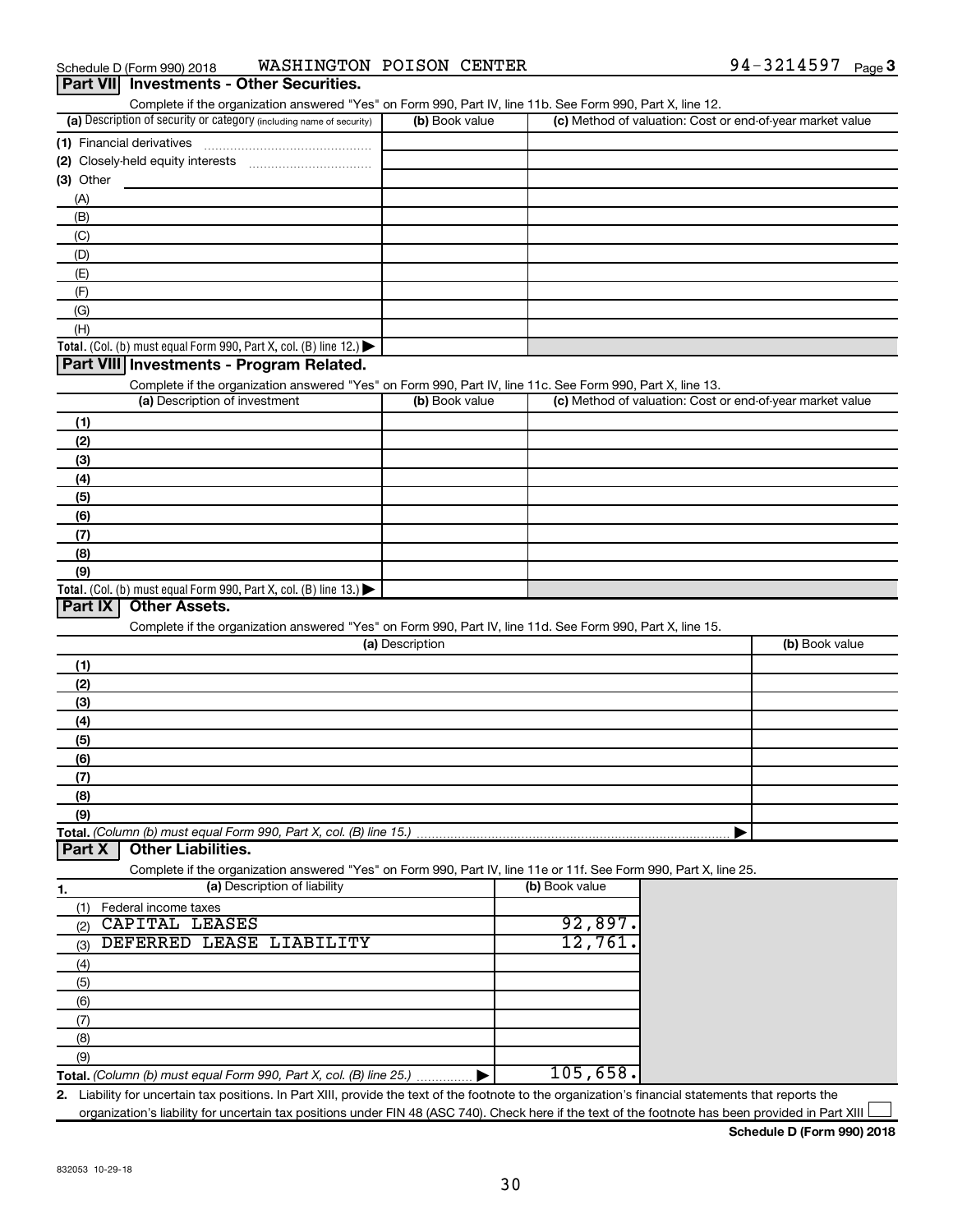|    | WASHINGTON POISON CENTER<br>Schedule D (Form 990) 2018                                                                                                                                                                               |                |            |              | 94-3214597 Page 4 |
|----|--------------------------------------------------------------------------------------------------------------------------------------------------------------------------------------------------------------------------------------|----------------|------------|--------------|-------------------|
|    | Reconciliation of Revenue per Audited Financial Statements With Revenue per Return.<br><b>Part XI</b>                                                                                                                                |                |            |              |                   |
|    | Complete if the organization answered "Yes" on Form 990, Part IV, line 12a.                                                                                                                                                          |                |            |              |                   |
| 1  | Total revenue, gains, and other support per audited financial statements [111] [11] Total revenue, gains, and other support per audited financial statements                                                                         |                |            | $\mathbf{1}$ | 4,060,904.        |
| 2  | Amounts included on line 1 but not on Form 990, Part VIII, line 12:                                                                                                                                                                  |                |            |              |                   |
| a  | Net unrealized gains (losses) on investments [111] [12] matter and the unrealized gains (losses) on investments                                                                                                                      | 2a             |            |              |                   |
| b  |                                                                                                                                                                                                                                      | 2 <sub>b</sub> | 5,000.     |              |                   |
| c  | Recoveries of prior year grants [111] Recoveries of prior year grants [11] Recoveries of prior year grants                                                                                                                           | 2c             |            |              |                   |
| d  |                                                                                                                                                                                                                                      | 2d             |            |              |                   |
| е  |                                                                                                                                                                                                                                      |                |            | 2е           | 5,000.            |
| з  |                                                                                                                                                                                                                                      |                |            | 3            | 4,055,904.        |
|    | Amounts included on Form 990, Part VIII, line 12, but not on line 1:                                                                                                                                                                 |                |            |              |                   |
| a  |                                                                                                                                                                                                                                      | 4a             |            |              |                   |
| b  |                                                                                                                                                                                                                                      | 4 <sub>h</sub> |            |              |                   |
| C. | Add lines 4a and 4b                                                                                                                                                                                                                  |                |            | 4с           |                   |
|    |                                                                                                                                                                                                                                      | 5 <sup>5</sup> | 4,055,904. |              |                   |
|    | Part XII   Reconciliation of Expenses per Audited Financial Statements With Expenses per Return.                                                                                                                                     |                |            |              |                   |
|    | Complete if the organization answered "Yes" on Form 990, Part IV, line 12a.                                                                                                                                                          |                |            |              |                   |
|    |                                                                                                                                                                                                                                      |                |            |              |                   |
| 1  |                                                                                                                                                                                                                                      |                |            | $\mathbf{1}$ | 3,587,854.        |
| 2  | Amounts included on line 1 but not on Form 990, Part IX, line 25:                                                                                                                                                                    |                |            |              |                   |
| a  |                                                                                                                                                                                                                                      | 2a             | 5,000.     |              |                   |
| b  |                                                                                                                                                                                                                                      | 2 <sub>b</sub> |            |              |                   |
|    |                                                                                                                                                                                                                                      | 2 <sub>c</sub> |            |              |                   |
| d  |                                                                                                                                                                                                                                      | 2d             |            |              |                   |
| е  | Add lines 2a through 2d <b>continuum continuum contract and all the contract of the contract of the contract of the contract of the contract of the contract of the contract of the contract of the contract of the contract of </b> |                |            | 2e           | 5,000.            |
| з  |                                                                                                                                                                                                                                      |                |            | 3            | 3,582,854.        |
| 4  | Amounts included on Form 990, Part IX, line 25, but not on line 1:                                                                                                                                                                   |                |            |              |                   |
| a  |                                                                                                                                                                                                                                      | 4a             |            |              |                   |
|    | Other (Describe in Part XIII.)                                                                                                                                                                                                       | 4 <sub>h</sub> |            |              |                   |
|    | Add lines 4a and 4b                                                                                                                                                                                                                  |                |            | 4с           | 0.                |
| 5  | Part XIII Supplemental Information.                                                                                                                                                                                                  |                |            | 5            | 3,582,854.        |

Provide the descriptions required for Part II, lines 3, 5, and 9; Part III, lines 1a and 4; Part IV, lines 1b and 2b; Part V, line 4; Part X, line 2; Part XI, lines 2d and 4b; and Part XII, lines 2d and 4b. Also complete this part to provide any additional information.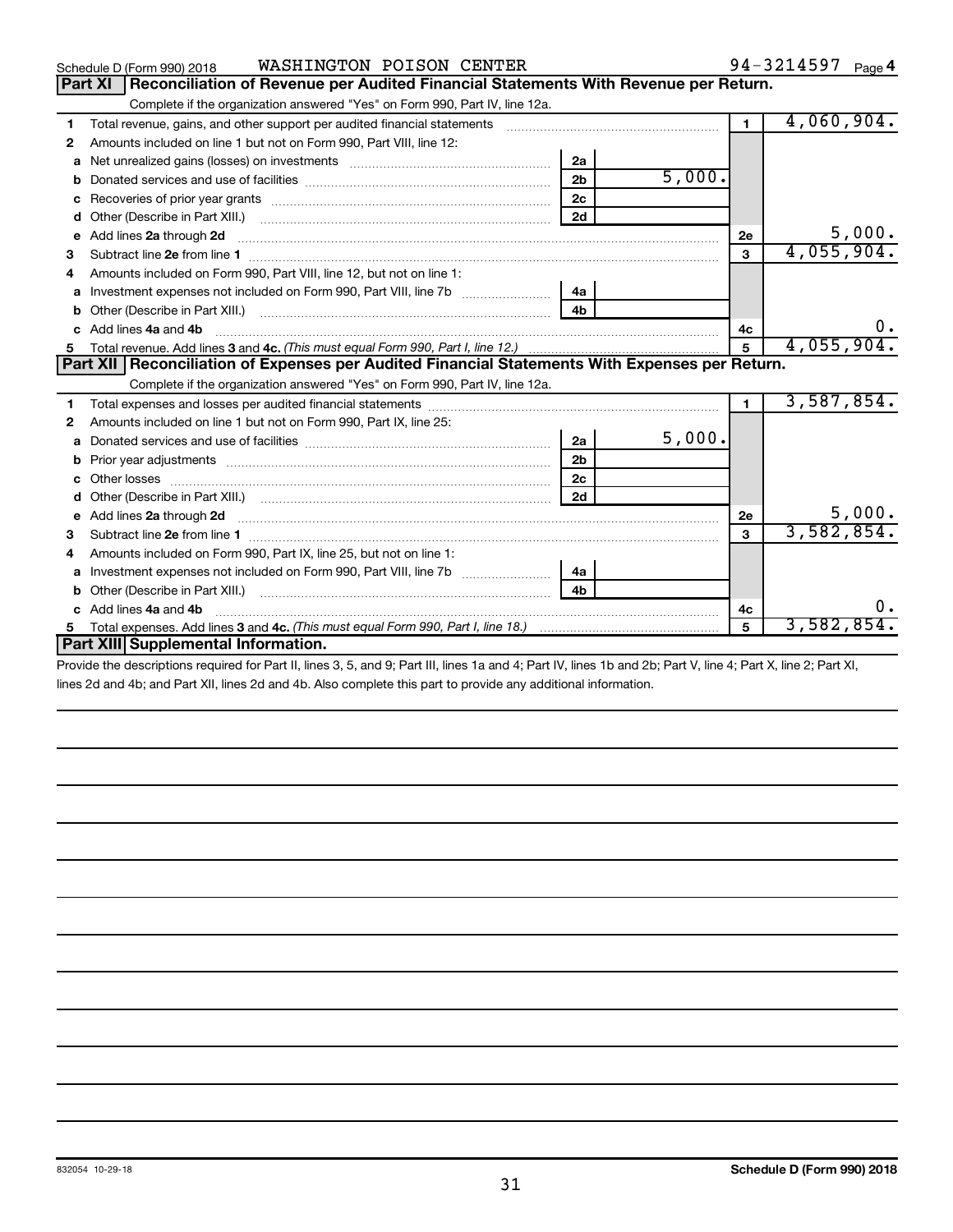|    | <b>SCHEDULE J</b>                       | <b>Compensation Information</b>                                                                                           |                                       | OMB No. 1545-0047          |     |             |  |  |
|----|-----------------------------------------|---------------------------------------------------------------------------------------------------------------------------|---------------------------------------|----------------------------|-----|-------------|--|--|
|    | (Form 990)                              | For certain Officers, Directors, Trustees, Key Employees, and Highest                                                     |                                       | 2018                       |     |             |  |  |
|    |                                         | <b>Compensated Employees</b>                                                                                              |                                       |                            |     |             |  |  |
|    | Department of the Treasury              | Complete if the organization answered "Yes" on Form 990, Part IV, line 23.<br>Attach to Form 990.                         |                                       | <b>Open to Public</b>      |     |             |  |  |
|    | Internal Revenue Service                | Go to www.irs.gov/Form990 for instructions and the latest information.                                                    |                                       | Inspection                 |     |             |  |  |
|    | Name of the organization                |                                                                                                                           | <b>Employer identification number</b> |                            |     |             |  |  |
|    |                                         | WASHINGTON POISON CENTER                                                                                                  |                                       | 94-3214597                 |     |             |  |  |
|    | Part I                                  | <b>Questions Regarding Compensation</b>                                                                                   |                                       |                            |     |             |  |  |
|    |                                         |                                                                                                                           |                                       |                            | Yes | No          |  |  |
|    |                                         | 1a Check the appropriate box(es) if the organization provided any of the following to or for a person listed on Form 990, |                                       |                            |     |             |  |  |
|    |                                         | Part VII, Section A, line 1a. Complete Part III to provide any relevant information regarding these items.                |                                       |                            |     |             |  |  |
|    | First-class or charter travel           | Housing allowance or residence for personal use                                                                           |                                       |                            |     |             |  |  |
|    | Travel for companions                   | Payments for business use of personal residence                                                                           |                                       |                            |     |             |  |  |
|    |                                         | Health or social club dues or initiation fees<br>Tax indemnification and gross-up payments                                |                                       |                            |     |             |  |  |
|    |                                         | Discretionary spending account<br>Personal services (such as maid, chauffeur, chef)                                       |                                       |                            |     |             |  |  |
|    |                                         |                                                                                                                           |                                       |                            |     |             |  |  |
|    |                                         | <b>b</b> If any of the boxes on line 1a are checked, did the organization follow a written policy regarding payment or    |                                       |                            |     |             |  |  |
|    |                                         |                                                                                                                           |                                       | 1b                         |     |             |  |  |
| 2  |                                         | Did the organization require substantiation prior to reimbursing or allowing expenses incurred by all directors,          |                                       |                            |     |             |  |  |
|    |                                         |                                                                                                                           |                                       | $\mathbf{2}$               |     |             |  |  |
|    |                                         |                                                                                                                           |                                       |                            |     |             |  |  |
| з  |                                         | Indicate which, if any, of the following the filing organization used to establish the compensation of the organization's |                                       |                            |     |             |  |  |
|    |                                         | CEO/Executive Director. Check all that apply. Do not check any boxes for methods used by a related organization to        |                                       |                            |     |             |  |  |
|    |                                         | establish compensation of the CEO/Executive Director, but explain in Part III.                                            |                                       |                            |     |             |  |  |
|    | Compensation committee                  | Written employment contract                                                                                               |                                       |                            |     |             |  |  |
|    |                                         | Compensation survey or study<br>Independent compensation consultant                                                       |                                       |                            |     |             |  |  |
|    |                                         | $\mathbf{X}$ Approval by the board or compensation committee<br>Form 990 of other organizations                           |                                       |                            |     |             |  |  |
|    |                                         |                                                                                                                           |                                       |                            |     |             |  |  |
| 4  |                                         | During the year, did any person listed on Form 990, Part VII, Section A, line 1a, with respect to the filing              |                                       |                            |     |             |  |  |
|    | organization or a related organization: |                                                                                                                           |                                       |                            |     | х           |  |  |
| а  |                                         | Receive a severance payment or change-of-control payment?                                                                 |                                       | 4a                         |     | х           |  |  |
| b  |                                         |                                                                                                                           |                                       | 4b                         |     | $\mathbf x$ |  |  |
|    |                                         |                                                                                                                           |                                       | 4c                         |     |             |  |  |
|    |                                         | If "Yes" to any of lines 4a-c, list the persons and provide the applicable amounts for each item in Part III.             |                                       |                            |     |             |  |  |
|    |                                         | Only section 501(c)(3), 501(c)(4), and 501(c)(29) organizations must complete lines 5-9.                                  |                                       |                            |     |             |  |  |
|    |                                         | For persons listed on Form 990, Part VII, Section A, line 1a, did the organization pay or accrue any compensation         |                                       |                            |     |             |  |  |
|    | contingent on the revenues of:          |                                                                                                                           |                                       |                            |     |             |  |  |
|    |                                         |                                                                                                                           |                                       | 5а                         |     | х           |  |  |
|    |                                         |                                                                                                                           |                                       | 5b                         |     | x           |  |  |
|    |                                         | If "Yes" on line 5a or 5b, describe in Part III.                                                                          |                                       |                            |     |             |  |  |
| 6. |                                         | For persons listed on Form 990, Part VII, Section A, line 1a, did the organization pay or accrue any compensation         |                                       |                            |     |             |  |  |
|    | contingent on the net earnings of:      |                                                                                                                           |                                       |                            |     |             |  |  |
|    |                                         |                                                                                                                           |                                       | 6a                         |     | х           |  |  |
|    |                                         |                                                                                                                           |                                       | 6b                         |     | x           |  |  |
|    |                                         | If "Yes" on line 6a or 6b, describe in Part III.                                                                          |                                       |                            |     |             |  |  |
|    |                                         | 7 For persons listed on Form 990, Part VII, Section A, line 1a, did the organization provide any nonfixed payments        |                                       |                            |     |             |  |  |
|    |                                         |                                                                                                                           |                                       | 7                          |     | х           |  |  |
| 8  |                                         | Were any amounts reported on Form 990, Part VII, paid or accrued pursuant to a contract that was subject to the           |                                       |                            |     |             |  |  |
|    |                                         |                                                                                                                           |                                       | 8                          |     | х           |  |  |
| 9  |                                         | If "Yes" on line 8, did the organization also follow the rebuttable presumption procedure described in                    |                                       |                            |     |             |  |  |
|    |                                         |                                                                                                                           |                                       | 9                          |     |             |  |  |
|    |                                         | LHA For Paperwork Reduction Act Notice, see the Instructions for Form 990.                                                |                                       | Schedule J (Form 990) 2018 |     |             |  |  |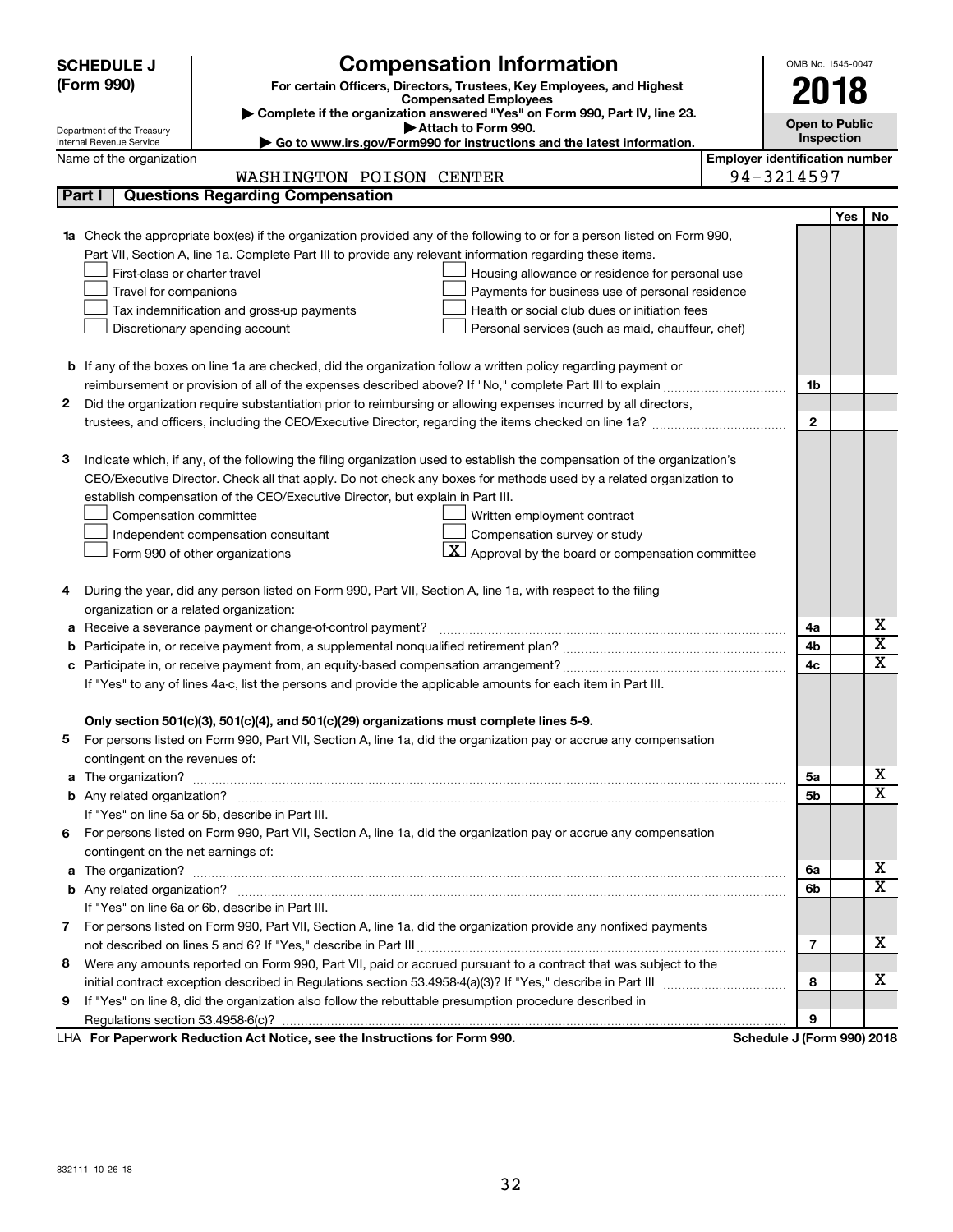**2**

#### Part II | Officers, Directors, Trustees, Key Employees, and Highest Compensated Employees. Use duplicate copies if additional space is needed.

For each individual whose compensation must be reported on Schedule J, report compensation from the organization on row (i) and from related organizations, described in the instructions, on row (ii). Do not list any individuals that aren't listed on Form 990, Part VII.

Note: The sum of columns (B)(i)-(iii) for each listed individual must equal the total amount of Form 990, Part VII, Section A, line 1a, applicable column (D) and (E) amounts for that individual.

|                            |                                      |                          | (B) Breakdown of W-2 and/or 1099-MISC compensation |                                           | (C) Retirement and<br>other deferred | (D) Nontaxable<br>benefits | (E) Total of columns<br>$(B)(i)$ - $(D)$ | (F) Compensation<br>in column (B)         |
|----------------------------|--------------------------------------|--------------------------|----------------------------------------------------|-------------------------------------------|--------------------------------------|----------------------------|------------------------------------------|-------------------------------------------|
| (A) Name and Title         |                                      | (i) Base<br>compensation | (ii) Bonus &<br>incentive<br>compensation          | (iii) Other<br>reportable<br>compensation | compensation                         |                            |                                          | reported as deferred<br>on prior Form 990 |
| ERICA LIEBELT<br>(1)       | (i)                                  | 284,049.                 | $\overline{0}$ .                                   | $\overline{0}$ .                          | 11,000.                              | 9,945.                     | 304,994.                                 | $\overline{0}$ .                          |
| MEDICAL/EXECUTIVE DIRECTOR | (ii)                                 | $\overline{0}$ .         | $\overline{0}$ .                                   | $\overline{0}$ .                          | $\overline{0}$ .                     | $\overline{0}$ .           | $\overline{0}$ .                         | $\overline{0}$ .                          |
|                            | $(\sf{i})$                           |                          |                                                    |                                           |                                      |                            |                                          |                                           |
|                            | (ii)                                 |                          |                                                    |                                           |                                      |                            |                                          |                                           |
|                            | $\qquad \qquad \textbf{(i)}$         |                          |                                                    |                                           |                                      |                            |                                          |                                           |
|                            | (ii)                                 |                          |                                                    |                                           |                                      |                            |                                          |                                           |
|                            | $\qquad \qquad \textbf{(i)}$         |                          |                                                    |                                           |                                      |                            |                                          |                                           |
|                            | (ii)                                 |                          |                                                    |                                           |                                      |                            |                                          |                                           |
|                            | $(\sf{i})$                           |                          |                                                    |                                           |                                      |                            |                                          |                                           |
|                            | (ii)                                 |                          |                                                    |                                           |                                      |                            |                                          |                                           |
|                            | $(\sf{i})$                           |                          |                                                    |                                           |                                      |                            |                                          |                                           |
|                            | (i)                                  |                          |                                                    |                                           |                                      |                            |                                          |                                           |
|                            | $(\sf{i})$                           |                          |                                                    |                                           |                                      |                            |                                          |                                           |
|                            | (ii)                                 |                          |                                                    |                                           |                                      |                            |                                          |                                           |
|                            | $(\sf{i})$<br>(ii)                   |                          |                                                    |                                           |                                      |                            |                                          |                                           |
|                            |                                      |                          |                                                    |                                           |                                      |                            |                                          |                                           |
|                            | $\qquad \qquad \textbf{(i)}$<br>(ii) |                          |                                                    |                                           |                                      |                            |                                          |                                           |
|                            | $\qquad \qquad \textbf{(i)}$         |                          |                                                    |                                           |                                      |                            |                                          |                                           |
|                            | (i)                                  |                          |                                                    |                                           |                                      |                            |                                          |                                           |
|                            | $(\sf{i})$                           |                          |                                                    |                                           |                                      |                            |                                          |                                           |
|                            | (i)                                  |                          |                                                    |                                           |                                      |                            |                                          |                                           |
|                            | (i)                                  |                          |                                                    |                                           |                                      |                            |                                          |                                           |
|                            | (i)                                  |                          |                                                    |                                           |                                      |                            |                                          |                                           |
|                            | (i)                                  |                          |                                                    |                                           |                                      |                            |                                          |                                           |
|                            | (i)                                  |                          |                                                    |                                           |                                      |                            |                                          |                                           |
|                            | (i)                                  |                          |                                                    |                                           |                                      |                            |                                          |                                           |
|                            | (ii)                                 |                          |                                                    |                                           |                                      |                            |                                          |                                           |
|                            | (i)                                  |                          |                                                    |                                           |                                      |                            |                                          |                                           |
|                            | (ii)                                 |                          |                                                    |                                           |                                      |                            |                                          |                                           |
|                            | (i)                                  |                          |                                                    |                                           |                                      |                            |                                          |                                           |
|                            | (ii)                                 |                          |                                                    |                                           |                                      |                            |                                          |                                           |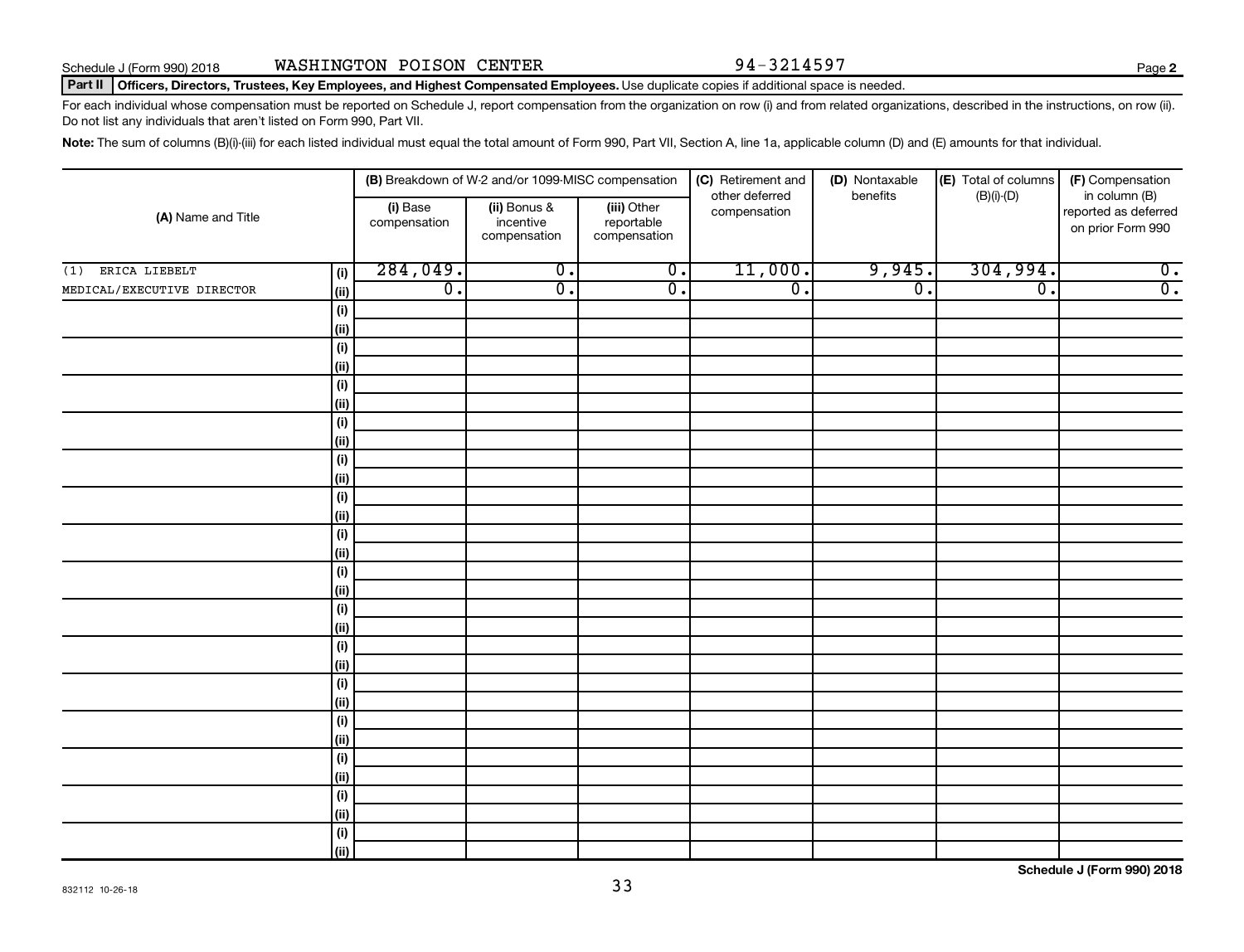#### **Part III Supplemental Information**

Provide the information, explanation, or descriptions required for Part I, lines 1a, 1b, 3, 4a, 4b, 4c, 5a, 5b, 6a, 6b, 7, and 8, and for Part II. Also complete this part for any additional information.

#### PART I, LINE 3:

THE MEDICAL/EXECUTIVE DIRECTOR'S COMPENSATION IS DECIDED BY THE BOARD OF

DIRECTORS AND INCLUDED IN THE BUDGET FOR APPROVAL BY THE BOARD.

**Schedule J (Form 990) 2018**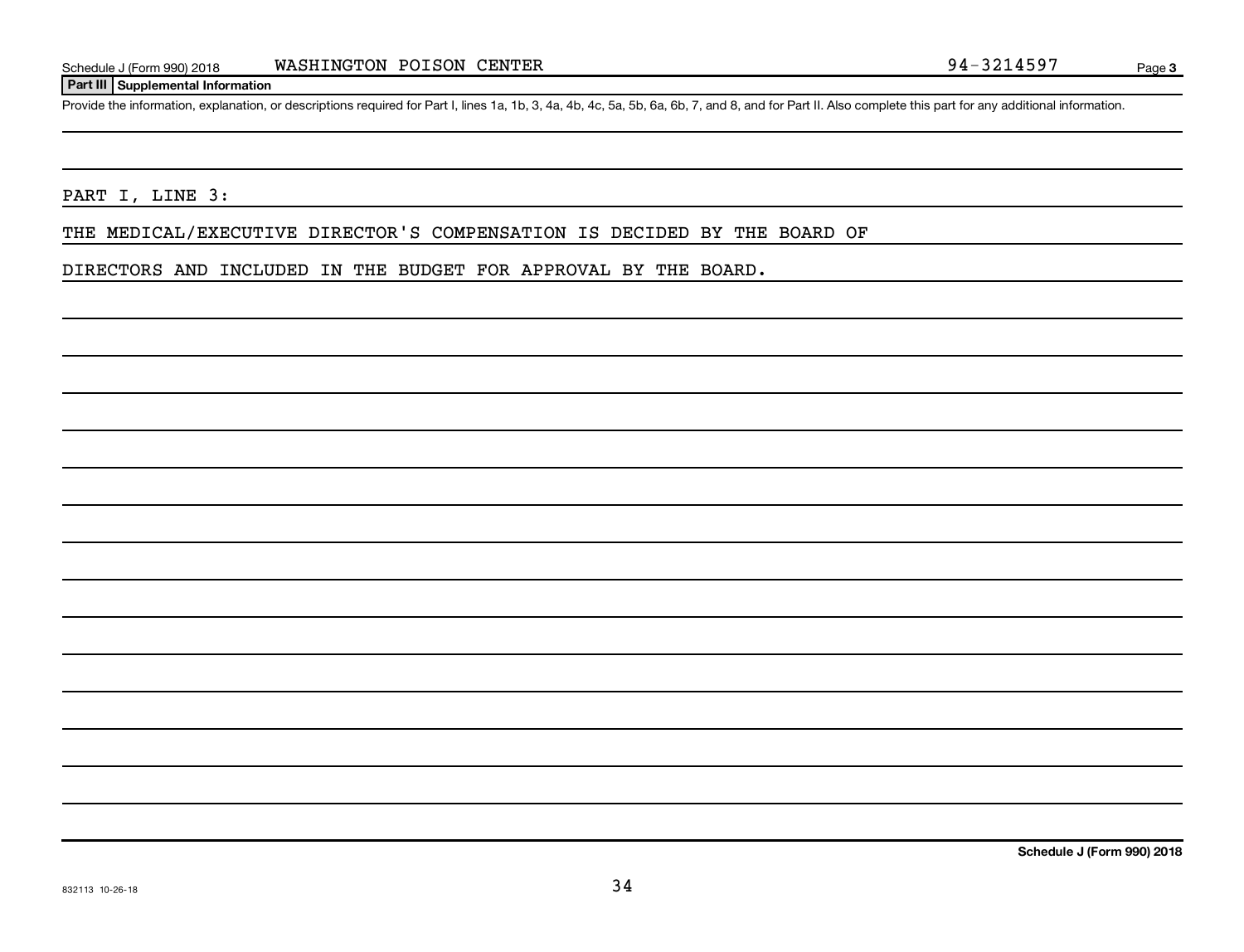#### **SCHEDULE M (Form 990)**

## **Noncash Contributions**

OMB No. 1545-0047

**Open to Public**

| Department of the Treasury |  |  |  |  |  |  |
|----------------------------|--|--|--|--|--|--|
|                            |  |  |  |  |  |  |
| Internal Revenue Service   |  |  |  |  |  |  |
|                            |  |  |  |  |  |  |

◆ Complete if the organizations answered "Yes" on Form 990, Part IV, lines 29 or 30.<br>▶ Complete if the organizations answered "Yes" on Form 990, Part IV, lines 29 or 30. **Attach to Form 990.**  $\blacktriangleright$ 

 **Go to www.irs.gov/Form990 for instructions and the latest information.** J

**Inspection Employer identification number** 94-3214597

| Name of the organization |  |
|--------------------------|--|
|--------------------------|--|

| WASHINGTON POISON CENTER |  |
|--------------------------|--|
|                          |  |

| Part I                            | <b>Types of Property</b>                                                                                                       |                               |                                      |                                                                                                      |                                                              |            |     |    |
|-----------------------------------|--------------------------------------------------------------------------------------------------------------------------------|-------------------------------|--------------------------------------|------------------------------------------------------------------------------------------------------|--------------------------------------------------------------|------------|-----|----|
|                                   |                                                                                                                                | (a)<br>Check if<br>applicable | (b)<br>Number of<br>contributions or | (c)<br>Noncash contribution<br>amounts reported on<br>items contributed Form 990, Part VIII, line 1g | (d)<br>Method of determining<br>noncash contribution amounts |            |     |    |
| 1                                 |                                                                                                                                |                               |                                      |                                                                                                      |                                                              |            |     |    |
| 2                                 |                                                                                                                                |                               |                                      |                                                                                                      |                                                              |            |     |    |
| з                                 | Art - Fractional interests                                                                                                     |                               |                                      |                                                                                                      |                                                              |            |     |    |
| 4                                 |                                                                                                                                |                               |                                      |                                                                                                      |                                                              |            |     |    |
| Clothing and household goods<br>5 |                                                                                                                                |                               |                                      |                                                                                                      |                                                              |            |     |    |
| 6                                 | Cars and other vehicles                                                                                                        |                               |                                      |                                                                                                      |                                                              |            |     |    |
| 7                                 |                                                                                                                                |                               |                                      |                                                                                                      |                                                              |            |     |    |
| 8                                 |                                                                                                                                |                               |                                      |                                                                                                      |                                                              |            |     |    |
| 9                                 | Securities - Publicly traded                                                                                                   |                               |                                      |                                                                                                      |                                                              |            |     |    |
| 10                                | Securities - Closely held stock                                                                                                |                               |                                      |                                                                                                      |                                                              |            |     |    |
| 11                                | Securities - Partnership, LLC, or                                                                                              |                               |                                      |                                                                                                      |                                                              |            |     |    |
|                                   | trust interests                                                                                                                |                               |                                      |                                                                                                      |                                                              |            |     |    |
| 12                                |                                                                                                                                |                               |                                      |                                                                                                      |                                                              |            |     |    |
| 13                                | Qualified conservation contribution -                                                                                          |                               |                                      |                                                                                                      |                                                              |            |     |    |
|                                   |                                                                                                                                |                               |                                      |                                                                                                      |                                                              |            |     |    |
| 14                                | Qualified conservation contribution - Other                                                                                    |                               |                                      |                                                                                                      |                                                              |            |     |    |
| 15                                | Real estate - Residential                                                                                                      |                               |                                      |                                                                                                      |                                                              |            |     |    |
| 16                                | Real estate - Commercial                                                                                                       |                               |                                      |                                                                                                      |                                                              |            |     |    |
| 17                                |                                                                                                                                |                               |                                      |                                                                                                      |                                                              |            |     |    |
| 18                                |                                                                                                                                |                               |                                      |                                                                                                      |                                                              |            |     |    |
| 19                                |                                                                                                                                |                               |                                      |                                                                                                      |                                                              |            |     |    |
| 20                                | Drugs and medical supplies                                                                                                     |                               |                                      |                                                                                                      |                                                              |            |     |    |
| 21                                |                                                                                                                                |                               |                                      |                                                                                                      |                                                              |            |     |    |
| 22                                |                                                                                                                                |                               |                                      |                                                                                                      |                                                              |            |     |    |
| 23                                |                                                                                                                                |                               |                                      |                                                                                                      |                                                              |            |     |    |
| 24                                |                                                                                                                                |                               |                                      |                                                                                                      |                                                              |            |     |    |
| 25                                | (TELEPHONE<br>Other $\blacktriangleright$                                                                                      | $\overline{\textbf{x}}$       | 1                                    |                                                                                                      | 25,069.FMV                                                   |            |     |    |
| 26                                | (OUTLOOK 365<br>Other $\blacktriangleright$                                                                                    | х                             | 1                                    | 4,800.FMV                                                                                            |                                                              |            |     |    |
| 27                                | Other $\blacktriangleright$                                                                                                    |                               |                                      |                                                                                                      |                                                              |            |     |    |
| 28                                | Other $\blacktriangleright$                                                                                                    |                               |                                      |                                                                                                      |                                                              |            |     |    |
| 29                                | Number of Forms 8283 received by the organization during the tax year for contributions                                        |                               |                                      |                                                                                                      |                                                              |            |     |    |
|                                   | for which the organization completed Form 8283, Part IV, Donee Acknowledgement                                                 |                               |                                      | 29                                                                                                   |                                                              |            |     |    |
|                                   |                                                                                                                                |                               |                                      |                                                                                                      |                                                              |            | Yes | No |
|                                   | 30a During the year, did the organization receive by contribution any property reported in Part I, lines 1 through 28, that it |                               |                                      |                                                                                                      |                                                              |            |     |    |
|                                   | must hold for at least three years from the date of the initial contribution, and which isn't required to be used for          |                               |                                      |                                                                                                      |                                                              |            |     |    |
|                                   |                                                                                                                                |                               |                                      |                                                                                                      |                                                              | <b>30a</b> |     | x  |
|                                   | <b>b</b> If "Yes," describe the arrangement in Part II.                                                                        |                               |                                      |                                                                                                      |                                                              |            |     |    |
| 31                                | Does the organization have a gift acceptance policy that requires the review of any nonstandard contributions?                 |                               |                                      |                                                                                                      |                                                              |            |     | х  |
|                                   | 32a Does the organization hire or use third parties or related organizations to solicit, process, or sell noncash              |                               |                                      |                                                                                                      |                                                              |            |     |    |
|                                   | contributions?                                                                                                                 |                               |                                      |                                                                                                      |                                                              | 32a        |     | х  |
|                                   | <b>b</b> If "Yes," describe in Part II.                                                                                        |                               |                                      |                                                                                                      |                                                              |            |     |    |
| 33                                | If the organization didn't report an amount in column (c) for a type of property for which column (a) is checked,              |                               |                                      |                                                                                                      |                                                              |            |     |    |
|                                   | describe in Part II.                                                                                                           |                               |                                      |                                                                                                      |                                                              |            |     |    |

|  | LHA | For Paperwork Reduction Act Notice, see the Instructions for Form 990. |
|--|-----|------------------------------------------------------------------------|
|--|-----|------------------------------------------------------------------------|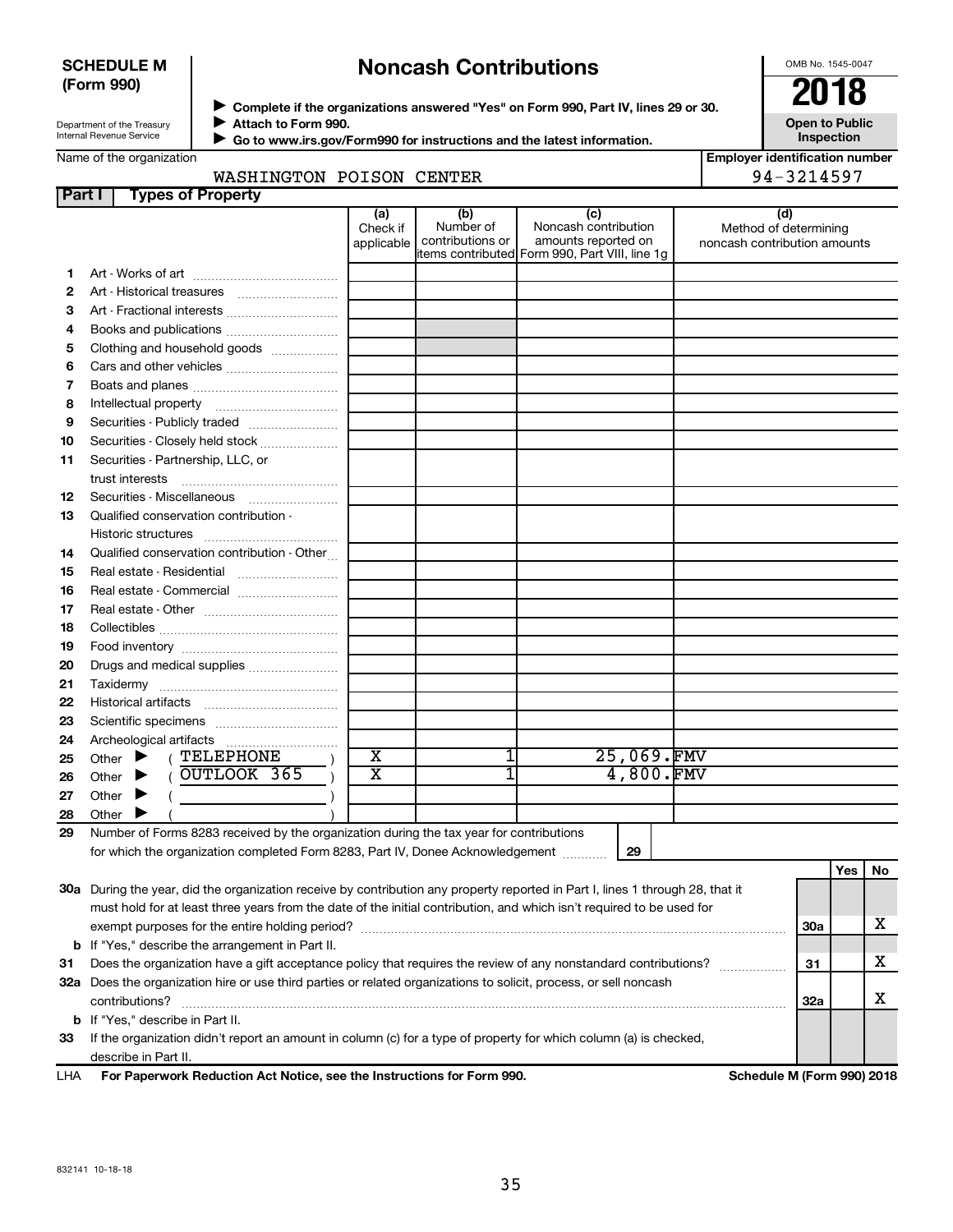|  |  |  |  |  |  | 94-3214597 | Page |  |
|--|--|--|--|--|--|------------|------|--|
|--|--|--|--|--|--|------------|------|--|

Provide the information required by Part I, lines 30b, 32b, and 33, and whether the organization is reporting in Part I, column (b), the number of contributions, the number of items received, or a combination of both. Also complete this part for any additional information. **Part II Supplemental Information.** 

SCHEDULE M, PART I, COLUMN (B):

#### NUMBER OF CONTRIBUTIONS IS NUMBER OF CONTRIBUTORS.